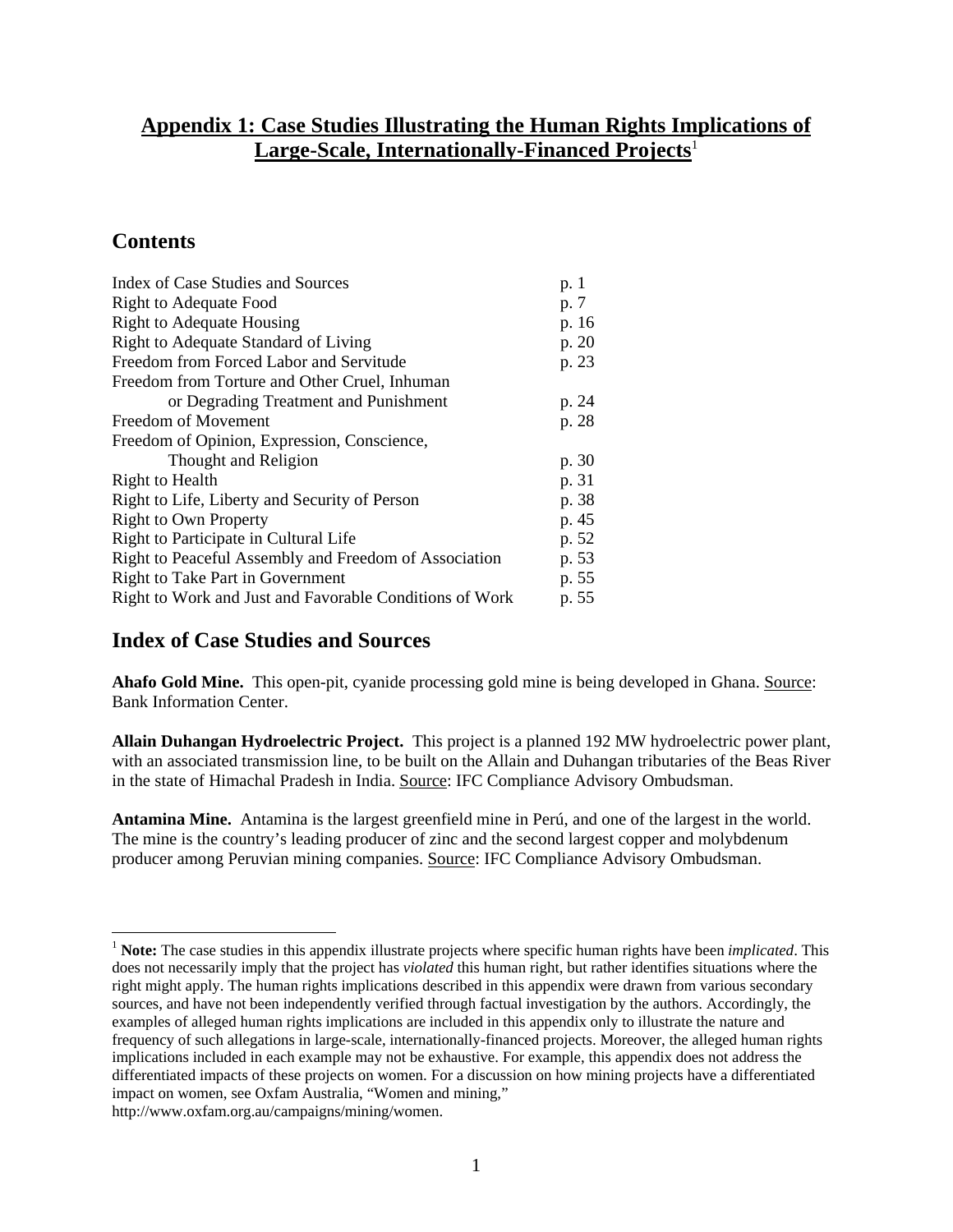**Aracruz pulp mills and plantations.** Aracruz is the world's largest producer of bleached eucalyptus pulp. The company has three pulp-making plants in Brazil, and is making efforts to build another mill in Guaíba in southern Brazil. Source: BankTrack Dodgy Deals.

**Asia Pulp and Paper forestry.** Asia Pulp & Paper (APP China) produces over 3.3 million tons per year from pulp mills in Indonesia and China, and its paper and packaging materials amount to over seven million tons per year. The company planned to expand the capacity of the Yunjing Lizhi Group pulp mill in Yunnan, China. There were concerns that this mill would place great pressure on surrounding natural forest resources. APP China also cleared large areas of natural forest, including in protected areas, for the Jinhai pulp mill on Hainan Island, China. Source: BankTrack Dodgy Deals.

**Baku-Tbilisi-Ceyhan (BTC) Pipeline.** The Baku-Tbilisi-Ceyhan (BTC) Main Export Pipeline project involves the development of a dedicated 1,760-kilometer crude oil pipeline system to transport oil from the existing Sangachal oil terminal near Baku, Azerbaijan, through Georgia (near Tbilisi, the capital city) to an export terminal at Ceyhan, Turkey, on the Mediterranean Sea. Source: IFC Compliance Advisory Ombudsman.

**Belene nuclear power plant.** The Belene nuclear power plant is planned to be sited along the Danube River on the border of Bulgaria and Romania. The power plant has long been planned, but the government halted the project in 1990. A new contract was signed in January 2008. The power plant will feature two units of 1000 MW light-water reactors with a projected lifespan of 60 years. Source: BankTrack Dodgy Deals.

**Bujagali Hydroelectric Project.** The Bujagali Hydropower Project in Uganda is one of a series of hydroelectric dams planned on the Ugandan portion of the White Nile River that are touted by the Government of Uganda as the solution to the country's persistent energy problems. The power plant at Bujagali Falls in Jinja province, Uganda will sell electricity to Uganda Electricity Board (UEB), the state utility. Source: IFC Compliance Advisory Ombudsman.

**Bulyanhulu Gold Mine.** The Bulyanhulu Gold Mine is a mine and mill complex in Tanzania. IFC explored the possibility of investing but ended its involvement in the project in June 1999. The Multilateral Investment Guarantee Agency (MIGA) continued its involvement. Source: IFC Compliance Advisory Ombudsman.

**Buyat Bay Mine.** This mine at Buyat Bay, Indonesia uses a submarine tailing disposal system, which has allegedly caused a great deal of environmental harm. Source: Jaringan Advokasi Tambang (NGO).

**Camisea LNG project.** The Camisea project is designed to exploit a gas field in the Peruvian Amazon. The project consists of an extraction platform, two pipelines to the coast of Peru, and a distribution and export system on the coast. The first stage of the project (Camisea I) is completed. The second stage of the project (Camisea II) will include construction of the second pipeline, a new port, and a liquefied natural gas fractionation plant at the coast. Source: Bank Information Center, BankTrack Dodgy Deals.

**China Datang.** China Datung Corporation is one of China's largest, state-owned power corporations. Most of its plants are coal-fired. Five of the corporation's plants in Hebei province were flagged by China's Ministry of Environmental Protection for outdated pollution controls and excessive smog. The corporation also plans to construct two 1000 MW nuclear power plants in Fujian province. Source: BankTrack Dodgy Deals.

**CNPC in Sudan.** China National Petroleum Corporation (CNPC) is China's largest producer and supplier of crude oil and natural gas, and is a major producer and supplier of refined oil products and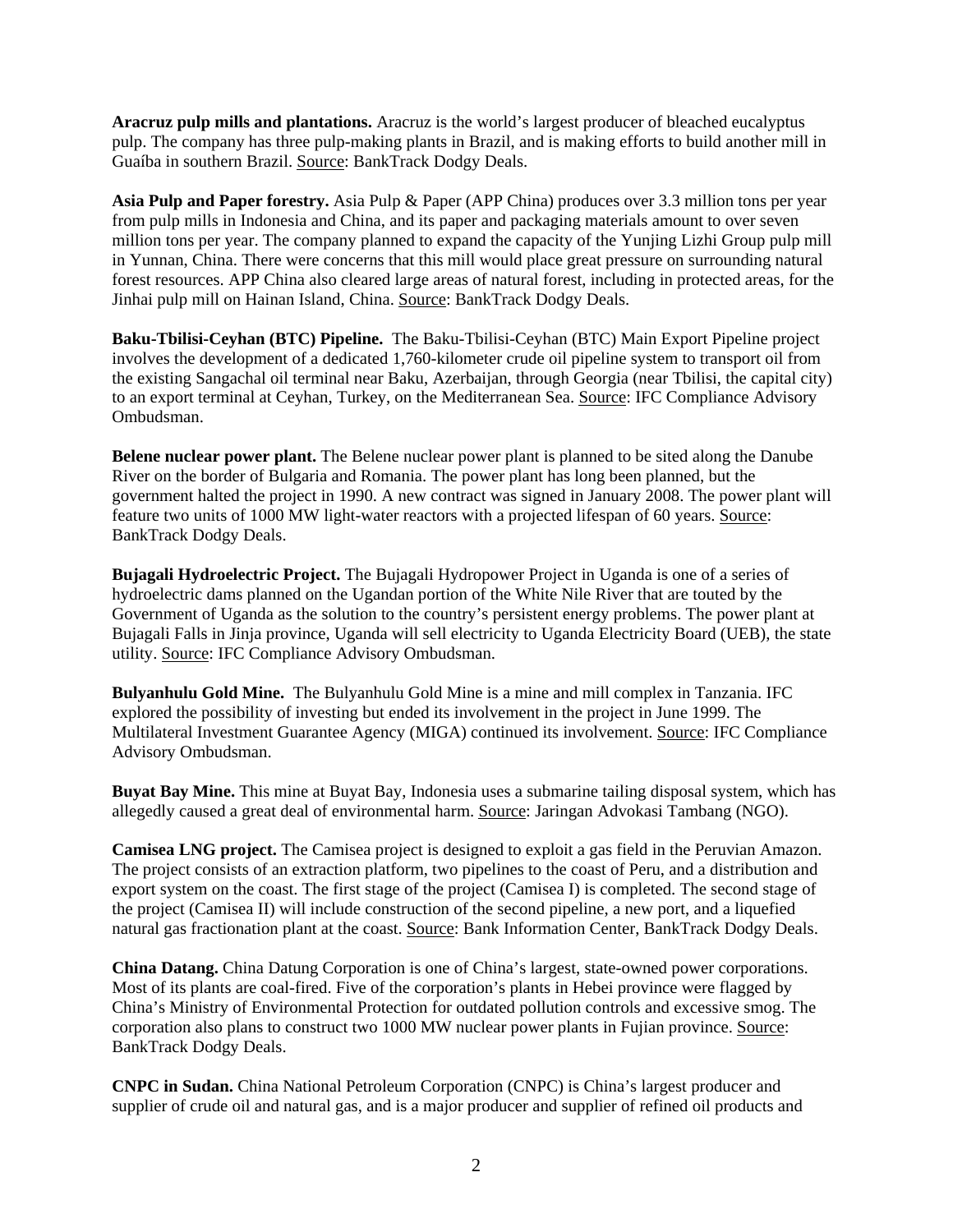petrochemicals. CNPC is active in oil exploration, production, transport, and refining in Sudan. Source: BankTrack Dodgy Deals.

**COMSUR Don Mario Mine.** The Don Mario mine is a small mine in Bolivia combining an underground and open air pit. Sources: IFC Compliance Advisory Ombudsman, Bank Information Center.

**Dikulushi Copper / Silver Mine.** This mine is located in the Democratic Republic of the Congo (DRC). Source: National Post (Canada).

**Didipio Gold and Copper Mine.** This is a proposed gold and copper mine in Barangay Didipio, North Central Luzon, Philippines. Source: Oxfam Australia Mining Ombudsman.

**ExxonMobil Operations in Aceh, Indonesia.** ExxonMobil operates the massive Arun natural gas deposits and an associated liquefied natural gas (LNG) plant located in Lhokseumawe, Aceh's industrial center on the northeast coast. The project yields about 1.5 billion cubic feet of gas per day. Source: Jaringan Advokasi Tambang (NGO).

**Freeport McMoRan Copper and Gold.** New Orleans-based Freeport McMoran Copper and Gold, Inc. operated mines in West Papua, Indonesia. Source: Jaringan Advokasi Tambang (NGO).

**Groupe George Forrest & OM Group.** This Belgian company had mining operations in Congo. The UN Panel on the Democratic Republic of Congo cited the company for supporting armed conflict and slave labor. Source: UN Panel on the Democratic Republic of Congo.

**Gunns Pulp Mill Tasmania proposal.** Australian company Gunns Limited plans to build a pulp mill in Tasmania, which would consume over 4 million tons of logs annually, including old-growth forests. Source: BankTrack Dodgy Deals.

**IHC Caland.** IHC Caland was involved in building a drifting oil storage system 180 km off the coast of Burma. Natural gas comes from the sea via pipelines and is transported from southern Burma overland to Thailand. Source: OECD National Contact Points.

**Ilisu Dam Project.** This 1200 MW dam would be located on the Tigris river in southeast Turkey, 50km away from the border to Syria and Iraq. This is part of the Greater Southeast Anatolian Project, which consists of 22 dams and 19 hydropower plants in southeast Turkey. Source: BankTrack Dodgy Deals.

**Ivanhoe Mines Ltd.** Ivanhoe Mines Ltd is a joint venture with a government enterprise in Burma operating the copper mine S&K. Source: OECD National Contact Points.

**Jordan Gateway Project.** The Jordan Gateway project is an industrial park project on 65 hectares on the Israeli-Jordanian border along the Jordan River. The project included infrastructure, offices, and factories for high-tech and high value added industries. Source: IFC Compliance Advisory Ombudsman.

**Kalahari Diamond Mine.** The Kalahari project is a diamond mine in Botswana. The project sponsor received licenses to prospect for diamonds over a wide area in Botswana during 2002-2005 including in a game reserve. Source: IFC Compliance Advisory Ombudsman.

**Karachaganak Oil & Gas Condensate Field.** The Lukoil Overseas Project in Kazakhstan is an investment in the Karachaganak Oil and Gas Condensate Field in the Western Kazakhstan Oblast. IFC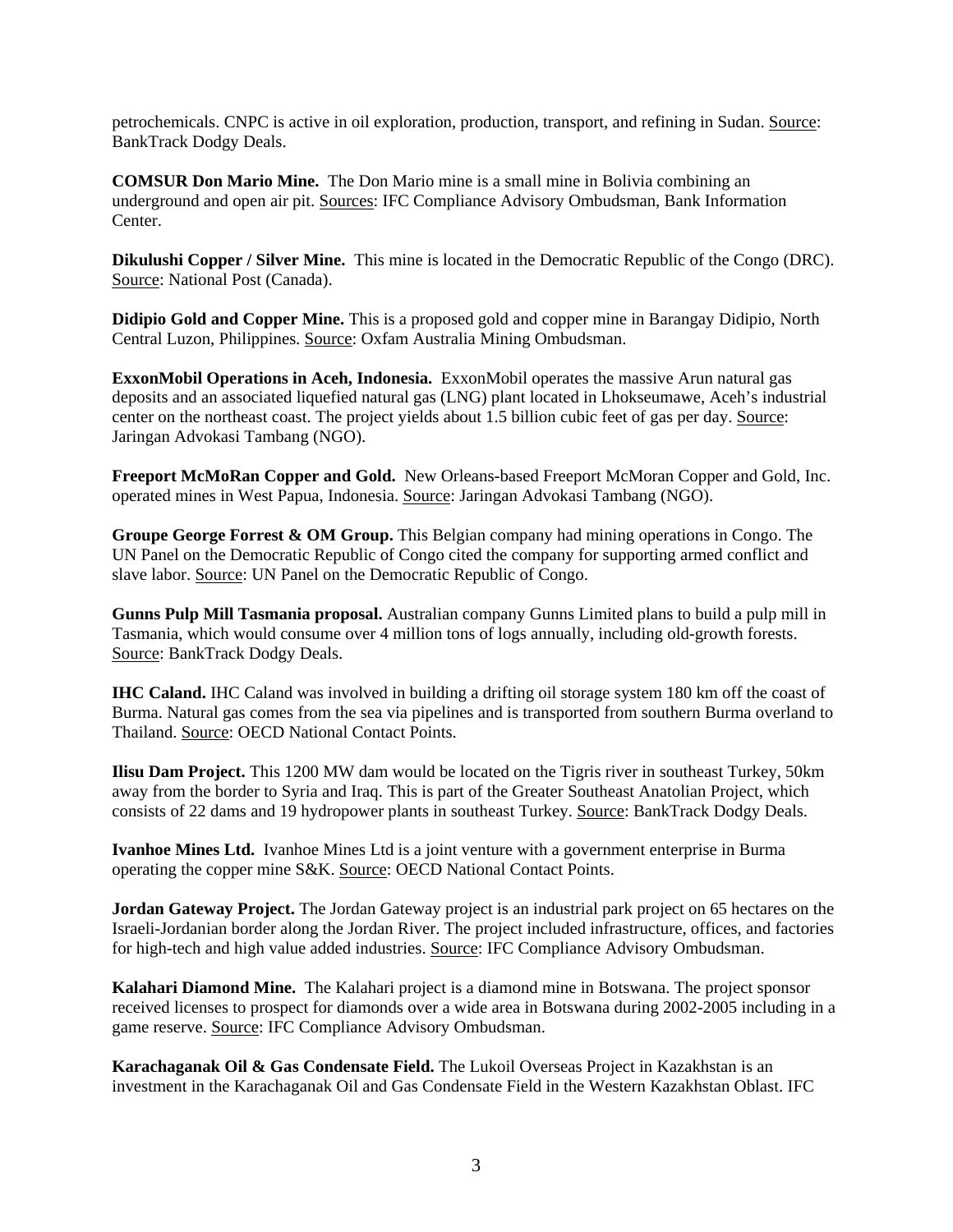provided loans to project consortium member Lukoil. Construction activities were completed in 2004. Source: IFC Compliance Advisory Ombudsman.

**Kashagan Oil Project.** This is an offshore oil project in the north Caspian Sea, and is part of the North Caspian Sea Production Sharing Agreement, a 40-year contract signed by the Government of Kazakhstan in 1997 regarding the development of eleven offshore blocks. Kashagan holds an estimated 13 billion recoverable barrels of crude. Source: BankTrack Dodgy Deals.

**Keyelekera Uranium Mine.** This is a proposed mine in Malawi, Central Africa. Source: BankTrack Dodgy Deals.

**Kingamyambo Musonoi Tailings (KMT) Mining Project.** This project in Congo is for the re-treatment of processed oxide tailings from the Kolwezi concentrator, located in Katanga province, which began operations in the early 1950's. The project consists of two dams containing 112.8 million tons of oxide tailings, and is believed to have the potential to host one of the world's largest and lowest cost cobalt producers. Source: Bank Information Center.

**Konkola Deep Mining Project.** Konkola Copper Mines plc (KCM) is the largest copper producer in Zambia, exporting copper and cobalt cathodes. One of the company's major projects involves deep mining at Konkola. IFC exited from the project, and local communities were concerned about the continuing of resettlement obligations of the project sponsor upon exit. Source: IFC Compliance Advisory Ombudsman, OECD National Contact Points.

**Lapindo Brantas Oil & Gas.** The Wunut gas field, operated by Lapindo Brantas, is located in East Java, Indonesia. In May 2006, a mudflow began to gush out of the ground near the operation and has continued to disrupt the area. Source: BankTrack Dodgy Deals.

**Lom Pangar Dam.** The proposed Lom Pangar dam in the East Province of Cameroon is designed to regulate the flow of the Sanaga River in order to increase energy production from downstream hydroelectric plants feeding the country's southern electricity grid and its single largest energy consumer, the Alucam aluminum smelter. Jointly owned by the government of Cameroon and the Canadian-based aluminum company Alcan, Alucam plans to more than double its production using the energy provided by the dam. Source: Bank Information Center.

**Madsa Mining.** Madsa is a Belgian company with mining operations in Congo. The UN Panel on the Democratic Republic of Congo cited Madsa for supporting armed conflict and slave labor. Source: UN Panel on the Democratic Republic of Congo.

**Marcopper Mine.** The Marcopper mine in the Philippines has been operational since 1967 under various owners. Following poisoning of local populations from the mine and several accidents, the Philippines Government closed the mine in 1996. Source: Oxfam Australia Mining Ombudsman.

**Marlin Gold & Silver Mine.** The Marlin gold and silver mine in Guatemala is the first major open-pit mine to exist in Guatemala in over 20 years. Source: IFC Compliance Advisory Ombudsman.

**Mountain Top Removal Coal Mine.** Several coal companies in the United States, including Massey Energy, Arch Coal, Alpha Natural Resources, and International Coal Group, have engaged in "mountain top removal" coal mining in the Appalachia Mountains region of eastern United States. This process leads to significant destruction of the mountains from which coal is extracted. Source: BankTrack Dodgy Deals.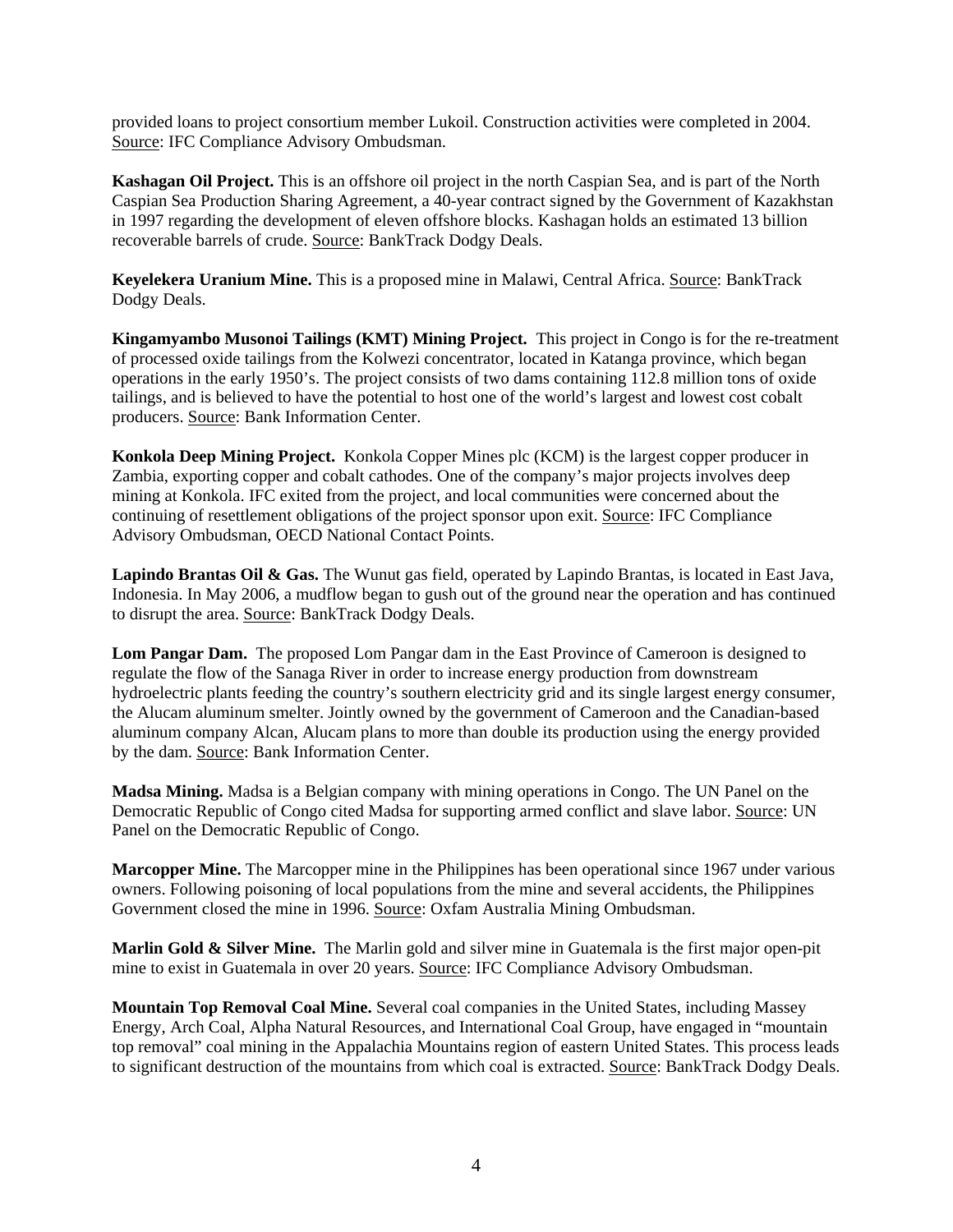**Nam Theun 2 Dam.** Nam Theun 2 is a dam and reservoir being built in Laos that will supply energy to Thailand. Source: International Rivers (NGO) factfinding mission.

**Newcrest Gold Mines.** Newcrest operates two controversial gold mines in Indonesia on remote Halmahera island, in the Molucca chain. Source: Jaringan Advokasi Tambang (NGO).

**NHPC dams.** National Hydroelectric Power Corporation is owned by the Government of India. NHPC has been involved in many controversial dams, such as the Indira Sagar and Omkarehwar projects. Source: BankTrack Dodgy Deals.

**Orion and Celulosas de M'Bopicua Pulp Mills.** The Orion project is a greenfield eucalyptus kraft pulp mill. The site for the mill is in Fray Bentos, a town in western Uruguay near the Uruguay River.. The Celulosas de M'Bopicua **(**CMB) project is also a greenfield eucalyptus kraft pulp mill located 12 km north of Fray Bentos. In October of 2003, the installation of the pulp mill was authorized by the Uruguayan government. Source: IFC Compliance Advisory Ombudsman.

**Pagrisa Ethanol Project.** Pagrisa runs an ethanol facility in the municipality of Ulianópolis, in the Brazilian state of Pará. The company also controls associated sugar cane plantations in the surrounding area. In July 2007, a Brazilian government anti-slavery taskforce freed 1,108 workers from one of the sugar cane plantations owned by the company. Source: BankTrack Dodgy Deals.

**Pangue Hydroelectric Project.** The project is a 450 MW dam on the Bio Bio River in Chile, completed in September 1996. IFC exited the project on 12 July 2002. Source: IFC Compliance Advisory Ombudsman.

**Phulbari Coal Project.** This is a proposed open pit mine that would extract 15 million tons of coal/year from Phulbari, a key rice producing area of Bangladesh. The project has fueled a strong grassroots movement in the Phulbari area and has raised major environmental, social and human rights concerns for both the indigenous and local residents of Phulbari. A 500 MW powerplant at the mine site is also proposed. Source: Bank Information Center.

**Rapu Rapu Mine.** The Rapu Rapu Polymetallic Project on Rapu Rapu island in southeast Philippines is an open mine for copper, zinc, gold, and silver. It has been fully operational since 2007 after initial attempts were aborted in 2005 due to two cyanide spills. Source: BankTrack Dodgy Deals.

**Rio Madeira dam project.** The Madeira River project consists of two dams, Santo Antonio with a capacity of 3150 MW, and Jirau with a capacity of 3300 MW. The project is part of the Initiative for the Integration of South American Infrastructure (IIRSA), and the cornerstone of the Brazil-Bolivia-Peru hub. The project will open a 4200 km industrial waterway for barges to transport goods from the Amazon to ports on the Atlantic and Pacific oceans. Source: BankTrack Dodgy Deals.

**Rosia Montana gold mine.** Canadian mining company Gabriel Resources is planning to develop an open cast cyanide-leach gold mine in the Rosia Montana valley in Romania. The mine will extract 500,000 tons of rock per week, using between 13-15 million kilograms of cyanide per year. Source: BankTrack Dodgy Deals.

**Sakhalin Oil and Gas Project.** The Sakhalin II project in the Russian Far East involves three offshore oil and gas platforms and sub-sea pipelines. The oil and gas will then be transported through 800km of onshore pipelines to one of the world's largest natural gas liquefaction and export terminals at Prigorodnoye, in southern Sakhalin, The project sponsor's applications for financing from several public institutions, including the UK Export Credit Guarantee Department, the U.S. Export-Import Bank, and the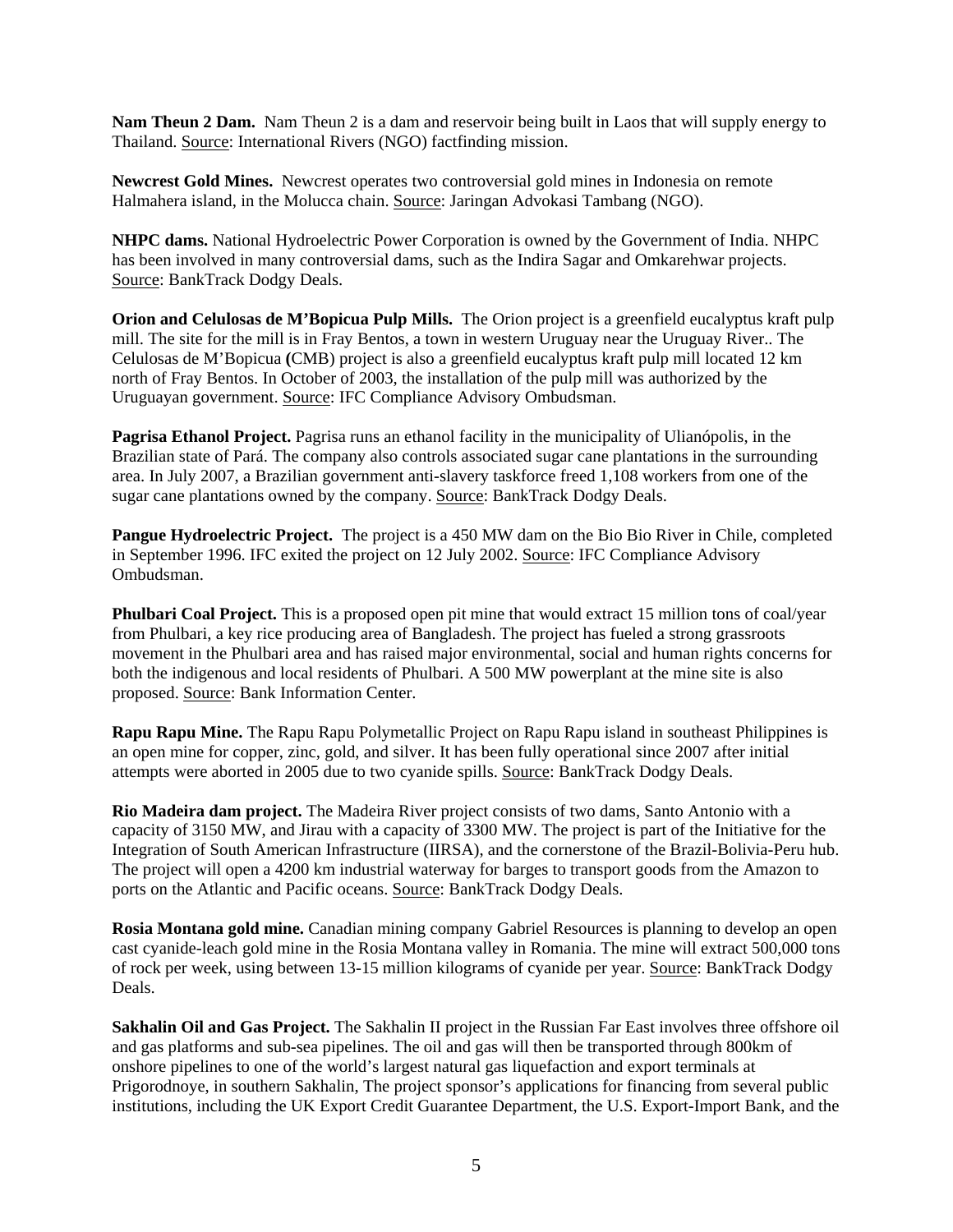European Bank for Reconstruction and Development have been withdrawn. Source: BankTrack Dodgy Deals.

**Samling logging project.** Samling Global Ltd. is a Malaysian logging company oversees approximately 4 million hectares of forest concessions in Malaysia, Guyana, and New Zealand. Samling has particularly been criticized for destruction of forests in Sarawak, Malaysia on the island of Borneo, a site of biological diversity and indigenous peoples. Source: BankTrack Dodgy Deals.

**Sinopec Oil and Gas.** China Petroleum Chemical Corporation (Sinopec) allegedly explored for oil and gas in Myanmar in collaboration with the military regime's Myanmar Oil and Gas Enterprise. Projects under development include an oil pipeline from Arakan to Yunnan, onshore exploration in Sagaing and Magwe Divisions, and pipelines that would run 2380km from Arakan to the Chinese cities of Kunming or Chongqing. Source: BankTrack Dodgy Deals.

**Tangguh LNG Project.** The Tangguh Liquified Natural Gas (LNG) Project is located in the Berau-Bintuni Bay region of Teluk Bintuni Regency in West Papua, Indonesia's easternmost territory. The project is operated by BP Indonesia. The Tangguh gas fields contained 14.4 tcf of certified proved natural gas reserves. Source: Tangguh Independent Advisory Panel.

**Tintaya Copper Mine.** In the 1980s, the Peruvian government expropriated land to develop the Tintaya open-pit copper mines in the Andes Mountain region. Mining company Xstrata has owned the mine since 2006. Source: Oxfam Australia Mining Ombudsman.

**Toka Tindung Gold Mine.** The Toka Tindung open pit gold mines are located in the Indonesian province of North Sulawesi, close to several protected areas. Source: BankTrack Dodgy Deals.

**Tolukuma Gold Mine.** The Tolukuma Gold Mine in Papua New Guinea is an open pit and underground mine. The mine has been criticized for dumping waste into Papua New Guinea's Auga-Angabanga river system. Source: Oxfam Australia Mining Ombudsman.

**Vatukoula Gold Mine.** The Vatukoula Gold Mine is located on the Fijian island of Viti Levu. The mine has been criticized for unsafe working conditions for local laborers as well as the environmental harm caused by its operations. Source: Oxfam Australia Mining Ombudsman.

**Vedanta Resources.** Vedanta Resources is an Indian mining company that produces aluminum, copper, lead, and zinc in India, Zambia, Australia, and Armenia. In the Niyamgiri forest in India, Vedanta Resources allegedly illegally cut down hectares of forest. In 2004, Vedanta faced censure from the Indian High Court for dumping toxic waste at a mine in Tamil Nadu, India. Source: BankTrack Dodgy Deals.

**West Africa Gas Pipeline.** The West Africa Gas Pipeline (WAGP) project will transport natural gas across 680 km from Nigeria to markets in Benin, Togo, and Ghana. Source: Bank Information Center.

**Wilmar Group.** The Wilmar Group is an Indonesian company whose primary activities include palm oil production, refining, and trade. Wilmar's oil palm plantations encompass over 570,000 hectares in Indonesia, Malaysia, and Uganda. Source: BankTrack Dodgy Deals.

**Yacyretá Hydroelectric Project.** The Yacyretá Hydroelectric Project, funded by the Inter-American Development Bank (IDB) and World Bank, is a massive dam on the Paraná River, which forms part of the border between Argentina and Paraguay. Originally begun in 1983, the construction of Yacyretá and its associated infrastructure involved numerous delays, and billions of dollars of cost overruns. Source: Inter-American Development Bank Independent Investigation Mechanism report.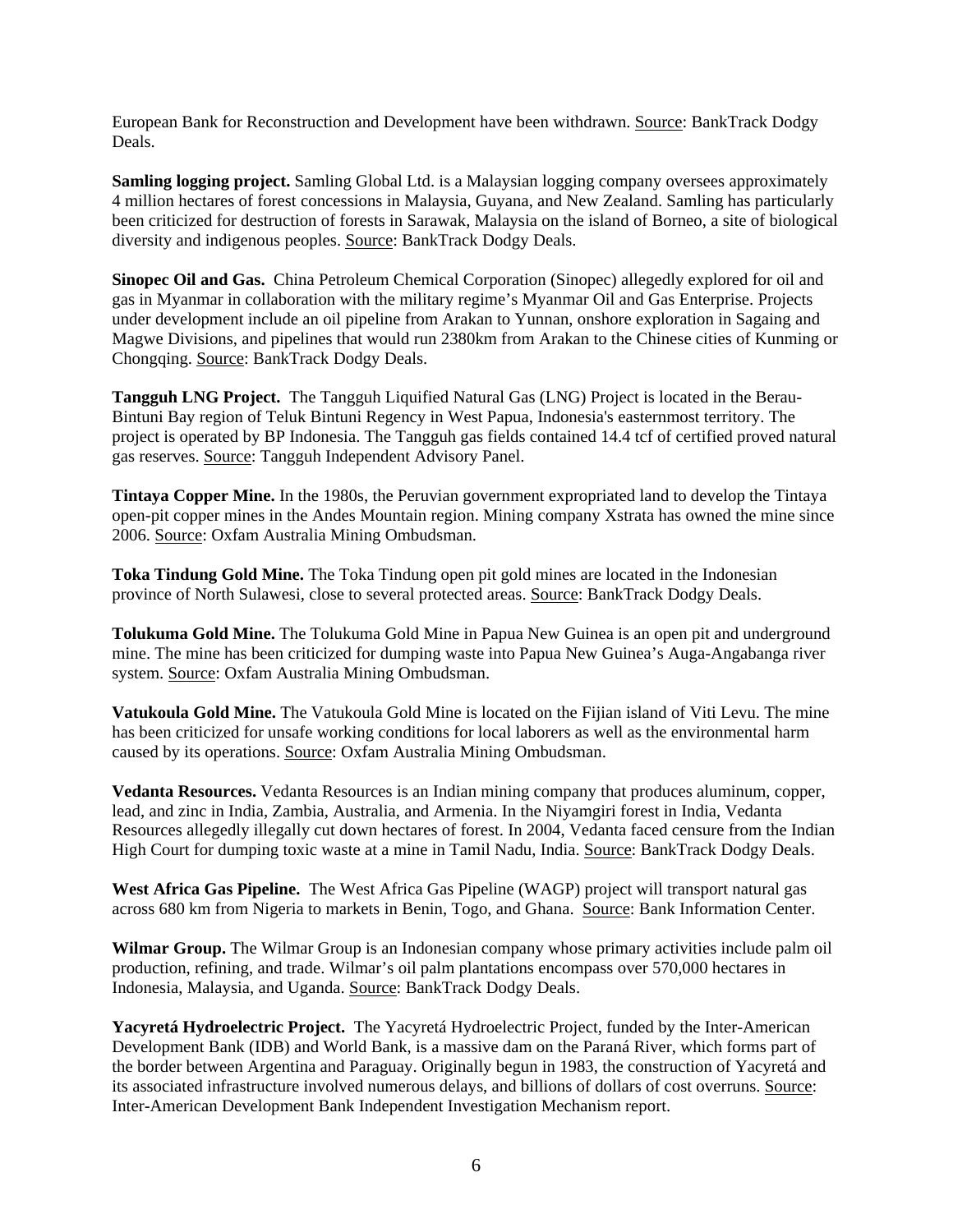**Yanacocha Gold Mine.** The largest gold mine in Latin America, Yanacocha is comprised of six open pit mines, four leach pads and three processing facilities. The Yanacocha gold mine began operations in Cajamarca, Peru in 1993. The mine property covers a total land area in excess of 30,000 hectares and lies within four major watersheds spanning the continental divide. Yanacocha was conceived as relatively short-life mine, projected to operate for 10 years. Due to tremendous exploration successes, however, the company has continued operations. Source: IFC Compliance Advisory Ombudsman.

**Yusufeli dam.** This proposed dam will be located on the Coruh River in Turkey as part of the 13-dam Coruh River Development Plan. Source: BankTrack Dodgy Deals.

*\* In the following tables, "N/A" indicates that the authors did not find a case study to illustrate the associated category.* 

### **Right to Adequate Food**

| 20 | <b>Employees Paid a Living Wage</b>                                                                                                                                                                                                                            |
|----|----------------------------------------------------------------------------------------------------------------------------------------------------------------------------------------------------------------------------------------------------------------|
|    | <b>Didipio Mine:</b> The company allegedly promised to employ local community members, but local<br>communities claimed they were not aware that employment would end after one year when the<br>construction period finished.                                 |
|    | Vatukoula Mine: Mine workers and Emperor Mines Ltd. (and predecessors) have been in dispute<br>since 1991. Workers have protested unsafe labor conditions and low wages, and at least 370 workers<br>have been dismissed.                                      |
|    | <b>Wilmar Group, Indonesia:</b> Local people claimed that they were paid extremely low wages for<br>working on the project.                                                                                                                                    |
| 21 | When Selling Land, Company Ensures Future Use Compatible with Agricultural Needs                                                                                                                                                                               |
|    | N/A                                                                                                                                                                                                                                                            |
| 22 | Before Selling Land, Free from Contaminates and Suitable for Agriculture                                                                                                                                                                                       |
|    | N/A                                                                                                                                                                                                                                                            |
| 23 | <b>Operations Do Not Pollute Land, Destroying its Use for Production of Food</b>                                                                                                                                                                               |
|    | Antamina: CAO complaint expressed concern that the facility discharged waste water and spilled<br>metal concentrate into the bay.                                                                                                                              |
|    | Aracruz pulp mills and plantations, Brazil: Civil society groups claimed that the project destroyed<br>more then 50,000 hectares of Atlantic forest. Aracruz was fined by IBAMA, Brazil's environmental<br>protection agency, for planting in protected areas. |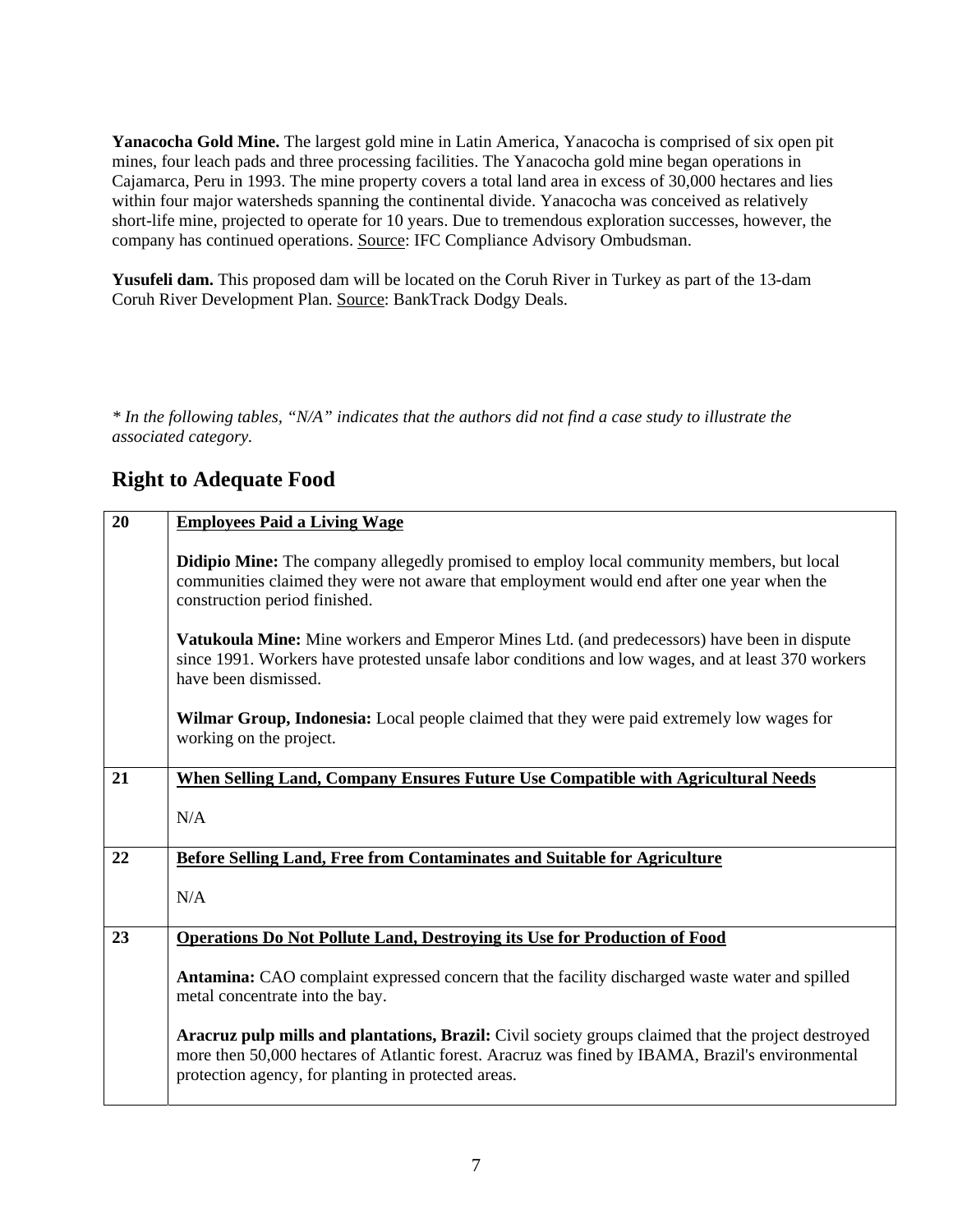**BTC:** CAO complaints alleged that the construction company for the project caused widespread flooding that resulted in crop loss, and that the pipeline also posed risks to traditional economic activities such as beekeeping and fishing.

**Bujagali:** A CAO complaint alleged that the project will impact the health of Lake Victoria, which supports over 30 million people, and will also directly affect the livelihoods of about 6,800 people, impact fisheries, and submerge highly productive agricultural land and islands of high biodiversity.

**Bulyanhulu:** A CAO complaint alleged that the mine refused to allow people to grow crops. The CAO found that these families faced insecurity as they expected to be moved again in the near future and therefore were disinclined to plant and cultivate.

**Camisea:** Civil society groups claimed that Camisea caused deforestation, erosion and the loss of fish and game populations on which local communities depend.

**COMSUR:** Communities expressed concern about potential contamination of surface and ground water through the cyanide heap leach process used to extract the gold and potential failure in the tailings dam as well as impacts on wildlife if they came into contact with the pregnant solution or contaminated water from waste dumps.

**Exxon Mobil in Aceh:** Civil society groups alleged that chemical spills and industrial waste polluted rice paddies and fish ponds.

**Freeport McMoran Copper and Gold Mine:** Civil society groups claimed that Freeport dumped 230,000 tons of pollutants into the Aghawagon river daily, and that it is now almost impossible for the local population to use the river for fishing or drinking water.

**Kashagan Oil Project, Kazakhstan:** Civil society groups claimed that the project threatened the livelihoods of millions of residents of the Caspian region who mostly relied on tourism and fishing.

**Keyelekera Uranium Mine, Malawi:** Civil society groups claimed that Paladin proposed to allow the direct release of contaminated mine site waters under heavy rainfall conditions, while local communities continued to use the adjacent streams and rivers for water and food gathering.

**Marcopper Mine:** Local communities claimed that from 1975 to 1991, over 200 million tons of mine tailings were pumped at sea surface level into the Calancan Bay in the Philippines, and over 20,000 people rely on these waters for their food and livelihoods. Fishermen alleged that they must now travel further out to sea to catch fish.

**Marlin mine:** Communities claimed that the project will reduce their access to local water supplies, and result in contamination of local waterways. The CAO's assessment discovered that the company failed to adequately assess the potential impacts on communities living downstream of the tailings dam.

**Nam Theun 2:** Civil society groups alleged that the project will dramatically lower downstream flow on a major river, destroying fish habitats. Additionally, if biomass is not cleared from the Nakai reservoir, these groups claimed that decomposing vegetation will cause serious water quality problems and kill fish. They also claimed that the project will have adverse impacts on fisheries on the Theun River and the Xe Bang Fai.

**National Hydroelectric Development Corporation dams, India:** Civil society groups claimed that farmers were affected by the destruction of their fields and fish farms as a result of NHPC's Loktak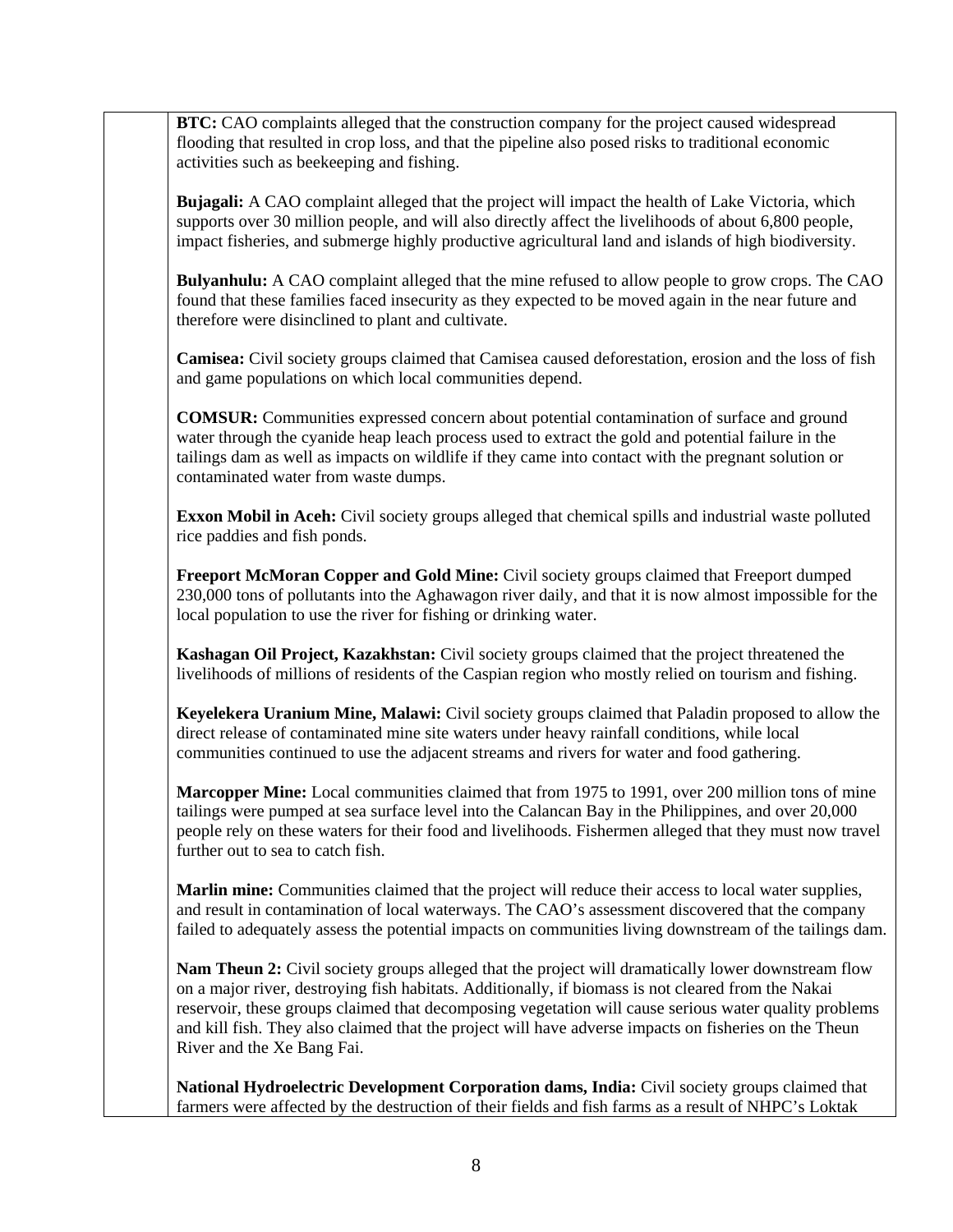| project. |  |
|----------|--|

**Orion and Celulosas Pulp Mills:** CAO complainants claimed that air and water emissions from these two mills would be highly toxic, noxious, and incompatible with scenic tourism and agricultural productivity.

**Rapu Rapu Mine, Philippines:** The island has a population of 10,000 people, mostly agricultural and fishing communities, which almost exclusively depend on the natural resources for their livelihoods. Communities claimed that environmental and social assessments have not been adequate. Previous spills were alleged to have endangered the health, life, and food sources of the local communities.

**Rio Madeira dams, Brazil:** Civil society groups argued that a reserve used by people who extract natural forest products will be flooded by the dams. They claimed that the decline in fisheries will seriously affect commercial and subsistence fishermen, and that thousands of people living downstream will face declining crop yields as a result of the loss of the annual deposition of fertile silt on the flood plains.

**Sakhalin II:** Communities and civil society groups claimed that the over 1000 km pipeline crossed rivers, damaged salmon spawning beds, and caused erosion. They alleged that the project reduced the number of fish, a major source of food for local communities.

**Samling, Malaysia:** Communities claimed that the company is responsible for ongoing destruction of the tropical rainforest on which they rely.

**Tangguh LNG:** Local communities expressed concern that the project traverses through the world's second largest mangrove ecosystem. Communities relying on fishing as an income claimed to have seen a decrease in income due to seismic activities.

**Tolukuma Gold Mine:** Civil society groups and local communities claimed that the Tolukuma Gold Mine annually dumped more than 230,000 tons of waste into Papua New Guinea's Auga-Angabanga river system. Community members alleged that fish and food supplies were destroyed from the mine's dumping of waste into the Auga-Angabanga river system. Communities also claimed that the mine's activities changed river flow, leading to flash flooding and making it difficult to access food crops. Women must now walk four hours per day to access clean water.

**West Africa Gas Pipeline:** Local fishermen claimed that the construction of the gas pipeline polluted the water and damaged their nets so that they were no longer able to catch fish in the area. Many people in the area depend on fisheries for their livelihoods.

#### **24 People Relocated are Provided with Alternative Access to Food**

**Bulyanhulu mine:** A complaint to the CAO asserted that the mine refused to allow people to grow crops. The CAO found that there was insecurity within these families as they expected to be moved again in the near future and were disinclined to plant and cultivate.

**Konkola Copper Mines:** CAO found that cash compensation to resettled peoples was insufficient to subsist on until the next growing season. Furthermore, they were owed three yearly installments, but had received only one.

**Nam Theun 2:** Civil society groups claimed that Nam Theun 2 would forcibly resettle more than 6,200 indigenous people to smaller areas of less fertile land. They claimed that communities will be forced to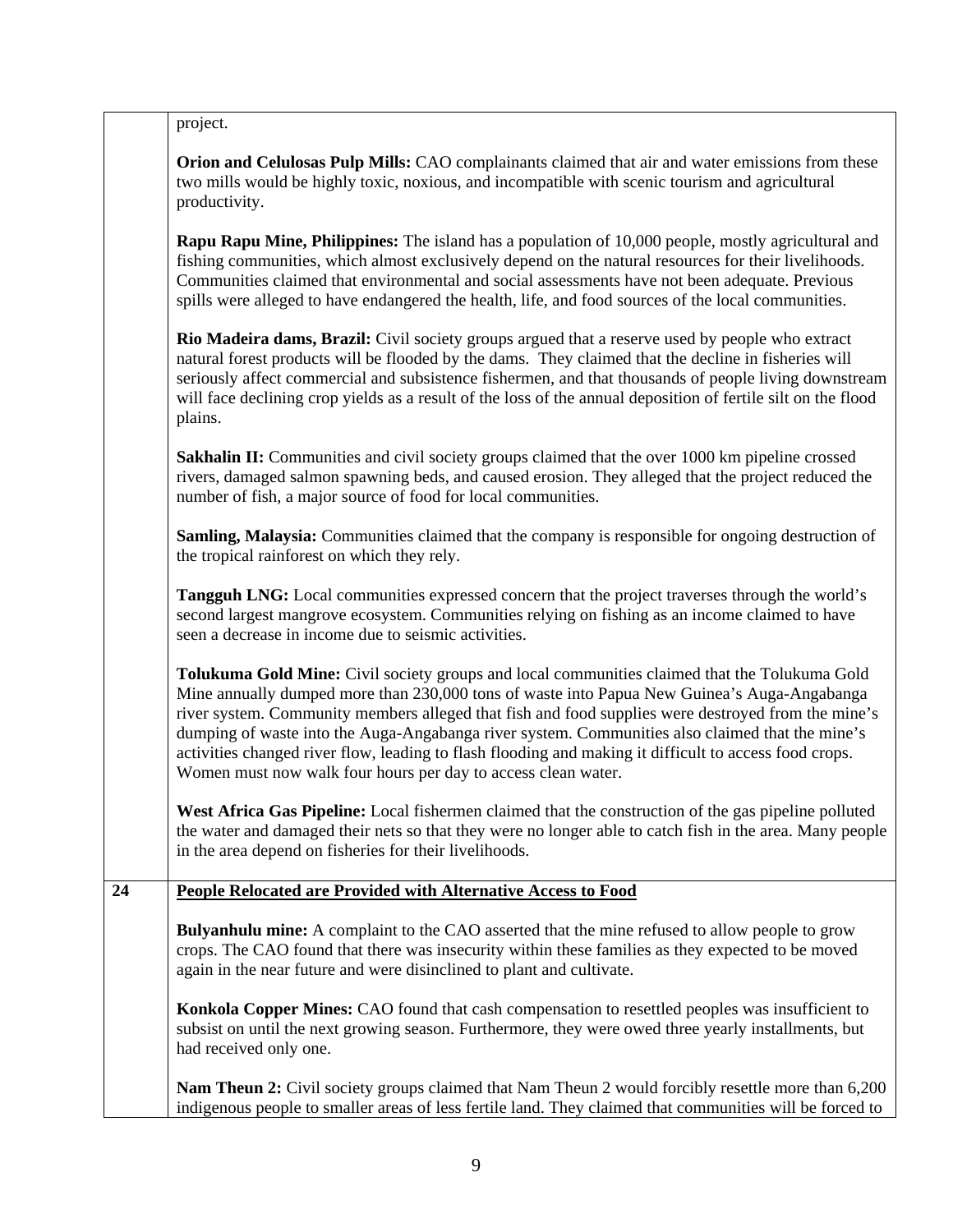|    | grow vegetables to sell in a market that has not yet been identified. Communities argued they have<br>been promised bountiful fish in the new reservoir, but the company has no plans to clear the reservoir<br>vegetation.                                                                                                                                                                               |
|----|-----------------------------------------------------------------------------------------------------------------------------------------------------------------------------------------------------------------------------------------------------------------------------------------------------------------------------------------------------------------------------------------------------------|
|    | Yusufeli Dam, Turkey: People to be resettled by the project claimed that the designated resettlement<br>areas are uninhabitable due to lack of water, space for sufficient agricultural land and lack of fertile<br>soils.                                                                                                                                                                                |
| 25 | <b>Ensure the Participation of All Parties, including Women, in Negotiations for Purchase of</b><br><b>Agricultural Land</b>                                                                                                                                                                                                                                                                              |
|    | N/A                                                                                                                                                                                                                                                                                                                                                                                                       |
| 26 | Company Ensures that it Does Not Purchase the Last Agriculturally Viable Land in the Area                                                                                                                                                                                                                                                                                                                 |
|    | Yusufeli Dam, Turkey: Civil society groups claimed that people in Yusufeli were informed that the<br>location of the new, resetttled Yusufeli town will be 400 meters above Tekkale village on a rocky steep<br>slope without sufficient water or adequate soil.                                                                                                                                          |
|    | <b>Bujagali dam:</b> Civil society groups argued that the project will directly affect the livelihoods of about<br>6,800 people, impact fisheries, and submerge highly productive agricultural land and islands of high<br>biodiversity. They claimed that resettlement of villagers had poor results.                                                                                                    |
|    | Aracruz pulp mills and plantations, Brazil: Civil society groups alleged that Aracruz built its first<br>mill on the site of a Tupinkim village and forced approximately 7000 families to move, while not<br>providing compensation to everyone. Since 1979 indigenous people of Tupinkim and Guarani have<br>attempted to recover their lands from Aracruz, but have only received a small portion back. |
|    | CNPC in Sudan: Civil society groups claimed that over a hundred villages have been emptied, and the<br>natural environment has been severely damaged and polluted.                                                                                                                                                                                                                                        |
|    | <b>Ilisu Dam Project, Turkey:</b> Civil society groups alleged that the dam will force the involuntary<br>resettlement of 25,000 people, the majority of them ethnic minority Kurds – and will affect a further<br>11,000.                                                                                                                                                                                |
|    | National Hydroelectric Development Corporation dams, India: According to civil society groups,<br>this 92 meter high dam will displace over 200,000 people and will inundate more land than any other<br>hydro project in India.                                                                                                                                                                          |
|    | West Africa Gas Pipeline: Civil society groups and local communities claimed that the Project<br>provided inadequate compensation for people who lost land, trees, income, and other assets, and<br>expressed their concern regarding the compensation rates and valuation methods. They also<br>complained that there is a lack of mechanisms to secure long-term employment for local communities.      |
|    | Yacyretá Hydroelectric Project: Because of flooding associated with the impoundment of the<br>reservoir, the Inter-American Development Bank's Independent Investigation Mechanism cited the<br>potential for the project to displace over 50,000 people, and to constrain the livelihoods of countless<br>others concentrated in two major urban areas in Argentina.                                     |
| 27 | <b>Avoid Inflating Local Food Prices, Unaffordable for Low Income Populations</b>                                                                                                                                                                                                                                                                                                                         |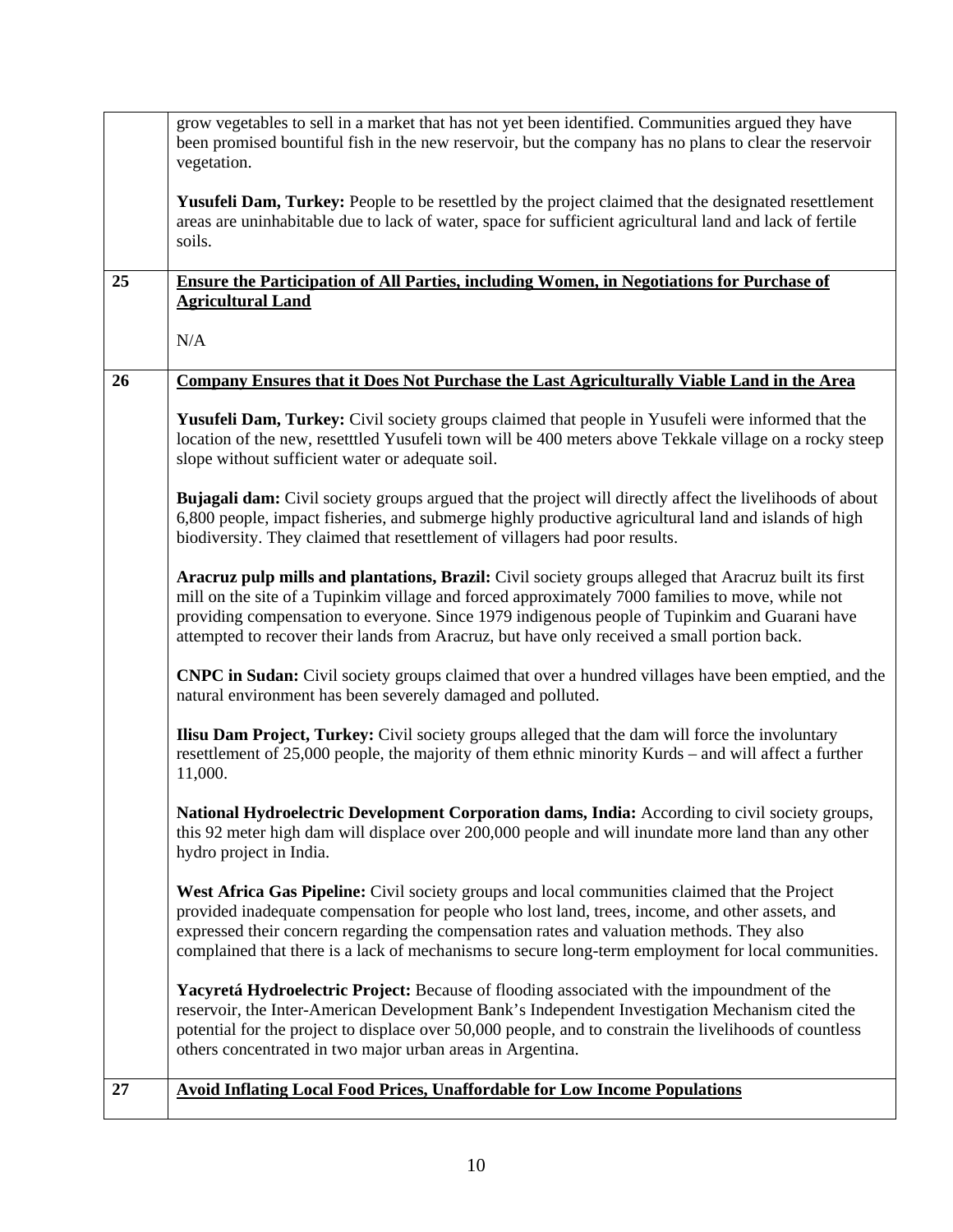| 28<br><b>Community Not Deprived of Clean, Usable Water as a Result of Company's Usage</b><br>Ahafo Gold Mine: The Environmental and Social Impact Assessment determined that the river Subri<br>would dry up after the dam is built. The river Tano (the main river in the area) will lose water because<br>of the project sponsor's pumping from the river.<br>Allain Duhangan: People living in the Himachal Pradesh region filed a complaint to CAO in October<br>2004 alleging that water supplies will dry up due to the project's diversion of the Duhangan River. The<br>villagers also expressed concern about damage to water supplies during the construction of an access<br>road.<br>Aracruz pulp mills and plantations, Brazil: Local communities complained that the water level in<br>creeks, ponds and lakes was significantly lower than before this company started its operations.<br>BTC: Complaints to the CAO alleged that in May 2004, erosion from a BTC pipeline right-of-way<br>caused increased sedimentation in the spring that serves as the domestic water supply for Tsemi and<br>three other villages. In Tsemi village, residents said they were without water for nearly six months,<br>before and during construction of the new head facility.<br><b>COMSUR:</b> The communities feared contamination of surface and ground water through the cyanide<br>heap leach process used to extract the gold and potential failure in the tailings dam.<br><b>Didipio Mine:</b> Community members expressed concerns about pollution, flooding, loss of water, and<br>loss of access to water, as a result of the mine's drainage tunnel.<br><b>Ilisu Dam Project, Turkey:</b> Civil society groups argued that the Ilisu dam's reservoir will vastly<br>reduce the ability of the Tigris to purify itself, resulting in a sharp reduction in water quality and<br>potentially causing major health problems in the major towns nearby.<br>Keyelekera Uranium Mine, Malawi: Civil society groups claimed that the project sponsor proposed<br>to allow the direct release of contaminated mine site waters under heavy rainfall conditions, while local<br>communities continued to use the adjacent streams and rivers for water and food gathering.<br>Konkola Copper Mine, Zambia: Complaints to the CAO and OECD alleged that in November 2006<br>the entire district of Chingola faced a water crisis because Vedanta had polluted the Kafue river.<br>Seventy five thousand people are dependent on this river, which turned a poisonous blue when it was<br>polluted with copper sulphate.<br><b>Marcopper Mine:</b> Local communities claimed that continual run-off and silt from the mine led to<br>heavy pollution of the Mogpog River. They claimed that levels of cadmium, copper, lead, manganese,<br>nickel and sulphate were hazardous to humans, and that acid and metal levels were high enough to kill<br>most aquatic animals.<br>Marlin mine: In March 2005 a CAO complaint raised concerns that the project will reduce access to<br>local water supplies, and result in contamination of local waterways.<br><b>Phulbari Coal Project:</b> Civil society groups alleged that the mine area would have to be "de-watered" | Ahafo Gold Mine: Civil society groups and local communities alleged that the company's operations<br>reduced food production in the area drastically, while the population in the area has doubled, raising the<br>cost of living in the area. Many communities claimed they did not receive crop compensation. |
|-----------------------------------------------------------------------------------------------------------------------------------------------------------------------------------------------------------------------------------------------------------------------------------------------------------------------------------------------------------------------------------------------------------------------------------------------------------------------------------------------------------------------------------------------------------------------------------------------------------------------------------------------------------------------------------------------------------------------------------------------------------------------------------------------------------------------------------------------------------------------------------------------------------------------------------------------------------------------------------------------------------------------------------------------------------------------------------------------------------------------------------------------------------------------------------------------------------------------------------------------------------------------------------------------------------------------------------------------------------------------------------------------------------------------------------------------------------------------------------------------------------------------------------------------------------------------------------------------------------------------------------------------------------------------------------------------------------------------------------------------------------------------------------------------------------------------------------------------------------------------------------------------------------------------------------------------------------------------------------------------------------------------------------------------------------------------------------------------------------------------------------------------------------------------------------------------------------------------------------------------------------------------------------------------------------------------------------------------------------------------------------------------------------------------------------------------------------------------------------------------------------------------------------------------------------------------------------------------------------------------------------------------------------------------------------------------------------------------------------------------------------------------------------------------------------------------------------------------------------------------------------------------------------------------------------------------------------------------------------------------------------------------------------------------------------------------------------------------------------------------------------------------------------------------------------------------------------------------------------------------------------------------------|-----------------------------------------------------------------------------------------------------------------------------------------------------------------------------------------------------------------------------------------------------------------------------------------------------------------|
|                                                                                                                                                                                                                                                                                                                                                                                                                                                                                                                                                                                                                                                                                                                                                                                                                                                                                                                                                                                                                                                                                                                                                                                                                                                                                                                                                                                                                                                                                                                                                                                                                                                                                                                                                                                                                                                                                                                                                                                                                                                                                                                                                                                                                                                                                                                                                                                                                                                                                                                                                                                                                                                                                                                                                                                                                                                                                                                                                                                                                                                                                                                                                                                                                                                                             |                                                                                                                                                                                                                                                                                                                 |
|                                                                                                                                                                                                                                                                                                                                                                                                                                                                                                                                                                                                                                                                                                                                                                                                                                                                                                                                                                                                                                                                                                                                                                                                                                                                                                                                                                                                                                                                                                                                                                                                                                                                                                                                                                                                                                                                                                                                                                                                                                                                                                                                                                                                                                                                                                                                                                                                                                                                                                                                                                                                                                                                                                                                                                                                                                                                                                                                                                                                                                                                                                                                                                                                                                                                             |                                                                                                                                                                                                                                                                                                                 |
|                                                                                                                                                                                                                                                                                                                                                                                                                                                                                                                                                                                                                                                                                                                                                                                                                                                                                                                                                                                                                                                                                                                                                                                                                                                                                                                                                                                                                                                                                                                                                                                                                                                                                                                                                                                                                                                                                                                                                                                                                                                                                                                                                                                                                                                                                                                                                                                                                                                                                                                                                                                                                                                                                                                                                                                                                                                                                                                                                                                                                                                                                                                                                                                                                                                                             |                                                                                                                                                                                                                                                                                                                 |
|                                                                                                                                                                                                                                                                                                                                                                                                                                                                                                                                                                                                                                                                                                                                                                                                                                                                                                                                                                                                                                                                                                                                                                                                                                                                                                                                                                                                                                                                                                                                                                                                                                                                                                                                                                                                                                                                                                                                                                                                                                                                                                                                                                                                                                                                                                                                                                                                                                                                                                                                                                                                                                                                                                                                                                                                                                                                                                                                                                                                                                                                                                                                                                                                                                                                             |                                                                                                                                                                                                                                                                                                                 |
|                                                                                                                                                                                                                                                                                                                                                                                                                                                                                                                                                                                                                                                                                                                                                                                                                                                                                                                                                                                                                                                                                                                                                                                                                                                                                                                                                                                                                                                                                                                                                                                                                                                                                                                                                                                                                                                                                                                                                                                                                                                                                                                                                                                                                                                                                                                                                                                                                                                                                                                                                                                                                                                                                                                                                                                                                                                                                                                                                                                                                                                                                                                                                                                                                                                                             |                                                                                                                                                                                                                                                                                                                 |
|                                                                                                                                                                                                                                                                                                                                                                                                                                                                                                                                                                                                                                                                                                                                                                                                                                                                                                                                                                                                                                                                                                                                                                                                                                                                                                                                                                                                                                                                                                                                                                                                                                                                                                                                                                                                                                                                                                                                                                                                                                                                                                                                                                                                                                                                                                                                                                                                                                                                                                                                                                                                                                                                                                                                                                                                                                                                                                                                                                                                                                                                                                                                                                                                                                                                             |                                                                                                                                                                                                                                                                                                                 |
|                                                                                                                                                                                                                                                                                                                                                                                                                                                                                                                                                                                                                                                                                                                                                                                                                                                                                                                                                                                                                                                                                                                                                                                                                                                                                                                                                                                                                                                                                                                                                                                                                                                                                                                                                                                                                                                                                                                                                                                                                                                                                                                                                                                                                                                                                                                                                                                                                                                                                                                                                                                                                                                                                                                                                                                                                                                                                                                                                                                                                                                                                                                                                                                                                                                                             |                                                                                                                                                                                                                                                                                                                 |
|                                                                                                                                                                                                                                                                                                                                                                                                                                                                                                                                                                                                                                                                                                                                                                                                                                                                                                                                                                                                                                                                                                                                                                                                                                                                                                                                                                                                                                                                                                                                                                                                                                                                                                                                                                                                                                                                                                                                                                                                                                                                                                                                                                                                                                                                                                                                                                                                                                                                                                                                                                                                                                                                                                                                                                                                                                                                                                                                                                                                                                                                                                                                                                                                                                                                             |                                                                                                                                                                                                                                                                                                                 |
|                                                                                                                                                                                                                                                                                                                                                                                                                                                                                                                                                                                                                                                                                                                                                                                                                                                                                                                                                                                                                                                                                                                                                                                                                                                                                                                                                                                                                                                                                                                                                                                                                                                                                                                                                                                                                                                                                                                                                                                                                                                                                                                                                                                                                                                                                                                                                                                                                                                                                                                                                                                                                                                                                                                                                                                                                                                                                                                                                                                                                                                                                                                                                                                                                                                                             |                                                                                                                                                                                                                                                                                                                 |
|                                                                                                                                                                                                                                                                                                                                                                                                                                                                                                                                                                                                                                                                                                                                                                                                                                                                                                                                                                                                                                                                                                                                                                                                                                                                                                                                                                                                                                                                                                                                                                                                                                                                                                                                                                                                                                                                                                                                                                                                                                                                                                                                                                                                                                                                                                                                                                                                                                                                                                                                                                                                                                                                                                                                                                                                                                                                                                                                                                                                                                                                                                                                                                                                                                                                             |                                                                                                                                                                                                                                                                                                                 |
|                                                                                                                                                                                                                                                                                                                                                                                                                                                                                                                                                                                                                                                                                                                                                                                                                                                                                                                                                                                                                                                                                                                                                                                                                                                                                                                                                                                                                                                                                                                                                                                                                                                                                                                                                                                                                                                                                                                                                                                                                                                                                                                                                                                                                                                                                                                                                                                                                                                                                                                                                                                                                                                                                                                                                                                                                                                                                                                                                                                                                                                                                                                                                                                                                                                                             |                                                                                                                                                                                                                                                                                                                 |
|                                                                                                                                                                                                                                                                                                                                                                                                                                                                                                                                                                                                                                                                                                                                                                                                                                                                                                                                                                                                                                                                                                                                                                                                                                                                                                                                                                                                                                                                                                                                                                                                                                                                                                                                                                                                                                                                                                                                                                                                                                                                                                                                                                                                                                                                                                                                                                                                                                                                                                                                                                                                                                                                                                                                                                                                                                                                                                                                                                                                                                                                                                                                                                                                                                                                             |                                                                                                                                                                                                                                                                                                                 |
|                                                                                                                                                                                                                                                                                                                                                                                                                                                                                                                                                                                                                                                                                                                                                                                                                                                                                                                                                                                                                                                                                                                                                                                                                                                                                                                                                                                                                                                                                                                                                                                                                                                                                                                                                                                                                                                                                                                                                                                                                                                                                                                                                                                                                                                                                                                                                                                                                                                                                                                                                                                                                                                                                                                                                                                                                                                                                                                                                                                                                                                                                                                                                                                                                                                                             |                                                                                                                                                                                                                                                                                                                 |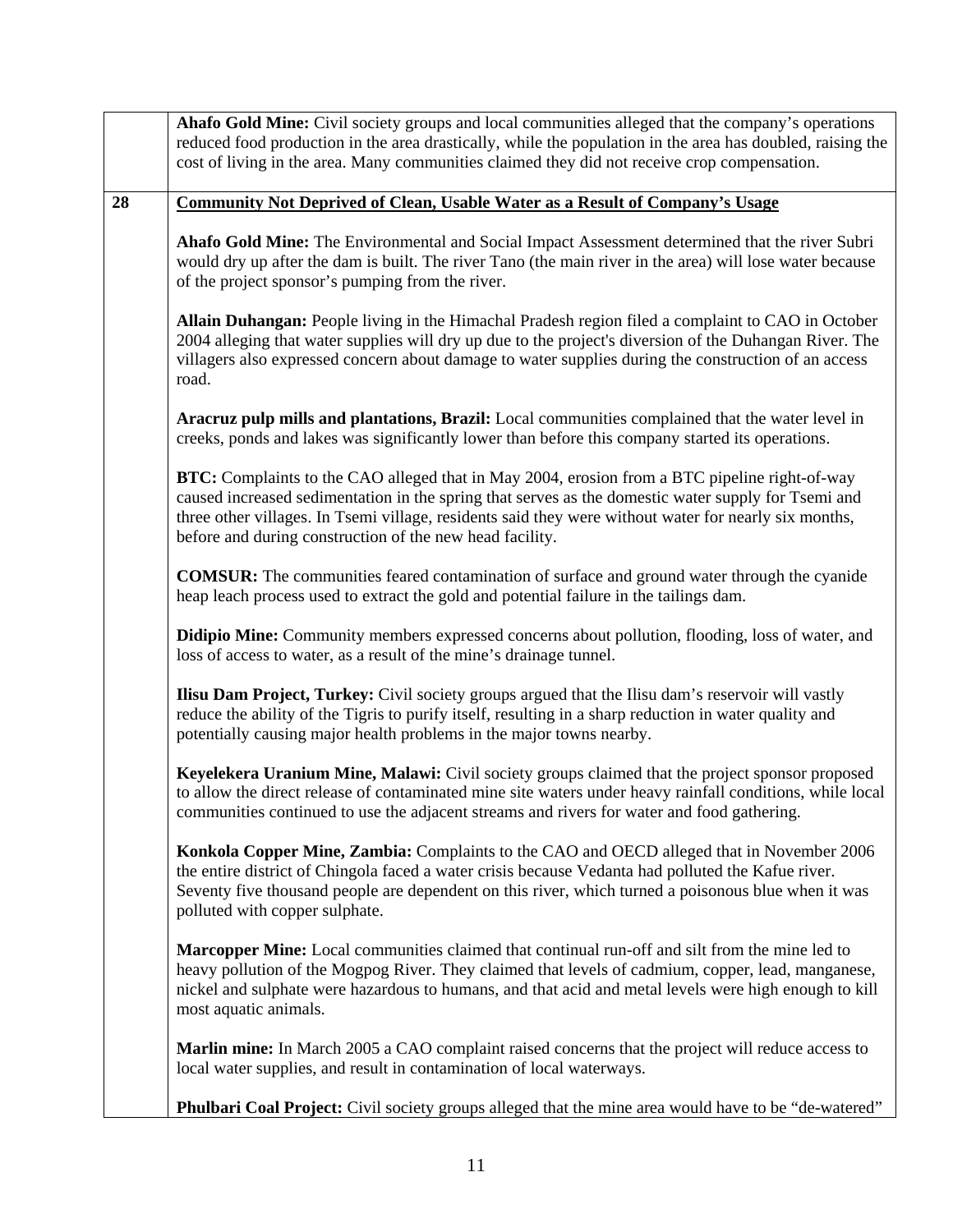|    | (sinking of the water table below the open-pit) and would therefore lead to water scarcity in the<br>surrounding areas.                                                                                                                                                                                                                                                                                                                                                                                                                          |
|----|--------------------------------------------------------------------------------------------------------------------------------------------------------------------------------------------------------------------------------------------------------------------------------------------------------------------------------------------------------------------------------------------------------------------------------------------------------------------------------------------------------------------------------------------------|
|    | <b>Tintaya Copper Mine:</b> Local communities claimed that the mine led to pollution of water sources,<br>including high levels of selenium and nitrates. As a result, the company agreed to provide drinking<br>water to affected communities.                                                                                                                                                                                                                                                                                                  |
|    | Toka Tindung Goldmine, Indonesia: Civil society groups alleged that the mine will have devastating<br>impact on the water supply by causing a substantial drawdown of groundwater.                                                                                                                                                                                                                                                                                                                                                               |
|    | Tolukuma Gold Mine: Local communities claimed that the Tolukuma Gold Mine annually dumped<br>more than 230,000 tons of waste into Papua New Guinea's Auga-Angabanga river system. Community<br>members alleged that fish and food supplies were destroyed from the mine's dumping of waste into the<br>Auga-Angabanga river system. They also claimed the mine's activities have changed river flow,<br>leading to flash flooding and making it difficult to access food crops. Women must now walk four<br>hours per day to access clean water. |
|    | Vatukoula Mine: Local communities claimed that the drinking water provided for Vatukoula mine<br>workers was not treated or chlorinated. In 1994 Emperor confirmed that there were unsafe levels of<br>mercury and cadmium in the water supply. Communities were not warned not to drink untreated water.                                                                                                                                                                                                                                        |
|    | Yanacocha: A complaint to the CAO alleged that Minera Yanacocha's waste rock contained minerals<br>that create acid and metals. According to the complaint, when rain fell on the waste rock dumps, the<br>rainwater leached metals and acid, and two rivers were affected by the acid seepage.                                                                                                                                                                                                                                                  |
| 29 | Operations do not Negatively Affect Farming, the Marine Environment, or Local Wildlife in the<br><b>Area</b>                                                                                                                                                                                                                                                                                                                                                                                                                                     |
|    | Ahafo Gold Mine: Local communities alleged that the river Subri will dry up after the dam is<br>constructed. They claimed that the river Tano, the area's major river, will lose water from Newmont's<br>pumping, and that the water quality of the Awonso stream, a key water source for local communities, is<br>likely to be impacted.                                                                                                                                                                                                        |
|    | Antamina: CAO complaint alleged that the port facilities negatively impacted the marine environment<br>at Huarmey Bay, and expressed concern that the facility discharged waste water and spilled metal<br>concentrate into the bay.                                                                                                                                                                                                                                                                                                             |
|    | Aracruz pulp mills and plantations, Brazil: Civil society groups alleged that Aracruz destroyed more<br>then 50,000 hectares of Atlantic forest.                                                                                                                                                                                                                                                                                                                                                                                                 |
|    | Asia Pulp and Paper project, China: Civil society groups reported that because of its negative effects<br>on forests, the Chinese government ordered APP to cease its purchase of the state-owned forests. They<br>claimed that APP planted eucalyptus on Hainana Island including in protected conservation areas.                                                                                                                                                                                                                              |
|    | BTC: CAO complaint alleged that the pipeline crosses the watershed of the Borjomi National Park, an<br>area of mineral water springs in Georgia.                                                                                                                                                                                                                                                                                                                                                                                                 |
|    | Bujagali: Local communities expressed concern about the dam's impact on the health of Lake<br>Victoria, which supports millions of people and extensive biodiversity. They claimed the project will<br>also directly affect the livelihoods of about 6,800 people, impact fisheries, and submerge highly<br>productive agricultural land and islands of high biodiversity.                                                                                                                                                                       |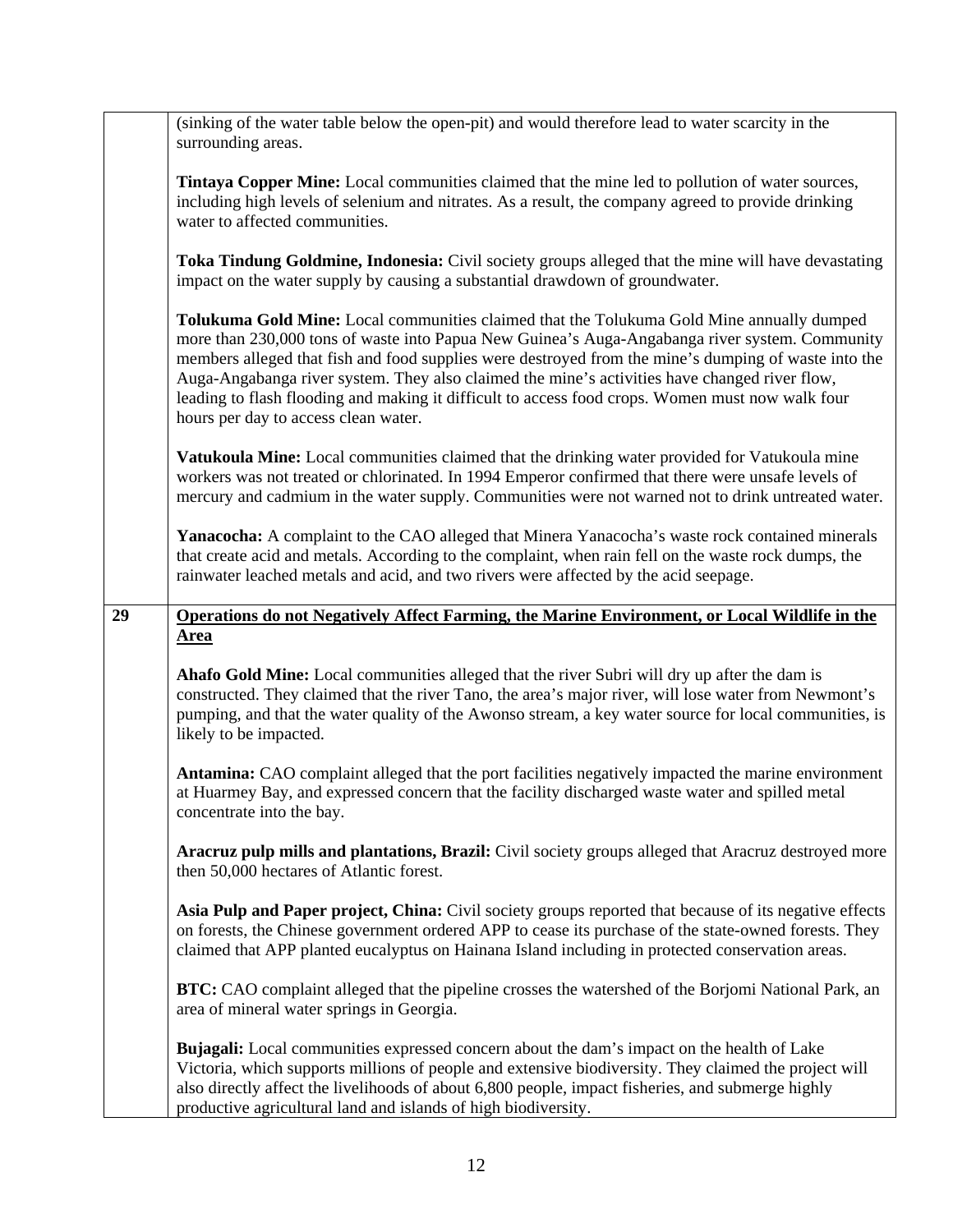**Buyat Bay:** A report, written by more than a dozen technical specialists, found that fish from the bay were laced with enough arsenic to make them dangerous for consumption, particularly for children. It also found that Newmont deposited the tailings waste in waters shallower and warmer than it had pledged in its initial environmental impact assessment.

**Camisea:** Civil society groups claimed that Camisea caused deforestation, erosion and the loss of fish and game populations on which local communities depend. They alleged that three of the four drilling wells of Camisea's first phase are located inside a state reserve intended to protect some of the last indigenous communities still living in isolation in the Amazon basin.

**COMSUR:** The communities feared contamination of surface and ground water through the cyanide heap leach process used to extract the gold and potential failure in the tailings dam as well as impacts on wildlife if they come into contact with the pregnant solution. The area is located close to the Pantanal protected area.

**Didipio Mine:** The environmental impact statement (EIS) indicated that the mine will include a tailings dam in the Upper Dinaoyan Valley. The EIS identified the possibility of uncontrolled release of tailings due to leakage from the tailings delivery pipeline, and the company gave no indication that it addressed this concern.

**Exxon Mobil in Aceh:** Civil society groups claimed that natural gas flaring and chemical spills caused a range of health problems in nearby villages and industrial waste polluted rice paddies and fish ponds.

**Freeport McMoran Copper and Gold Mine:** In 1995, OPIC determined that the mine's tailings management and disposal practices severely degraded rainforests, and that the mines also made rivers unusable for local inhabitants.

**Gunns Pulp Mill Tasmania proposal:** Civil society groups claimed that the mill proposed to use chlorine bleaching, and is likely to consume massive tracts of native forests.

**IHC Caland in Burma:** A complaint to the OECD alleged that to lay the two pipelines, the company cleared trees to provide corridors through the primary forests of Tenasserim, in which live elephants, tigers, tapirs and bears. Other problems such as erosion, water pollution and the build-up of silt deposits in the streams were also common.

**Ilisu Dam Project, Turkey:** Civil society groups argued that over 400 square kilometers of the Tigris valley and its confluents will be affected, with detrimental effects for endangered species like the Euphrates Turtle.

**Karachaganak:** CAO complainants contended that the proximity of Berezovka to the oil fields and the emissions from its facilities, caused residents to suffer adverse health effects including disorders of the upper respiratory tract, cardiovascular system, allergies and cognitive difficulties, including memory loss.

**Kashagan Oil Project, Kazakhstan:** Civil society groups argued that the Kashagan oil field was located within a protected territory—the shallow nature reserve zone of the Caspian Sea. They claimed that winter ice floes threatened the integrity of project infrastructure and cause large-scale spills.

**Keyelekera Uranium Mine, Malawi:** Civil society groups reported that the project sponsor proposed to allow the direct release of contaminated mine site waters under heavy rainfall conditions, while local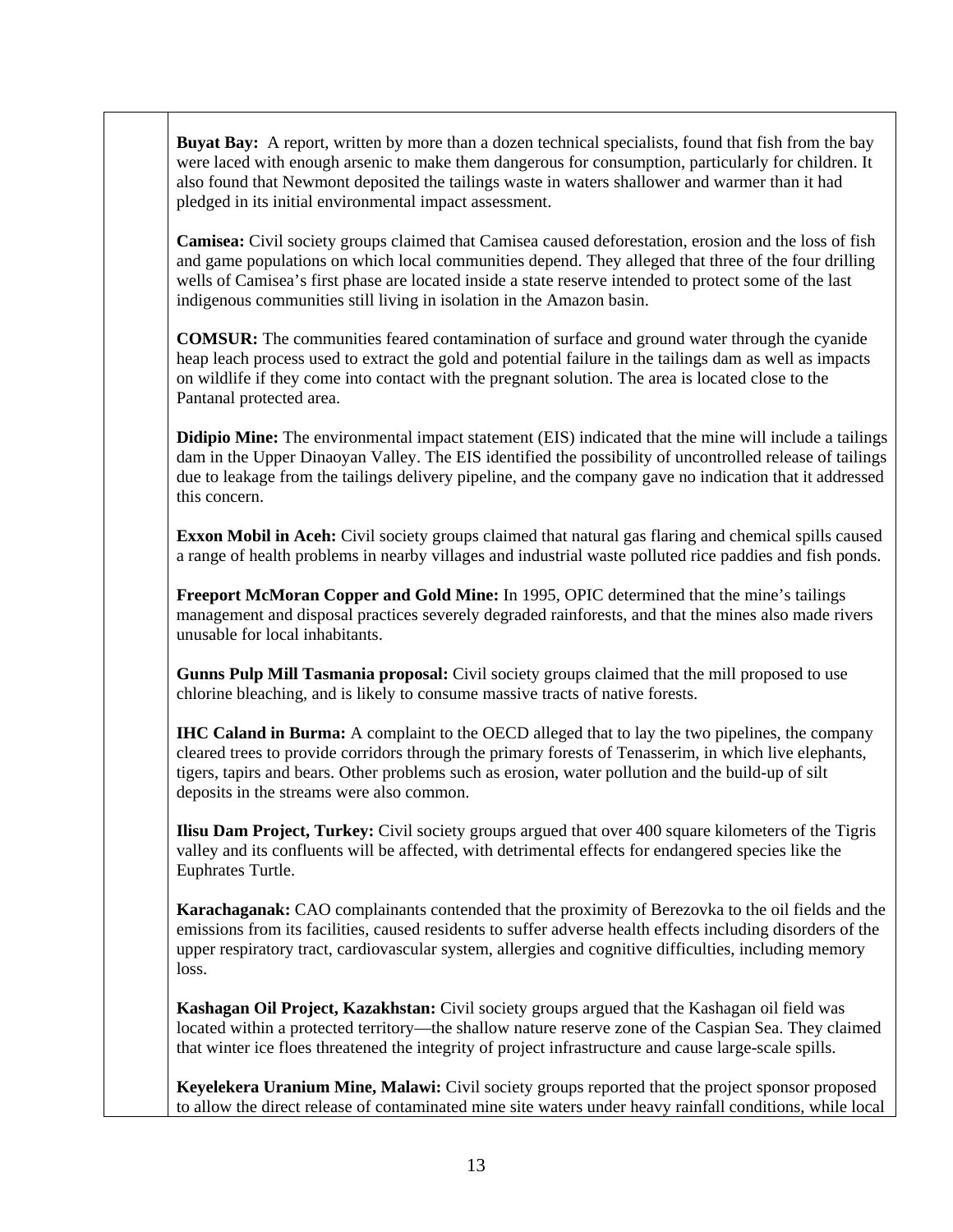communities continued to use the adjacent streams and rivers for water and food gathering.

Lom Pangar dam in Cameroon: Civil society groups claimed that the Lom Pangar project will flood over 319 square kilometers of some of the last remaining hardwood forests in Central Africa, including portions of the protected Deng Deng reserve which provides refuge to threatened primates.

**Marcopper Mine:** A complaint to Oxfam Australia's Mining Ombudsman claimed that from 1975 to 1991, over 200 million tons of mine tailings were pumped at sea surface level into the Calancan Bay in the Philippines. Over 20,000 people rely on these waters for their food and livelihoods. Fishermen alleged that they must now travel further out to sea to catch fish.

**Marlin mine:** A CAO complaint raised concerns that the project will reduce access by the community to local water supplies and result in contamination of local waterways.

**Mountain Top Removal Coal Mines, United States:** Civil society groups claimed that hundreds of mountains were flattened in Appalachia first by clearing the forest and then blowing the top layer of rock, more then one million acres have already been lost to mountain top removal and that more then 1,200 miles of streams have been buried by valley fills.

**Nam Theun 2:** Civil society groups argued that the project is located in and adjacent to one of the largest remaining tropical forests in mainland Southeast Asia, and that the project will dramatically lower downstream flow on the Theun River and increase water levels along the Xe Bang Fai, destroying fish habitat, impeding migration patterns and potentially causing the extinction of native fish communities.

**National Hydroelectric Development Corporation dams, India:** Local communities alleged that NHPC's Loktak project, commissioned in 1983, had severe ecological impacts on the surrounding areas, including the destruction of the largest freshwater lake in the Indian subcontinent. They claimed that the construction of NHPC's Lower Subansiri HEP on the border of Arunachal Pradesh and Assam in Northeast India has repeatedly disrupted the area's wildlife. The Indira Sagar dam, once finalized, will submerge 91,000 hectares of land.

**Orion and Celulosas Pulp Mills:** CAO complainants believed air and water emissions from these two mills will be highly toxic, noxious, and incompatible with scenic tourism or agricultural productivity.

**Rapu Rapu Mine, Philippines:** Civil society groups expressed concern that the island on which the project is located has a particularly vulnerable population of 10,000 people, mostly agricultural and fishing communities, which highly and almost exclusively depend on the natural resources.

**Rio Madeira, Brazil:** The affected region is officially classified as a priority hot spot for biodiversity, supporting the life of an estimated 750 fish species and 800 bird species. Civil society groups claimed the dams will flood at least 700 sq. km of floodplains and forests. Local communities claimed that the decline in fisheries will seriously affect commercial and subsistence fishermen.

**Rosia Montana gold mine, Romania:** Civil society groups and local communities expressed concern that the gold/silver deposit is situated in and around the inhabited valley of Rosia Montana. The adjacent inhabited valley of Corna is to become the tailings pond facility; holding 195 million tons of cyanide-laced heavy metal tailings.

**Sakhalin II:** Civil society groups alleged that the project sponsor installed the new oil platform adjacent to critical feeding grounds of the approximately 120 critically endangered Western Gray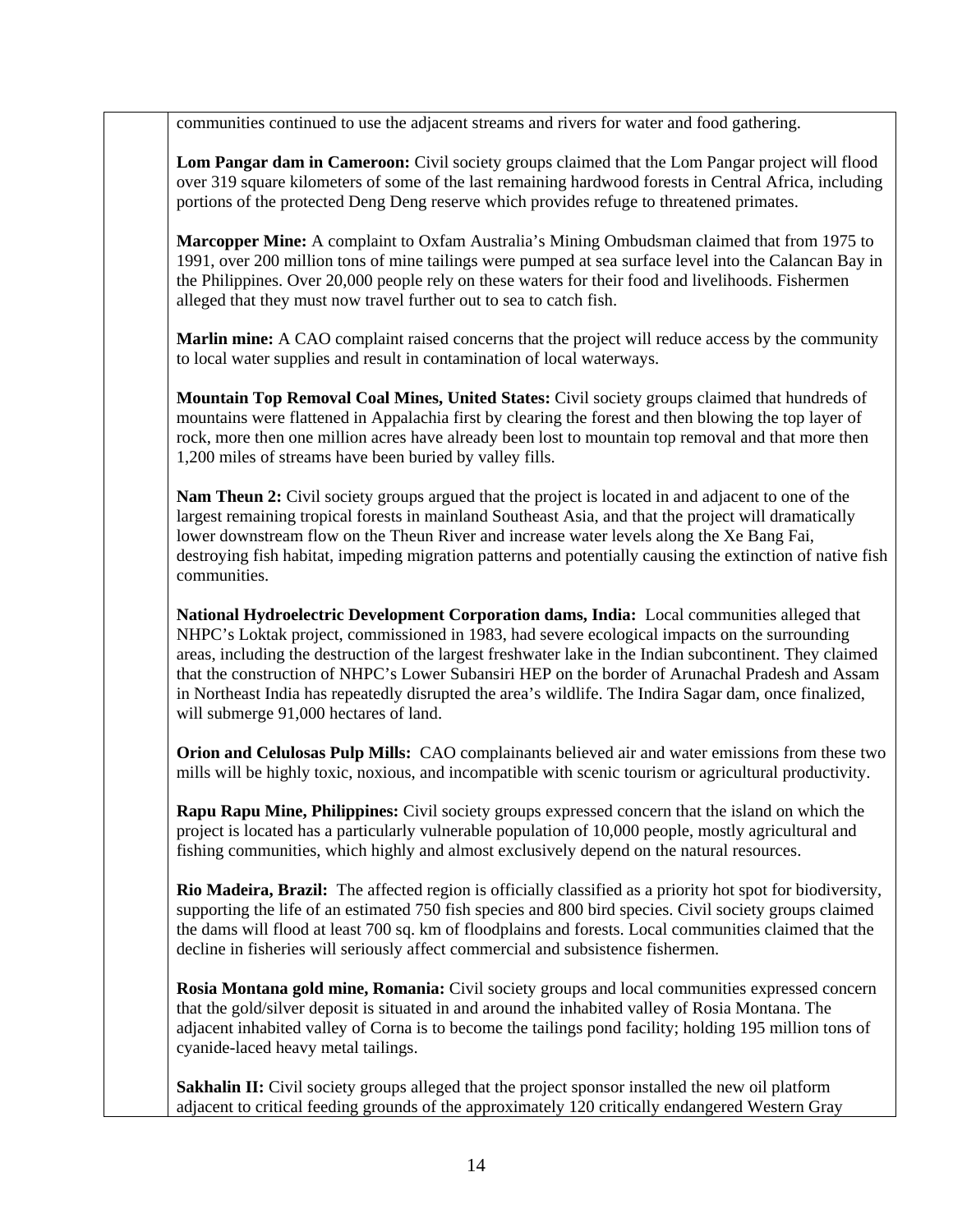|    | Whales. They claimed that the pipeline crosses hundreds of rivers, damaging salmon spawning, and<br>causing erosion.                                                                                                                                                                                                                                                                                                                                                                                                                                                              |
|----|-----------------------------------------------------------------------------------------------------------------------------------------------------------------------------------------------------------------------------------------------------------------------------------------------------------------------------------------------------------------------------------------------------------------------------------------------------------------------------------------------------------------------------------------------------------------------------------|
|    | <b>Samling, Malaysia:</b> Civil society groups claimed that this company is responsible for ongoing<br>destruction of tropical rainforest and violations of human rights of the local communities. The company<br>is allegedly involved in illegal logging.                                                                                                                                                                                                                                                                                                                       |
|    | Tangguh: Local communities expressed concern that the project traverses the world's second largest<br>mangrove ecosystem. Additionally, communities relying on fishing as an income claimed to have seen<br>a decrease in income due to seismic activities.                                                                                                                                                                                                                                                                                                                       |
|    | Toka Tindung Goldmine, Indonesia: The North Sulawesi's Bunaken marine National Park has been<br>nominated for World Heritage status. Civil society groups expressed concern with the project because<br>the natural reserves of Tangkoko and Dua Saudara adjacent to the mining area are home for many<br>endangered species of mammal, bird and reptile. The Sulawesi is home to many endangered mammal,<br>bird and reptile species.                                                                                                                                            |
|    | Tolukuma Gold Mine: A complaint to Oxfam Australia's Mining Ombudsman claimed that<br>Tolukuma Gold Mine annually dumped more than 230,000 tons of waste into Papua New Guinea's<br>Auga-Angabanga river system. Community members alleged that fish and food supplies have been<br>destroyed from the mine's dumping of waste into the Auga-Angabanga river system. They claimed that<br>the mine's activities also changed river flow, leading to flash flooding and making it difficult to access<br>food crops. Women must now walk four hours per day to access clean water. |
|    | Vatukoula Mine: A complaint to Oxfam Australia's Mining Ombudsman alleged that the drinking<br>water provided for Vatukoula mine workers has not been treated or chlorinated. In 1994 Empire<br>confirmed that there were unsafe levels of mercury and cadmium in the water supply. Communities<br>alleged that they have not been warned not to drink untreated water.                                                                                                                                                                                                           |
|    | Vedanta resources, India: Vedanta faced censure in 2004 for dumping toxic waste from the Tuticorin<br>copper smelter in Tamil Nadu.                                                                                                                                                                                                                                                                                                                                                                                                                                               |
|    | West Africa Gas Pipeline: Fishermen claimed that the construction of the gas pipeline polluted the<br>water and damaged their nets such that they were no longer able to catch fish in the area. They<br>indicated that this was an especially serious concern because many people in the area depended upon<br>fisheries for a livelihood.                                                                                                                                                                                                                                       |
|    | Wilmar Group, Indonesia: The subsidiaries of the Wilmar Group were sued by the Indonesian<br>authorities for intentional and systematic burning with intention to clear the land for plantation<br>development.                                                                                                                                                                                                                                                                                                                                                                   |
|    | Yanacocha: CAO reported that in 2000, an estimated 151 kg of mercury leaked from a flask on a truck<br>and was spread along a 40 km section of highway that passed through three villages. In the following<br>days and weeks between two to three hundred villagers were positively identified as having some level<br>of exposure to mercury with varying degrees of illness.                                                                                                                                                                                                   |
| 30 | <b>Company Refrains from Endorsing, Supporting or Benefiting from Government Violation of the</b><br><b>Right to Food</b>                                                                                                                                                                                                                                                                                                                                                                                                                                                         |
|    | N/A                                                                                                                                                                                                                                                                                                                                                                                                                                                                                                                                                                               |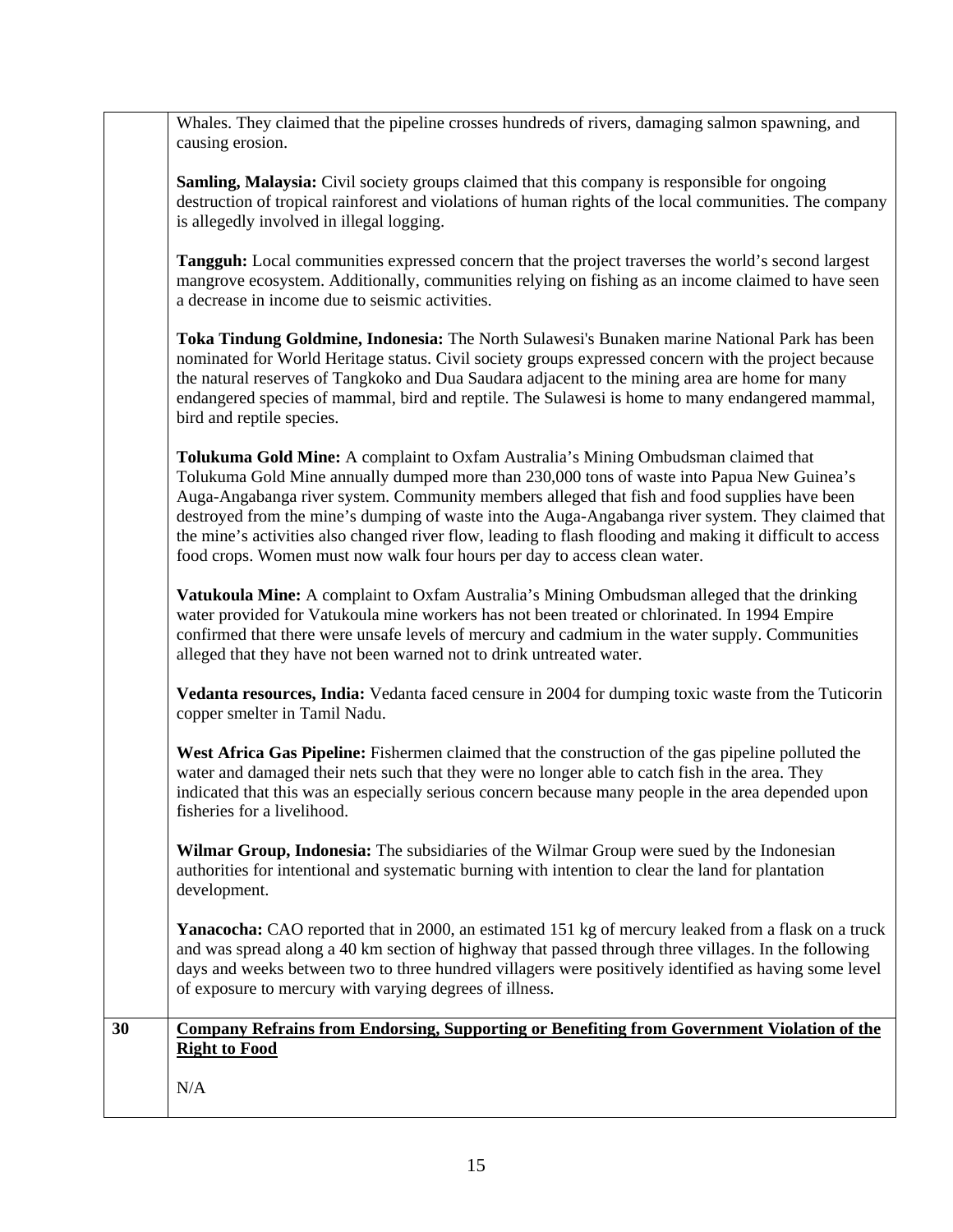## **Right to Adequate Housing**

| 34 | Pay a Living Wage to Cover Living Expenses                                                                                                                                                                                                                                                                                                                                                                                                                                                                                                                                        |
|----|-----------------------------------------------------------------------------------------------------------------------------------------------------------------------------------------------------------------------------------------------------------------------------------------------------------------------------------------------------------------------------------------------------------------------------------------------------------------------------------------------------------------------------------------------------------------------------------|
|    | <b>Didipio Mine:</b> The company promised to employ local community members, but local communities<br>claimed they were not aware that employment would end after one year, when the construction period<br>finished.                                                                                                                                                                                                                                                                                                                                                             |
|    | Vatukoula Mine: Mine workers and Empire Mines Ltd. (and predecessors) have been in dispute since<br>1991. Workers have protested unsafe labor conditions and low wages, and at least 370 workers have<br>been dismissed.                                                                                                                                                                                                                                                                                                                                                          |
|    | <b>Wilmar Group, Indonesia:</b> Local people claimed they are working on project for extremely low<br>wages.                                                                                                                                                                                                                                                                                                                                                                                                                                                                      |
| 35 | When Purchasing Land in the Area, Ensure that it is Not the Last Habitable Piece of Land in                                                                                                                                                                                                                                                                                                                                                                                                                                                                                       |
|    | <b>Area</b>                                                                                                                                                                                                                                                                                                                                                                                                                                                                                                                                                                       |
|    | <b>Phulbari Coal Project:</b> A report commissioned by the Government of Bangladesh found that over<br>129,000 persons would be directly affected and 220,000 persons would be indirectly affected by the<br>project.                                                                                                                                                                                                                                                                                                                                                             |
|    | Yacyretá Hydroelectric Project, Argentina: Because of flooding associated with the impoundment<br>of the reservoir, the Inter-American Development Bank's Independent Investigation Mechanism<br>reported that the project has the potential to directly displace over 50,000 people, and to constrain the<br>livelihoods of countless others concentrated in two major urban areas. After resettlement, the<br>mechanism found that there was a lack of sources of employment: the previously productive activities<br>lost due to dam construction were not replaced by others. |
|    | <b>Ilisu Dam Project, Turkey:</b> Civil society groups claimed that the dam will force the involuntary<br>resettlement of 25,000 people, the majority of them ethnic minority Kurds – and will affect a further<br>11,000.                                                                                                                                                                                                                                                                                                                                                        |
|    | National Hydroelectric Development Corporation dams, India: Local communities alleged that this<br>92 meter high dam will displace over 200,000 people and will impound more land than any other hydro<br>project in India. Villagers claimed they were forced to accept small amounts of cash instead of the<br>land-based compensation to which they are legally entitled.                                                                                                                                                                                                      |
| 36 | Does Not Benefit from Improper Forced Relocations, All Persons Receive Adequate Housing or<br><b>Compensation</b>                                                                                                                                                                                                                                                                                                                                                                                                                                                                 |
|    | <b>Antamina:</b> A claim to the CAO alleged that management of resettlement at the mine site by the<br>operation has caused considerable tension, which despite substantive efforts for remediation, has<br>soured community relationships.                                                                                                                                                                                                                                                                                                                                       |
|    | Aracruz pulp mills and plantations, Brazil: Civil society groups claimed that Aracruz built its first<br>mill on the site of a Tupinkim village and forced approximately 7000 families to move, while not<br>providing the compensation to everyone.                                                                                                                                                                                                                                                                                                                              |
|    | Bulyanhulu: In a complaint to the CAO, small scale miners claimed that they were not adequately                                                                                                                                                                                                                                                                                                                                                                                                                                                                                   |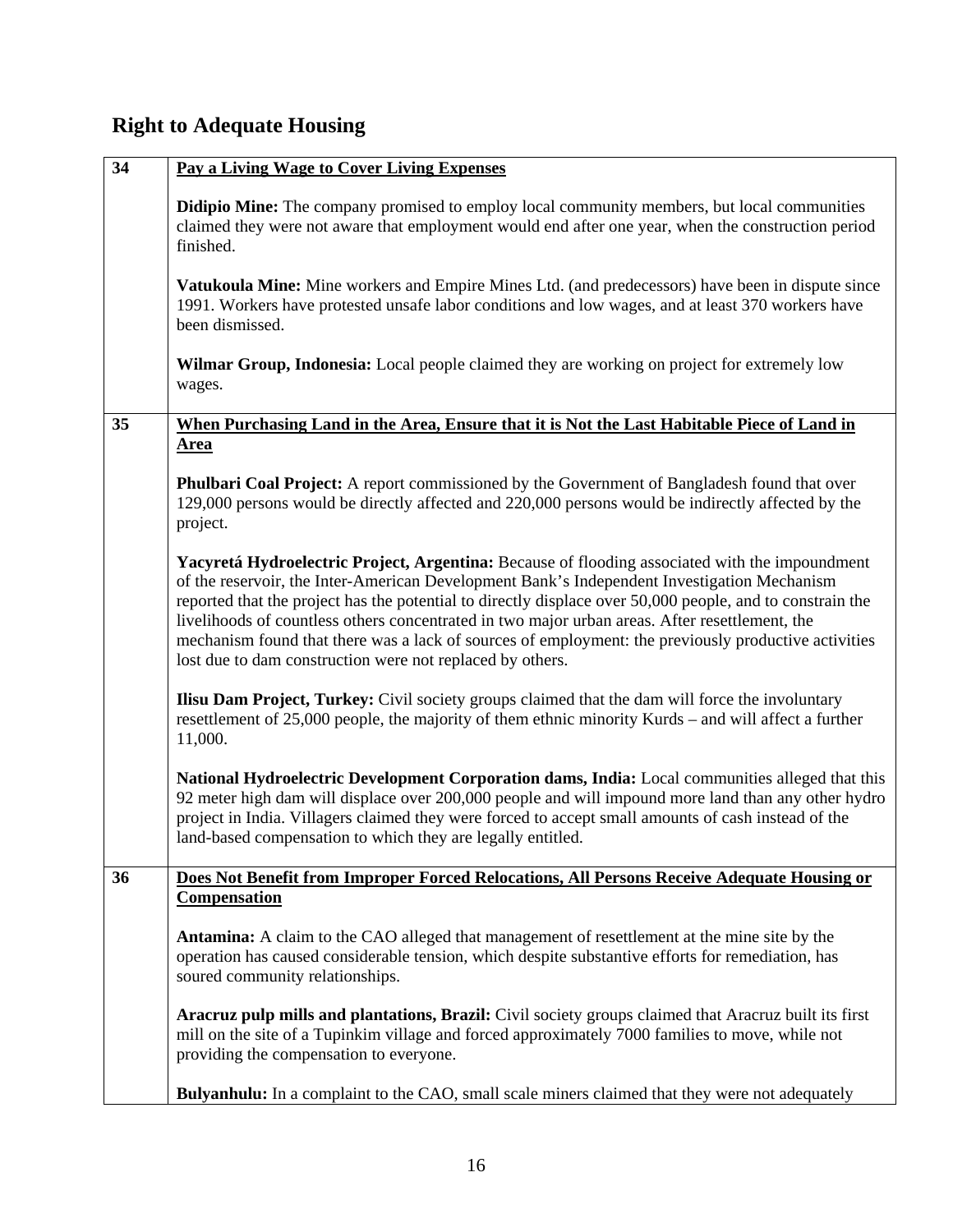compensated when they were forced to vacate their land. The CAO did not want to address the issue of compensation, saying "The issue of compensation paid to small scale miners at the time of the order to vacate the land in 1996 is one between the [Government of Tanzania (GOT)] and the small scale miners and falls within the GOT's exclusive jurisdiction."

**CNPC in Sudan:** Civil society groups claimed that over a hundred villages were emptied, and the natural environment was severely damaged and polluted.

**COMSUR:** A complaint to CAO alleged that indigenous organizations and populations living in the area affected by the project were not consulted and provided with information in a timely and adequate manner, there were no Indigenous People's Development Plans, and there were no compensation measures for the profound social and environmental impacts of the project.

**Didipio Mine:** The sponsor intended to relocate local residents from the proposed mining area. Local communities expressed concern to the Oxfam Australia Mining Ombudsman about the lack of information about the proposed relocations.

**Ilisu Dam Project, Turkey:** Civil society groups alleged that no consultation with the affected population took place, and up to 78,000 people will be resettled. Local communities claimed they were not offered a suitable resettlement land package and received only minimal cash compensation.

**Konkola Copper Mines:** According to CAO's interviews with affected peoples at Ming'omba during its assessment visit, cash compensation to allow villagers sufficient subsistence until the next cropping season was promised in three yearly installments. Instead, only one installment was provided. CAO complaint alleged that IFC never consulted on or publicly disclosed to the affected communities its decision to exit the project and mitigation plan, in contradiction with its policy on public consultations and disclosure.

**Nam Theun 2:** Civil society groups alleged that Nam Theun 2 will forcibly resettle more than 6,200 indigenous people to smaller areas of less fertile land. They claimed the project will also devastate a river system on which more than 120,000 people depend for their fishing and farming-based livelihoods. According to local communities, they were promised bountiful fish in the new reservoir, but the company had no plans to clear the reservoir vegetation, which could kill the fish. If this results, they claim they will be forced to sell vegetables in a market that has not yet been identified.

**Lom Pangar dam in Cameroon:** Civil society groups alleged that the project will displace hundreds of farmers and herders in one of Cameroon's poorest regions.

**National Hydroelectric Development Corporation dams, India:** Local communities and civil society groups claimed that this dam will displace over 200,000 people and will impound more land than any other hydro project in India. They alleged that NHPC used intimidation, threats and Special Armed Forces against people in the project area. Villagers were forced to accept small amounts of cash instead of the land–based compensation they are legally entitled to. Those who tried to complain were told that this would result in a loss of their right to any compensation. People were allegedly evicted at gun point and with the use of bulldozers.

**Rio Madeira, Brazil:** Civil society groups claimed that 3,000 people will be forced to move from their homes.

**Vatukoula Mine:** A complaint to Oxfam Australia's Mining Ombudsman alleged that the mining company did not provide adequate housing for workers. The sponsor allegedly refused to provide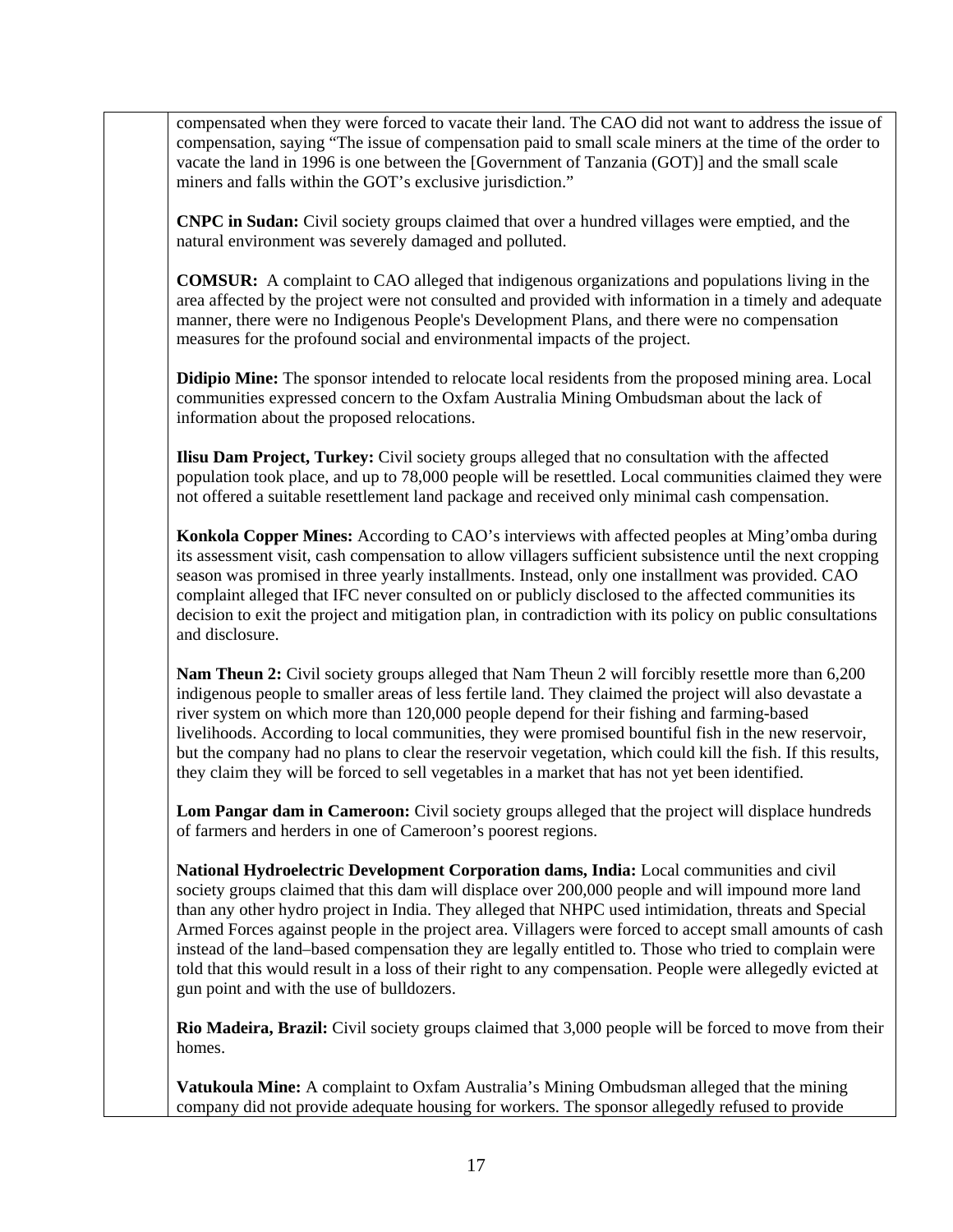|    | accommodations for women workers. Communities claimed the houses provided by the sponsor were<br>in sub-standard condition.                                                                                                                                                                                                                                                                                                                                                                                                                                                                                                                                                                        |
|----|----------------------------------------------------------------------------------------------------------------------------------------------------------------------------------------------------------------------------------------------------------------------------------------------------------------------------------------------------------------------------------------------------------------------------------------------------------------------------------------------------------------------------------------------------------------------------------------------------------------------------------------------------------------------------------------------------|
|    | West Africa Gas Pipeline: Local communities asserted that the project provided inadequate<br>compensation for people who lost land, trees, and other assets. Moreover, communities expressed their<br>concern regarding the compensation rates and valuation methods. They also asserted a lack of<br>mechanisms to secure long-term employment for affected members of their communities.                                                                                                                                                                                                                                                                                                         |
|    | Yacyretá Hydroelectric Project: Because of flooding associated with the impoundment of the<br>reservoir, civil society groups expected the project to directly displace over 50,000 people, and to<br>constrain the livelihoods of countless others concentrated in two major urban areas. There were delays<br>in the execution of titles, failure to assess the size of the affected population, and delays in transfer of<br>the affected population. After resettlement, there was a lack of sources of employment. Civil society<br>groups argued that public consultation was minimal to non-existent and that compensation and<br>relocation packages for affected peoples were inadequate. |
|    | Yusufeli Dam, Turkey: Civil society groups claimed that the majority of affected people were not<br>informed about resettlement sites, nor about compensation or income generations schemes. People in<br>Yusufeli were informed that the location of the new Yusufeli town will be 400 meters above Tekkale<br>village on a rocky steep slope without sufficient water and complete lack of soil. They claimed that no<br>information was given about how people will be able to survive on the designated land and what they<br>should live off as agriculture will not be possible.                                                                                                             |
| 37 | <b>Decommissioned Land is Left in a Habitable Condition</b>                                                                                                                                                                                                                                                                                                                                                                                                                                                                                                                                                                                                                                        |
|    | N/A                                                                                                                                                                                                                                                                                                                                                                                                                                                                                                                                                                                                                                                                                                |
| 38 | <b>Community Not Deprived of Services Like Water or Electricity Due to Company's Demands</b>                                                                                                                                                                                                                                                                                                                                                                                                                                                                                                                                                                                                       |
|    | Ahafo Gold Mine: Local communities alleged that the water quality of the Awonso stream was likely<br>to be impacted. According to the environmental and social impact assessment, the Awonso is used as a<br>water source by people living in small hamlets within the watershed.                                                                                                                                                                                                                                                                                                                                                                                                                  |
|    | Allain Duhangan: People living in the Himachal Pradesh region filed a complaint to CAO in October<br>2004 alleging that water supplies will dry up due to the project's diversion of the Duhangan River.<br>Communities expressed concern that these supplies could be damaged during the construction period<br>when an access road is built.                                                                                                                                                                                                                                                                                                                                                     |
|    | Aracruz pulp mills and plantations, Brazil: Local communities argued that the water level in creeks,<br>ponds and lakes is significantly lower than before the company started operations.                                                                                                                                                                                                                                                                                                                                                                                                                                                                                                         |
|    | BTC: Complaints to the CAO alleged that in May 2004, erosion from a BTC pipeline right-of-way<br>caused increased sedimentation in the spring that serves as the domestic water supply for Tsemi and<br>three other villages. Residents said they were without water for nearly six months, before and during<br>construction of the new head facility.                                                                                                                                                                                                                                                                                                                                            |
|    | <b>COMSUR:</b> The communities feared contamination of surface and ground water through the cyanide<br>heap leach process used to extract the gold, and potential failure in the tailings dam.                                                                                                                                                                                                                                                                                                                                                                                                                                                                                                     |
|    |                                                                                                                                                                                                                                                                                                                                                                                                                                                                                                                                                                                                                                                                                                    |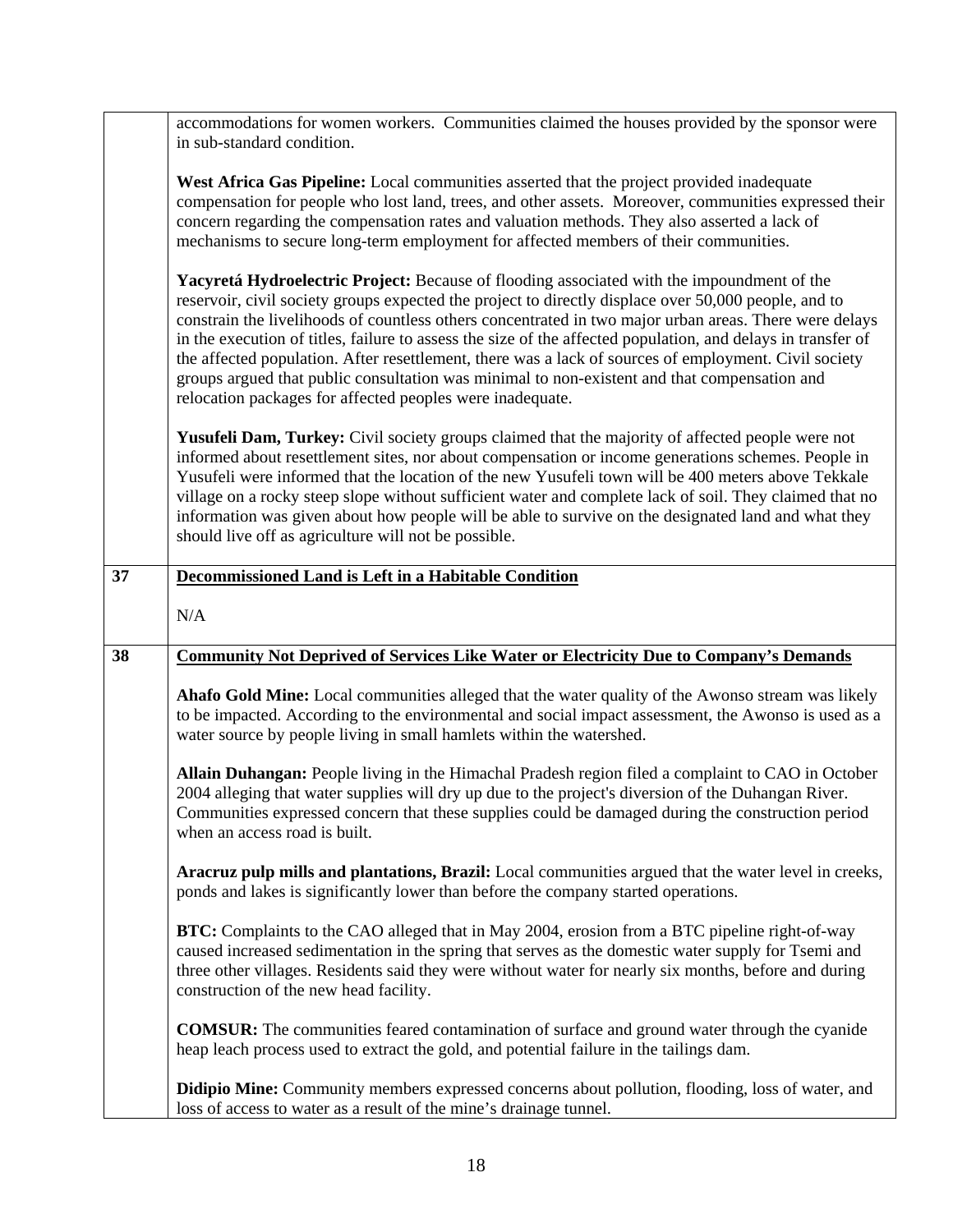|    | <b>Ilisu Dam Project, Turkey:</b> Civil society groups claimed that Ilisu dam's reservoir will vastly reduce<br>the ability of the Tigris to purify itself. They claimed this will jeopardize water quality and potentially<br>cause major health problems in the major towns.                                                                                                                                                                                                                                                                                     |
|----|--------------------------------------------------------------------------------------------------------------------------------------------------------------------------------------------------------------------------------------------------------------------------------------------------------------------------------------------------------------------------------------------------------------------------------------------------------------------------------------------------------------------------------------------------------------------|
|    | Keyelekera Uranium Mine, Malawi: Civil society groups argued that the project sponsor proposed to<br>allow the direct release of contaminated mine site waters under heavy rainfall conditions, while local<br>communities continued to use the adjacent streams and rivers for water and food gathering.                                                                                                                                                                                                                                                          |
|    | Konkola Copper Mine, Zambia: Complaints to the CAO and OECD alleged that in 2006 the entire<br>district of Chingola faced a water crisis because Vedanta had polluted the Kafue river. Communities<br>claimed that 75,000 people are dependent on this river, which was polluted with copper sulphate.                                                                                                                                                                                                                                                             |
|    | Marcopper Mine: In June 2004, a complaint to the Oxfam Australia Mining Ombudsman alleged<br>heavy pollution of the Mogpog River due to continual run-off and silt from the mine. The subsequent<br>report found that levels of cadmium, copper, lead, manganese, nickel and sulphate were hazardous to<br>humans. Acid and metal levels were high enough to kill most aquatic animals.                                                                                                                                                                            |
|    | Marlin mine: A CAO complaint raised concerns that the project will reduce access by the community<br>to local water supplies, and result in contamination of local waterways.                                                                                                                                                                                                                                                                                                                                                                                      |
|    | Phulbari Coal Project: Local communities claimed that the mine area would have to be "de-watered"<br>(sinking of the water table below the open-pit) and would therefore lead to water scarcity in the<br>surrounding areas.                                                                                                                                                                                                                                                                                                                                       |
|    | Toka Tindung Goldmine, Indonesia: Civil society groups alleged that the mine will have devastating<br>impact on the water supply, since the gold mine will use large amounts of water.                                                                                                                                                                                                                                                                                                                                                                             |
|    | Tolukuma Gold Mine: A complaint to Oxfam Australia's Mining Ombudsman alleged that the<br>Tolukuma Gold Mine annually dumps more than 230,000 tons of waste into Papua New Guinea's<br>Auga-Angabanga river system. Community members alleged that fish and food supplies have been<br>destroyed from the mine's dumping of waste into the Auga-Angabanga river system. The mine's<br>activities also changed river flow, leading to flash flooding and making it difficult to access food crops.<br>Women must now walk four hours per day to access clean water. |
|    | Vatukoula Mine: A complaint to Oxfam Australia's Mining Ombudsman alleged that the drinking<br>water provided for Vatukoula mine workers was not treated or chlorinated. In 1994 the sponsor<br>confirmed that there were unsafe levels of mercury and cadmium in the water supply.                                                                                                                                                                                                                                                                                |
|    | Yanacocha: CAO complaint alleged that the project affected the quality of water downstream.<br>Quebrada Encajón and Río San José were both affected by acid seepage from waste rock dumps.<br>Communities claimed that mining operations caused more than a 10% decrease in the quantity of water<br>in nearby rivers.                                                                                                                                                                                                                                             |
| 39 | Avoids Undertaking Disruptive Activities Near Residential Areas and Fully Mitigates All                                                                                                                                                                                                                                                                                                                                                                                                                                                                            |
|    | <b>Negative Impacts on Inhabitants</b>                                                                                                                                                                                                                                                                                                                                                                                                                                                                                                                             |
|    | BTC: CAO complainants contended that the construction company, during camp construction in<br>Tsalka caused flooding of the complainants' houses. Another complaint focused on the impact of<br>vibration from heavy construction traffic on the structural integrity of local dwellings.                                                                                                                                                                                                                                                                          |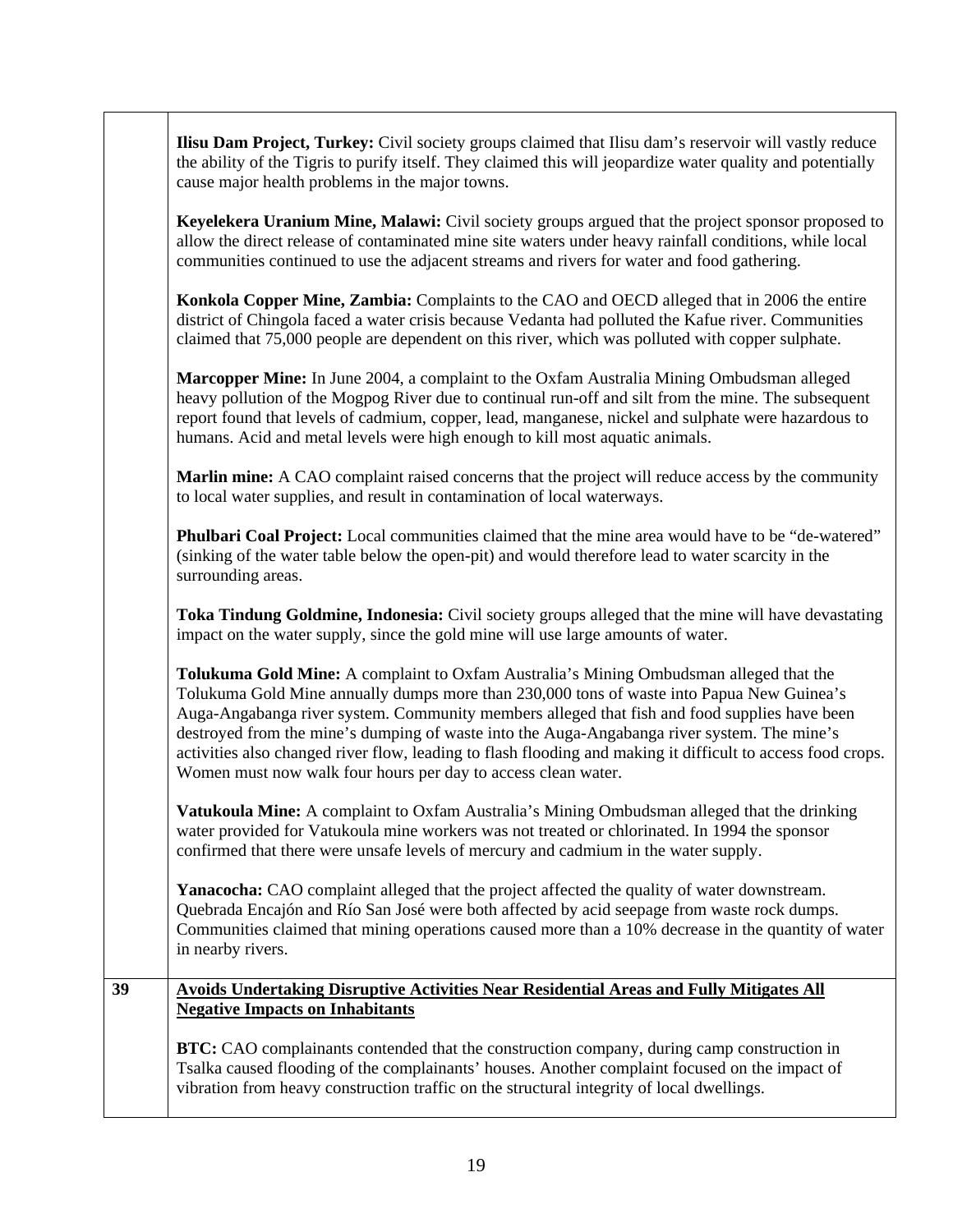|    | National Hydroelectric Development Corporation dams, India: Communities claimed they were<br>not informed that the swelling waters of the reservoir would flood their houses – they survived only by<br>climbing nearby trees. |
|----|--------------------------------------------------------------------------------------------------------------------------------------------------------------------------------------------------------------------------------|
|    | <b>Rosia Montana gold mine, Romania:</b> Civil society groups alleged that in November 2007, the project<br>sponsor unlawfully demolished over 100 houses.                                                                     |
| 40 | Company Refrains from Benefiting from, Supporting, or Endorsing Government Policies that<br><b>Violate this Right</b><br>N/A                                                                                                   |

# **Right to an Adequate Standard of Living**

| 51 | <b>Company Pays Living Wage</b>                                                                                                                                                                                                                                                                                                                                                                                                                                    |
|----|--------------------------------------------------------------------------------------------------------------------------------------------------------------------------------------------------------------------------------------------------------------------------------------------------------------------------------------------------------------------------------------------------------------------------------------------------------------------|
|    | <b>Didipio Mine:</b> The company allegedly promised to employ local community members, but local<br>communities claimed they were not aware that employment would end after one year, when the<br>construction period finished.                                                                                                                                                                                                                                    |
|    | Vatukoula Mine: Mine workers and Empire Mines Ltd. (and predecessors) have been in dispute since<br>1991. Workers have protested unsafe labor conditions and low wages, and at least 370 workers have<br>been dismissed.                                                                                                                                                                                                                                           |
|    | Wilmar Group, Indonesia: Local communities claimed they are working on project for extremely low<br>wages.                                                                                                                                                                                                                                                                                                                                                         |
| 52 | <b>Company Does Not Purchase Land if Community Depends on it for Their Basic Needs or</b>                                                                                                                                                                                                                                                                                                                                                                          |
|    | <b>Safeguards Their Access to it</b>                                                                                                                                                                                                                                                                                                                                                                                                                               |
|    | Ahafo Gold Mine: According to the environmental and social impact assessment, the Awonso is used<br>as a water source by people living in small hamlets within the watershed. Civil society groups claimed<br>that those living near the dam are likely to experience pollution of water because of sedimentation and<br>heavy metals.                                                                                                                             |
|    | Antamina: Residents of Puerto Grande, a community of several hundred residents located in close<br>proximity to the port facilities, raised health and safety concerns to the CAO team. In particular, there<br>were concerns with the water and sediment quality in Huarmey Bay.                                                                                                                                                                                  |
|    | Asia Pulp and Paper project, China: Civil society groups claimed that since 1997, the company has<br>cleared large areas of forest in Wuzhishan Natural Reserve for eucalyptus plantations.                                                                                                                                                                                                                                                                        |
|    | <b>BTC:</b> The pipeline crosses the watershed of the Borjomi National Park, an area of mineral water<br>springs in Georgia. The mineral water is a major export commodity, and draws tourists from around the<br>region and world. A complaint to the CAO alleged that in May 2004, erosion from a BTC pipeline<br>right-of-way also caused increased sedimentation in the spring that serves as the domestic water supply<br>for Tsemi and three other villages. |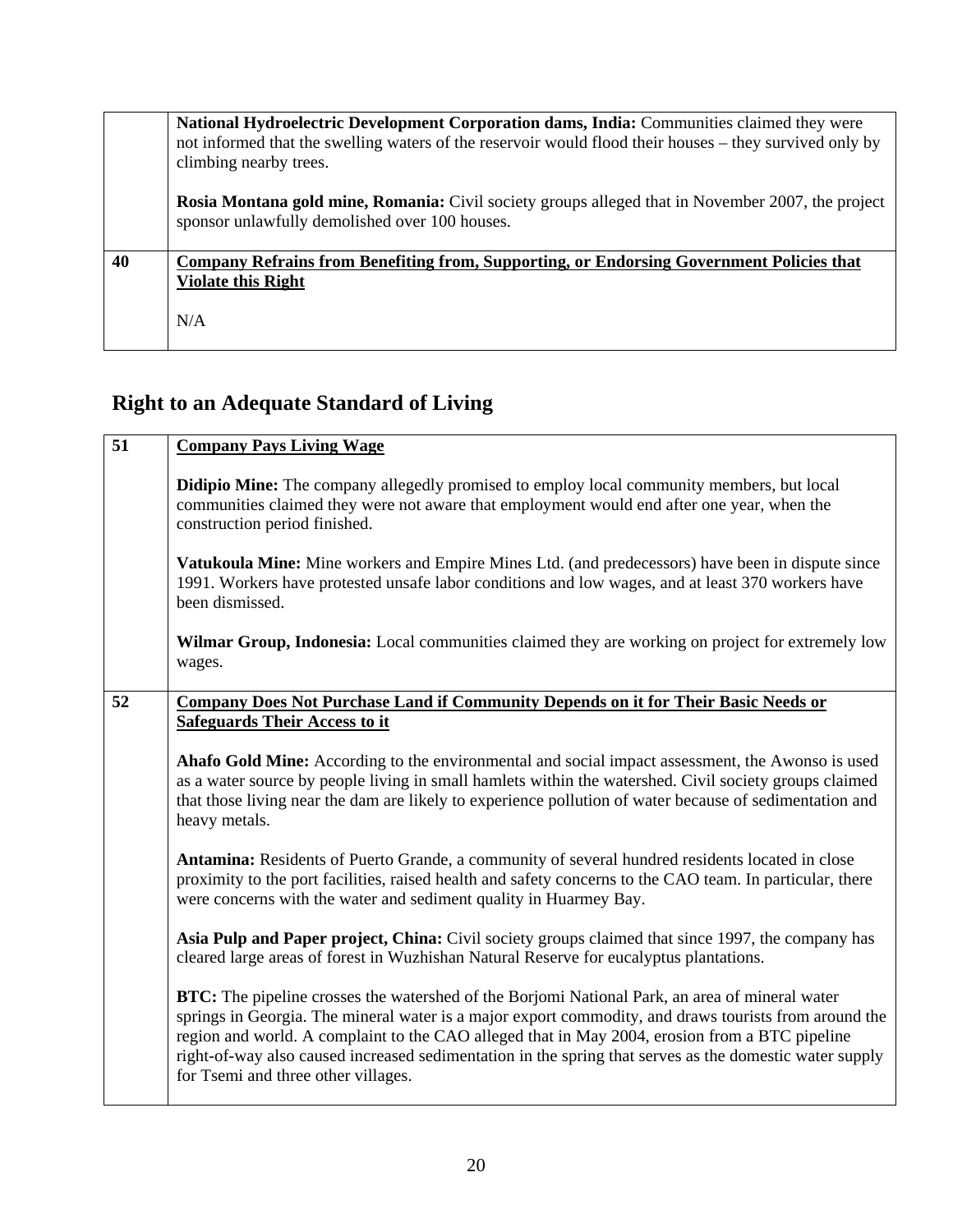**Bujagali:** Civil society groups expressed concern about the dam's impact on the health of Lake Victoria, which supports millions of people and extensive biodiversity. They also claimed that the project will directly affect the livelihoods of about 6,800 people, impact fisheries, and submerge highly productive agricultural land and islands of high biodiversity.

**Buyat Bay:** A report, written by more than a dozen technical specialists, found that fish from the bay were laced with enough arsenic to make them dangerous for consumption, particularly for children.

**Camisea:** Civil society groups alleged that Camisea caused deforestation, erosion and the loss of fish and game populations on which local communities depend.

**COMSUR:** While the mine has a small footprint, its proximity to areas that are managed for their ecological specificity and value, and the risks perceived in the processes used for mining, were of deep concern to local people.

**Freeport McMoran Copper and Gold Mine:** Civil society groups and local communities alleged that the project created unreasonable or major environmental, health or safety hazards with respect to the rivers impacted by the tailings, the surrounding terrestrial ecosystem, and the local inhabitants.

**Ilisu Dam Project, Turkey:** Civil society groups claimed that over 400 square kilometers of the Tigris valley will be affected, with detrimental effects for endangered species like the Euphrates Turtle.

**Karachaganak:** Local communities claimed that the proximity of the town Berezovka to the project and the emissions from project facilities have caused residents to suffer adverse health effects, including disorders of the upper respiratory tract, cardiovascular system, allergies and cognitive difficulties including memory loss.

**Keyelekera Uranium Mine, Malawi:** Civil society groups complained that the project sponsor proposed to allow the direct release of contaminated mine site waters under heavy rainfall conditions, while local communities continued to use the adjacent streams and rivers for water and food gathering.

**KMT Mining in Congo:** There was a significant presence of artisanal miners in the area in which KMT is located. Civil society groups argued that KMT did not adequately clarify how it will manage conflicts with artisanal miners currently working in and around its concession.

**Marlin mine:** A CAO complaint alleged that the project was developed without adequate consultation and in violation of the rights of indigenous people and that the mine exacerbates social tensions, violence and insecurity.

**Nam Theun 2:** Civil society groups claimed that the project will dramatically lower downstream flow on the Theun River and increase water levels along the Xe Bang Fai. They argued that this will destroy fish habitat, impede migration patterns and could lead to the extinction of native fish communities. Additionally, they claimed that if biomass was not cleared from the Nakai reservoir, decomposing vegetation would cause serious water quality problems and result in massive fish kills in both the reservoir area and the Xe Bang Fai.

**National Hydroelectric Development Corporation dams, India:** Civil society groups alleged that NHPC's Loktak project, commissioned in 1983, had severe ecological impacts on the surrounding areas, including the destruction of the largest freshwater lake in the Indian subcontinent. They claimed the Indira Sagar dam will submerge 91,000 hectares of land, a third of which is Central India's largest remaining natural forest.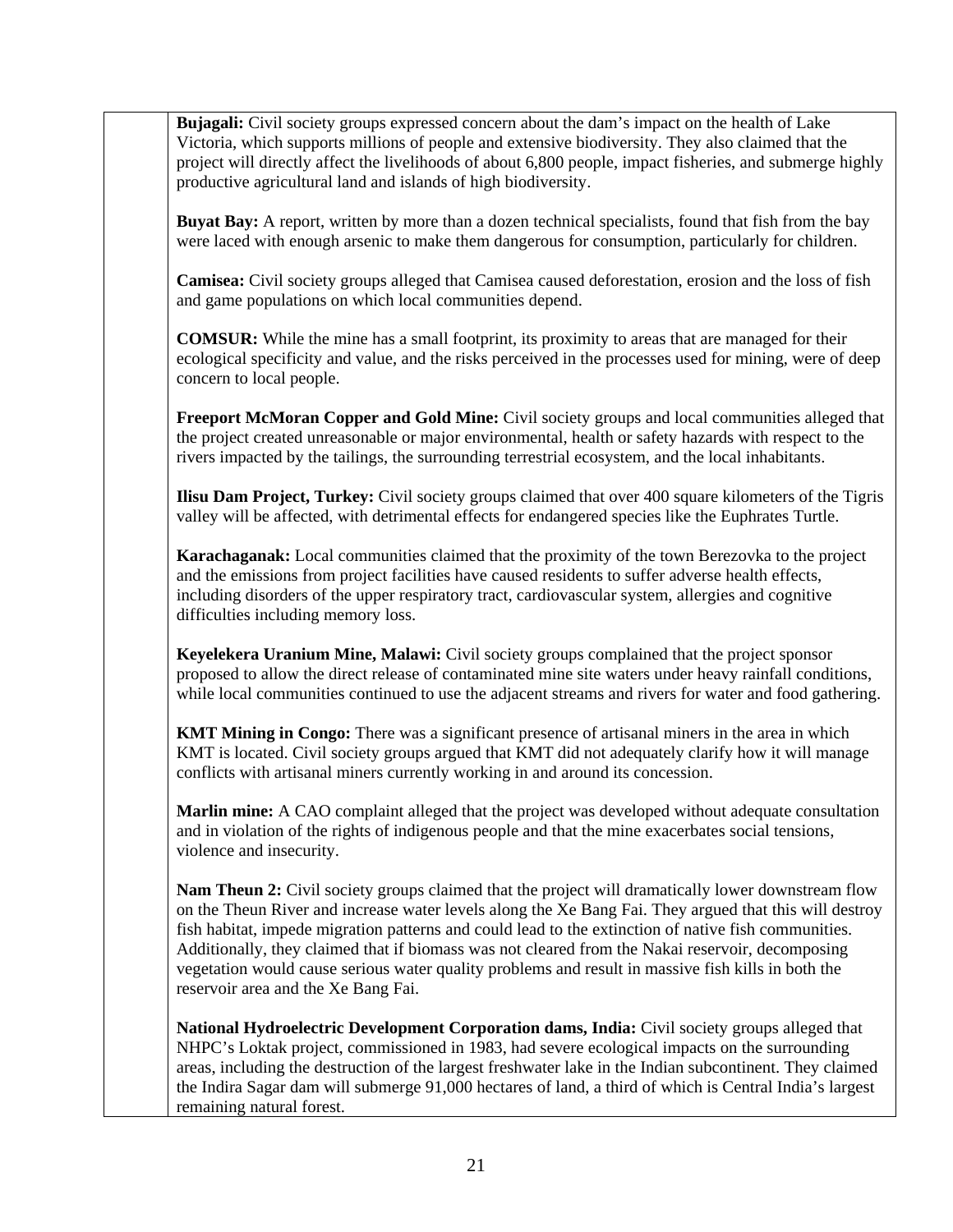|    | Orion and Celulosas Pulp Mills: CAO complainants expressed concern that air and water emissions<br>from these two mills will be highly toxic, noxious, and incompatible with scenic tourism or agricultural<br>productivity.                                                                                                                                                                                                                                                                                                                                                                                                                                                                                                                                                                                                                                                                                                                                                                                                                                            |
|----|-------------------------------------------------------------------------------------------------------------------------------------------------------------------------------------------------------------------------------------------------------------------------------------------------------------------------------------------------------------------------------------------------------------------------------------------------------------------------------------------------------------------------------------------------------------------------------------------------------------------------------------------------------------------------------------------------------------------------------------------------------------------------------------------------------------------------------------------------------------------------------------------------------------------------------------------------------------------------------------------------------------------------------------------------------------------------|
|    | Rapu Rapu Mine, Philippines: Local communities expressed concern about the impacts of the project<br>on the island's population of 10,000 people, mostly agricultural and fishing communities, which<br>depend almost exclusively on local natural resources.                                                                                                                                                                                                                                                                                                                                                                                                                                                                                                                                                                                                                                                                                                                                                                                                           |
|    | Rio Madeira, Brazil: Protected areas, including a reserve used by people who extract natural forest<br>products, will be flooded by the dams. Civil society groups claimed that a decline in fisheries will<br>seriously affect commercial and subsistence fishermen, and that thousands of people living downstream<br>will face declining crop yields as a result of the loss of the annual deposition of fertile silt on the flood<br>plains.                                                                                                                                                                                                                                                                                                                                                                                                                                                                                                                                                                                                                        |
|    | Tangguh: Communities relying on fishing as an income claimed to have seen a decrease in income due<br>to seismic activities.                                                                                                                                                                                                                                                                                                                                                                                                                                                                                                                                                                                                                                                                                                                                                                                                                                                                                                                                            |
|    | West Africa Gas Pipeline: Fishermen claimed that the construction of the gas pipeline polluted the<br>water and damaged their nets such that they were no longer able to catch fish in the area. They<br>indicated that this was an especially serious concern because many people in the area depended upon<br>fisheries for a livelihood.                                                                                                                                                                                                                                                                                                                                                                                                                                                                                                                                                                                                                                                                                                                             |
|    | Wilmar Group, Indonesia: Civil society groups alleged that subsidiaries of the Wilmar Group<br>commenced land clearing in customary rights land and other villagers' lands without prior consultation<br>and due land acquisition process in relevant areas and affected communities.                                                                                                                                                                                                                                                                                                                                                                                                                                                                                                                                                                                                                                                                                                                                                                                   |
| 53 | <b>Company Has a Mutually Beneficial Agreement with Municipality Regarding Use of Resources,</b>                                                                                                                                                                                                                                                                                                                                                                                                                                                                                                                                                                                                                                                                                                                                                                                                                                                                                                                                                                        |
|    | <b>Services</b>                                                                                                                                                                                                                                                                                                                                                                                                                                                                                                                                                                                                                                                                                                                                                                                                                                                                                                                                                                                                                                                         |
|    | <b>BTC:</b> CAO found that BTC agreed to install a new head facility at a location chosen by the mayor, and<br>approximately 3.7 km of new water pipe. Communities claimed that despite completion of the new<br>head facility, the 2-kilometer section that runs from the reservoir fed by the head facility into the<br>village itself is still contaminated with sediments. As a result of the sewage system installation for the<br>workers' camp and of company vehicle movement (despite restrictions to the contrary), the surface of<br>Stalin Street was significantly damaged: there are many holes and on rainy days it was very difficult to<br>walk on; and unbearable noise—workers' shouting, vehicle movement, and 4 or 5 simultaneously<br>operating diesel power generators. Before construction started, BP publicly announced that during the<br>recruitment, priority would be given to the local workforce. However, communities continued to allege<br>that most of the employees, even for menial jobs such as digging, were non-local workers. |
|    | Marlin mine: Local communities, especially Sipacapa, perceived the allocation of benefits from the<br>project have been inequitable.                                                                                                                                                                                                                                                                                                                                                                                                                                                                                                                                                                                                                                                                                                                                                                                                                                                                                                                                    |
|    | <b>Bujagali:</b> Local communities and civil society groups objected to the project as unsuitable for the<br>needs of Uganda. Local environmentalists claimed the costly dam would harm Uganda's chances to<br>pursue more sustainable energy alternatives, and argued that this project would do nothing to help the<br>95% of Uganda's population who are not connected to the national grid.                                                                                                                                                                                                                                                                                                                                                                                                                                                                                                                                                                                                                                                                         |
|    | Yacyretá Hydroelectric Project: A complaint to the Inter-American Development Bank's<br>Independent Investigation Mechanism alleged that during the resettlement process, many families were                                                                                                                                                                                                                                                                                                                                                                                                                                                                                                                                                                                                                                                                                                                                                                                                                                                                            |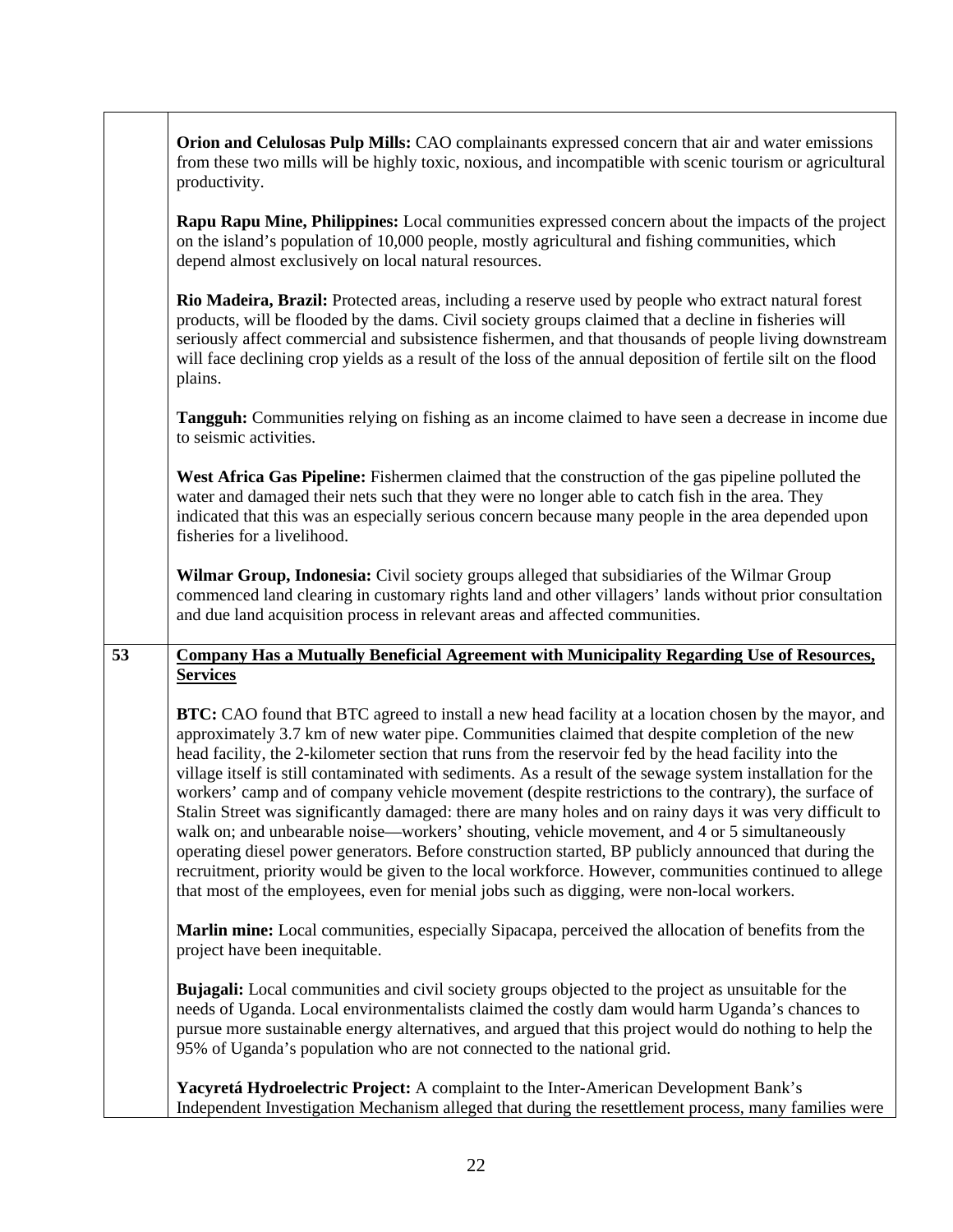|    | forced to live in extremely unsanitary conditions due to delays in providing compensatory housing.<br>After resettlement, there was a lack of sources of employment.                                                                                                       |
|----|----------------------------------------------------------------------------------------------------------------------------------------------------------------------------------------------------------------------------------------------------------------------------|
|    | <b>Camisea:</b> Civil society groups contended that when the current and future needs of the country and<br>present level of proven reserves were considered, exporting liquefied natural gas likely is to make Peru<br>worse off then if the country used the gas itself. |
|    | <b>Wilmar Group, Indonesia:</b> Local communities claimed they were working on the project for<br>extremely low wages.                                                                                                                                                     |
|    | <b>Aracruz pulp mills and plantations, Brazil:</b> Civil society groups claimed that the company did not<br>provide medical services for workers, while many jobs were dangerous; moreover, injured workers lost<br>their jobs.                                            |
|    | <b>Rio Madeira, Brazil:</b> Civil society groups expressed concern that an estimated 100,000 migrants were<br>expected to move into the area, seeking work on the construction projects, with associated social costs,<br>especially to indigenous groups.                 |
| 54 | <b>Company Does not Benefit from Government's Violation of Right</b>                                                                                                                                                                                                       |
|    | N/A                                                                                                                                                                                                                                                                        |

# **Right to Freedom from Forced Labor and Servitude**

| 82 | If Company Hires from Correctional Facility, It Ensures that the Workers Have Consented, are                                                                                                                                                                                                                                                                                         |
|----|--------------------------------------------------------------------------------------------------------------------------------------------------------------------------------------------------------------------------------------------------------------------------------------------------------------------------------------------------------------------------------------|
|    | <b>Remunerated, and are Supervised Appropriately</b>                                                                                                                                                                                                                                                                                                                                 |
|    |                                                                                                                                                                                                                                                                                                                                                                                      |
|    | N/A                                                                                                                                                                                                                                                                                                                                                                                  |
|    |                                                                                                                                                                                                                                                                                                                                                                                      |
| 83 | <b>Company Ensures that Security Personnel are not Used to Force or Exact Labor</b>                                                                                                                                                                                                                                                                                                  |
|    | <b>Madsa Mining in Congo:</b> The UN Panel on the DRC found that the company supported armed<br>conflict in Congo and used forced labor.                                                                                                                                                                                                                                             |
|    | Groupe George Forrest: The UN Panel on DRC cited the company for use of forced labor.                                                                                                                                                                                                                                                                                                |
|    | <b>IHC Caland in Burma:</b> A complaint to the OECD alleged that the local population was forced to<br>participate in building shelter for the military and new infrastructure. The complainants alleged that<br>they received little or no pay and in carrying out this difficult work, deaths were a regular occurrence,<br>along with killings, torture and rape by the military. |
|    | <b>Ivanhoe Mines in Burma:</b> According to the UN Panel on the DRC, this joint venture was allegedly<br>involved in the use of forced labor to build a railway to supply the mine.                                                                                                                                                                                                  |
| 84 | <b>Company has Grievance Mechanisms Through Which Employees Can Complain About</b>                                                                                                                                                                                                                                                                                                   |
|    | <b>Coercion, Intimidation, or Threat</b>                                                                                                                                                                                                                                                                                                                                             |
|    |                                                                                                                                                                                                                                                                                                                                                                                      |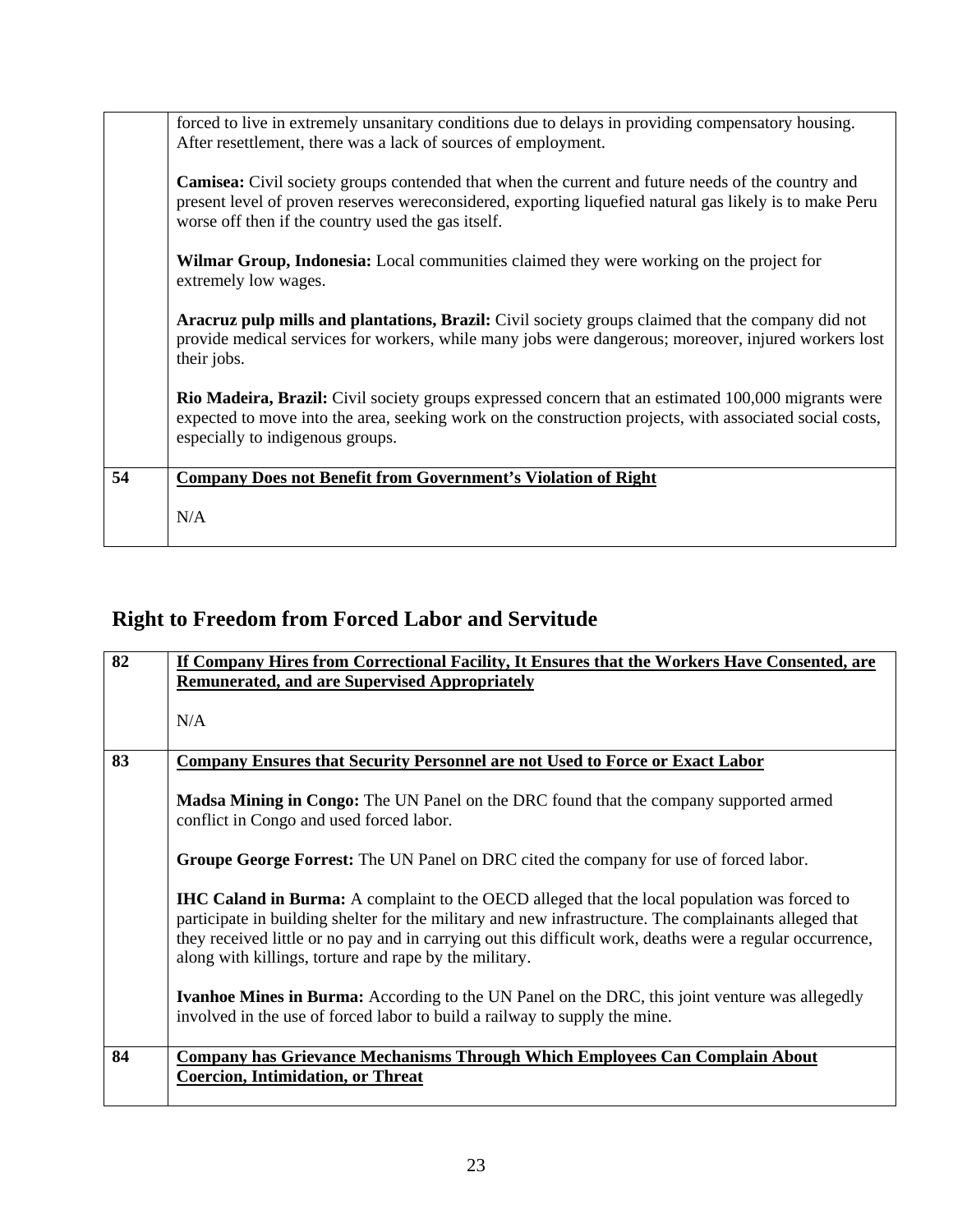|    | N/A                                                                                                                                                                                                                                                                                                                                                                            |
|----|--------------------------------------------------------------------------------------------------------------------------------------------------------------------------------------------------------------------------------------------------------------------------------------------------------------------------------------------------------------------------------|
| 85 | Company Ensures that Supervisors Do Not Use Psychological or Physical Mistreatment Against<br><b>Employees</b>                                                                                                                                                                                                                                                                 |
|    | <b>IHC Caland in Burma:</b> A complaint to the OECD alleged that the local communities were forced to<br>participate in building shelter for the military and new infrastructure. They claimed that workers<br>received little or no pay and, in carrying out this difficult work, deaths were a regular occurrence, along<br>with killings, torture and rape by the military. |
|    | Pagrisa ethanol, Brazil: Civil society groups alleged that workers were kept in slave-like conditions,<br>working for more then 13 hours a day and being paid as little as 4 Euros per day, undernourished, and<br>often without drinking water, and were forced to exorbitant prices for food and essential medications.                                                      |

### **Right to Freedom from Torture and Other Cruel, Inhuman or Degrading Treatment and Punishment**

| 101 | Company Takes Steps to Ensure that No Acts of Torture are Committed, Condoned, or Initiated                                                                                                                                                                                                                                                                                                                                                                                                                     |
|-----|-----------------------------------------------------------------------------------------------------------------------------------------------------------------------------------------------------------------------------------------------------------------------------------------------------------------------------------------------------------------------------------------------------------------------------------------------------------------------------------------------------------------|
|     | by Any Company Actor                                                                                                                                                                                                                                                                                                                                                                                                                                                                                            |
|     | <b>Bulyanhulu:</b> A CAO complaint alleged that 52 people were killed in the process of land clearance,<br>trapped alive in their pits by the mine and local administration staff as they plugged and filled the mine<br>shafts (although the CAO determined that this was a question for national authorities).                                                                                                                                                                                                |
|     | <b>Exxon Mobil in Aceh:</b> The company was charged in U.S. courts for complicity in murder, torture,<br>kidnapping, and sexual abuse by Indonesian soldiers. Until recently, Exxon's road was lined with<br>military posts spaced just 100 meters apart, each manned by about 30 soldiers. Civil society groups<br>alleged that the soldiers were in effect employed by the company, and that ExxonMobil made its<br>facilities and equipment available to soldiers carrying out atrocities against civilians. |
|     | National Hydroelectric Development Corporation dams, India: Civil society groups alleged that<br>NHPC used intimidation, threats and Special Armed Forces against people in the project area. They<br>also claimed that many were evicted at gun point and with the use of bulldozers. In April 2005, at least<br>65 people drowned in waters suddenly released from the Indira Sagar dam in the Narmada Valley of<br>central India.                                                                            |
|     | <b>Newcrest Gold Mine Indonesia:</b> Several protests occurred at the Toguraci site, with local people<br>occupying the mine for five weeks in 2003 and staging blockades in 2004. In 2004, one protester was<br>shot and killed near the Toguraci mine.                                                                                                                                                                                                                                                        |
|     | IHC Caland in Burma: A complaint to the OECD alleged that local communities were forced to<br>participate in building shelter for the military and new infrastructure. They claimed to receive little or<br>no pay and in carrying out this difficult work, deaths were a regular occurrence, along with killings,<br>torture and rape by the military.                                                                                                                                                         |
|     | <b>Phulbari Coal Project:</b> On August 26, 2006, Bangladesh Rifles allegedly fired upon a crowd of over<br>20,000 people as they staged a protest against the proposed open pit mine. Three people from Phulbari<br>were killed in the shootings, one was paralyzed, and several hundreds were injured.                                                                                                                                                                                                        |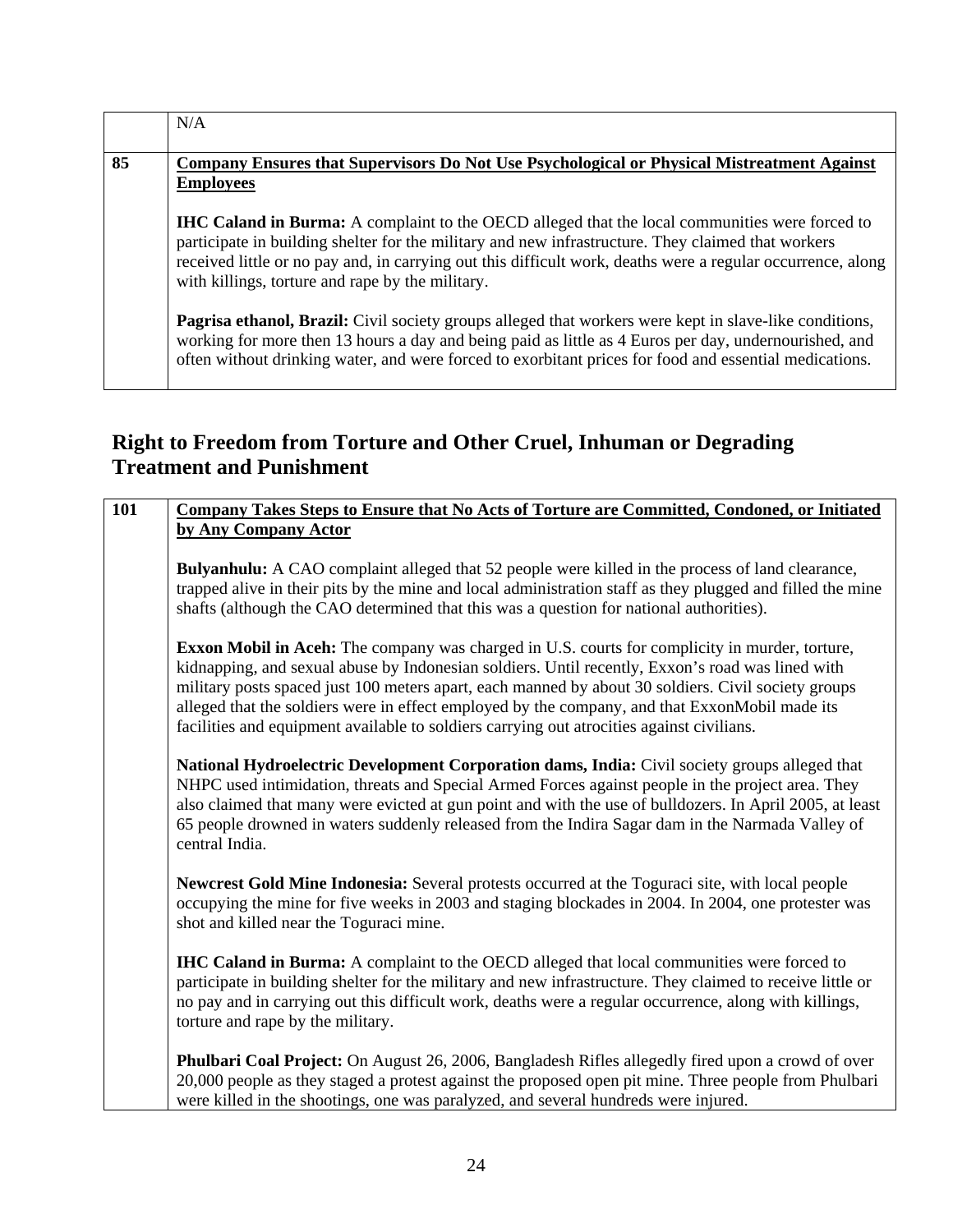| 105 | <b>Company Ensures its Facilities are Not Located on Land Obtained Through Improper Coercion,</b><br><b>Including Torture</b>                                                                                                                                                                                                                                                                                                                                                                                                                                                                                                                                                                                                                           |
|-----|---------------------------------------------------------------------------------------------------------------------------------------------------------------------------------------------------------------------------------------------------------------------------------------------------------------------------------------------------------------------------------------------------------------------------------------------------------------------------------------------------------------------------------------------------------------------------------------------------------------------------------------------------------------------------------------------------------------------------------------------------------|
|     | Aracruz pulp mills and plantations, Brazil: Civil society groups claimed that in January 2006,<br>Aracruz was involved in a violent eviction of the villages with support of the government.                                                                                                                                                                                                                                                                                                                                                                                                                                                                                                                                                            |
|     | Didipio Mine: Local communities alleged that the company has intimidated, harassed and forced them<br>to give the company access to land, and to sell land at prices determined by the company. In particular,<br>they claimed the company used military personnel to coerce access to land. Those serving letters were<br>occasionally accompanied by armed soldiers, and there were allegedly two platoons serving in the area.                                                                                                                                                                                                                                                                                                                       |
|     | Keyelekera Uranium Mine, Malawi: Local civil society groups claimed they have been subject to<br>intimidation by companies including threats that they will be reported to the government and<br>prosecuted.                                                                                                                                                                                                                                                                                                                                                                                                                                                                                                                                            |
|     | National Hydroelectric Development Corporation dams, India: Civil society groups claimed that<br>NHPC used intimidation, threats and Special Armed Forces against people in the project area. Villagers<br>were forced to accept small amounts of cash instead of the land-based compensation they are legally<br>entitled to. Those who tried to complain were told that this would result in a loss of their right to any<br>compensation. Several members of local communities claimed they were evicted at gun point and with<br>the use of bulldozers. Communities and civil society groups allege that in April 2005, at least 65 people<br>drowned in waters suddenly released from the Indira Sagar dam in the Narmada Valley of central India. |
|     | Yusufeli Dam, Turkey: Civil societry groups alleged that local communities would not criticize the<br>project for fear of losing their jobs. When representatives of the NGO Bern Declaration talked to the<br>"Friends of Yusufeli" in Istanbul, in an office belonging to the municipality of Istanbul, one person was<br>allegedly fired. They also claimed that a professor who had talked about the Coruh dams on television<br>received death threats the same evening.                                                                                                                                                                                                                                                                           |
| 106 | Company Refrains from Supporting or Endorsing any Government Violation of this Right                                                                                                                                                                                                                                                                                                                                                                                                                                                                                                                                                                                                                                                                    |
|     | <b>Dikilushi Mine:</b> Local communities claimed that in 2004, the Congolese military suppressed an<br>uprising near Anvil's Dikulushi mine, killing at least 70 civilians. A UN investigation found the copper-<br>mining company lent a plane and vehicles to the troops, and that Anvil drivers helped transport corpses<br>after the massacre.                                                                                                                                                                                                                                                                                                                                                                                                      |
|     | <b>Exxon Mobil in Aceh:</b> Until recently, Exxon's road was allegedly lined with military posts spaced just<br>100 meters apart, each manned by about 30 soldiers. Civil society groups charged that the soldiers were<br>in effect employed by the company, and that ExxonMobil made its facilities and equipment available to<br>soldiers carrying out atrocities against civilians. Soldiers allegedly took cattle, burned food stalls,<br>ransacked houses, and beat and killed people without cause.                                                                                                                                                                                                                                              |
|     | <b>IHC Caland in Burma:</b> A complaint to the OECD alleged that local communities were forced to<br>participate in building shelter for the military and new infrastructure. They claimed that deaths,<br>killings, torture, and rape by the military were common.                                                                                                                                                                                                                                                                                                                                                                                                                                                                                     |
|     | <b>Marlin mine:</b> CAO reported that in early 2005, local people protested the establishment of the mine<br>and blocked roads to prevent transportation of equipment through Solola and other towns on the way to<br>the site. The military broke up the protests; 11 people were injured, one was killed.                                                                                                                                                                                                                                                                                                                                                                                                                                             |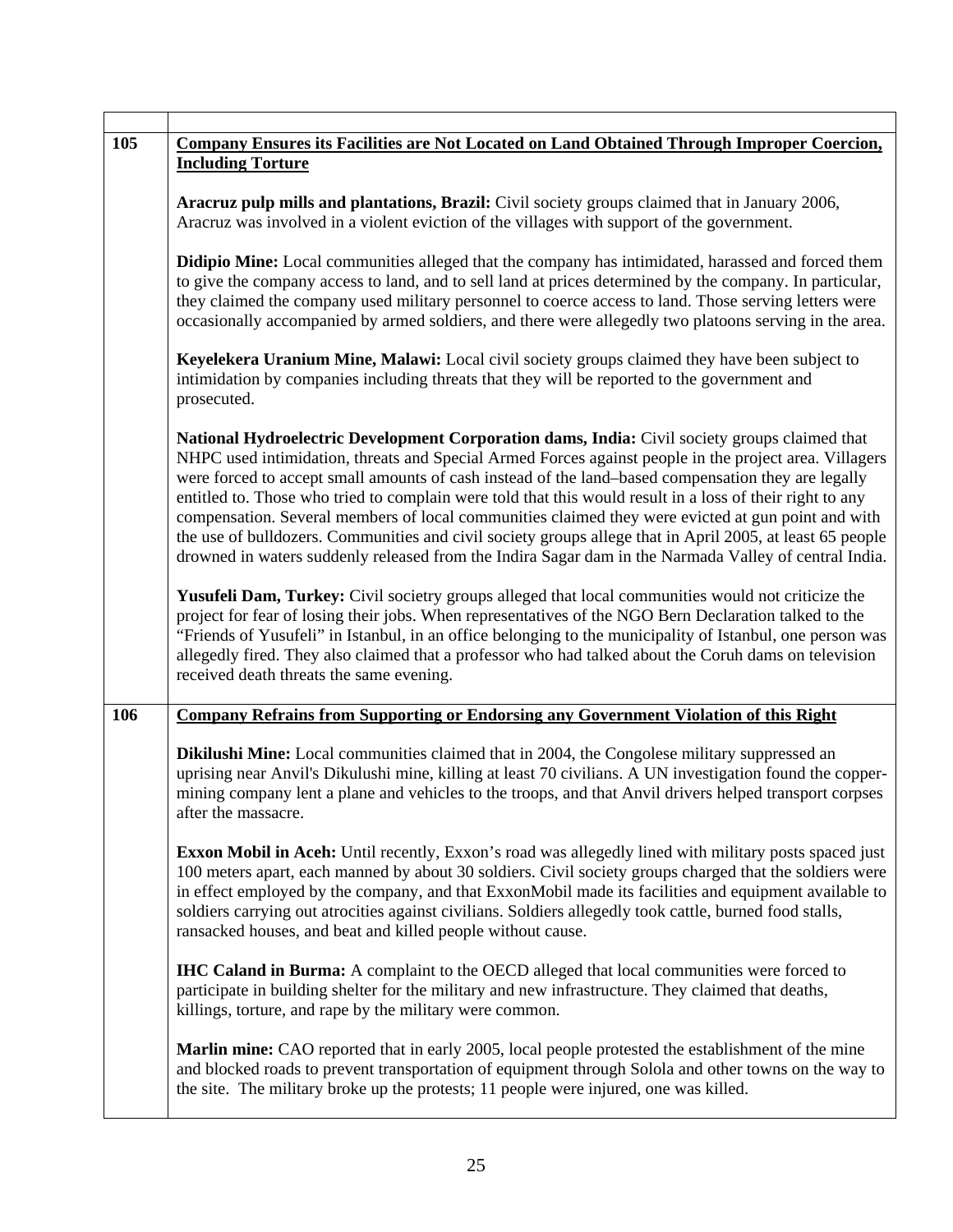|     | National Hydroelectric Development Corporation dams, India: In 2001, the police allegedly killed<br>eight people protesting an NHDC hydropower project.                                                                                                                                                                                                                                                                                                                                                   |
|-----|-----------------------------------------------------------------------------------------------------------------------------------------------------------------------------------------------------------------------------------------------------------------------------------------------------------------------------------------------------------------------------------------------------------------------------------------------------------------------------------------------------------|
|     | Phulbari Coal Project: On August 26, 2006, Bangladesh Rifles allegedly fired upon a crowd of over<br>20,000 people as they staged a protest against the proposed open pit mine. Three people from Phulbari<br>were killed in the shootings, one was paralyzed, and several hundreds were injured.                                                                                                                                                                                                         |
|     | Tangguh: Some civil society groups alleged that a military repression in Wasior, in which ten people<br>were killed, others disappeared and many homes burned down, was linked to the Tangguh project.                                                                                                                                                                                                                                                                                                    |
| 107 | <b>Company Ensures that its Security Personnel Refrain from Acts of Torture</b>                                                                                                                                                                                                                                                                                                                                                                                                                           |
|     | <b>Bulyanhulu:</b> A CAO complaint alleged that 52 people were killed in the process of land clearance,<br>trapped alive in their pits by the mine and local administration staff as they plugged and filled the mine<br>shafts (although the CAO determined that this was a matter for the national government).                                                                                                                                                                                         |
|     | Dikilushi Mine: Local communities alleged that Congolese military suppressed an uprising near<br>Anvil's Dikulushi mine, killing at least 70 civilians in 2004. A report by the UN peacekeeping force<br>found the copper-mining company loaned a plane and vehicles to the troops, and that Anvil drivers<br>helped transport corpses after the massacre.                                                                                                                                                |
|     | <b>Exxon Mobil in Aceh:</b> The company was charged in U.S. courts for complicity in murder, torture,<br>kidnapping, and sexual abuse by Indonesian soldiers. Exxon's Road was allegedly lined with military<br>posts spaced just 100 meters apart, each manned by about 30 soldiers. Civil society groups charged that<br>the soldiers were in effect employed by the company, and that ExxonMobil made its facilities and<br>equipment available to soldiers carrying out atrocities against civilians. |
|     | <b>IHC Caland in Burma:</b> A complaint to the OECD alleged that local communities were forced to<br>participate in building shelter for the military and new infrastructure. They claimed that deaths,<br>killings, torture and rape by the military were regular occurrences.                                                                                                                                                                                                                           |
|     | Marlin mine: In a CAO complaint, local communities expressed concern about the presence of the<br>military on the mine site. Given the past violence of the civil war in which the military committed acts<br>of violence against rural and indigenous people, there was little trust in the military. CAO found that<br>threats and intimidation tactics were used against people both for and against the mine and divisions<br>increased within and among communities.                                 |
|     | National Hydroelectric Development Corporation dams, India: Civil society groups claimed that<br>NHPC used intimidation, threats and Special Armed Forces against people in the project area. Some<br>community members claimed they were evicted at gun point and with the use of bulldozers.<br>Communities claimed that in April 2005, at least 65 people drowned in waters suddenly released from<br>the Indira Sagar dam in the Narmada Valley of central India.                                     |
|     | <b>Newcrest Gold Mine Indonesia:</b> Several protests occurred at the Toguraci site, with local people<br>variously occupying the mine for five weeks in 2003 and staging blockades in 2004. In 2004, one<br>protester was shot and killed near the Toguraci mine.                                                                                                                                                                                                                                        |
|     | Phulbari Coal Project: On August 26, 2006, Bangladesh Rifles allegedly fired upon a crowd of over<br>20,000 people as they staged a protest against the proposed open pit mine. Three people from Phulbari<br>were killed in the shootings, one was paralyzed, and several hundreds were injured.                                                                                                                                                                                                         |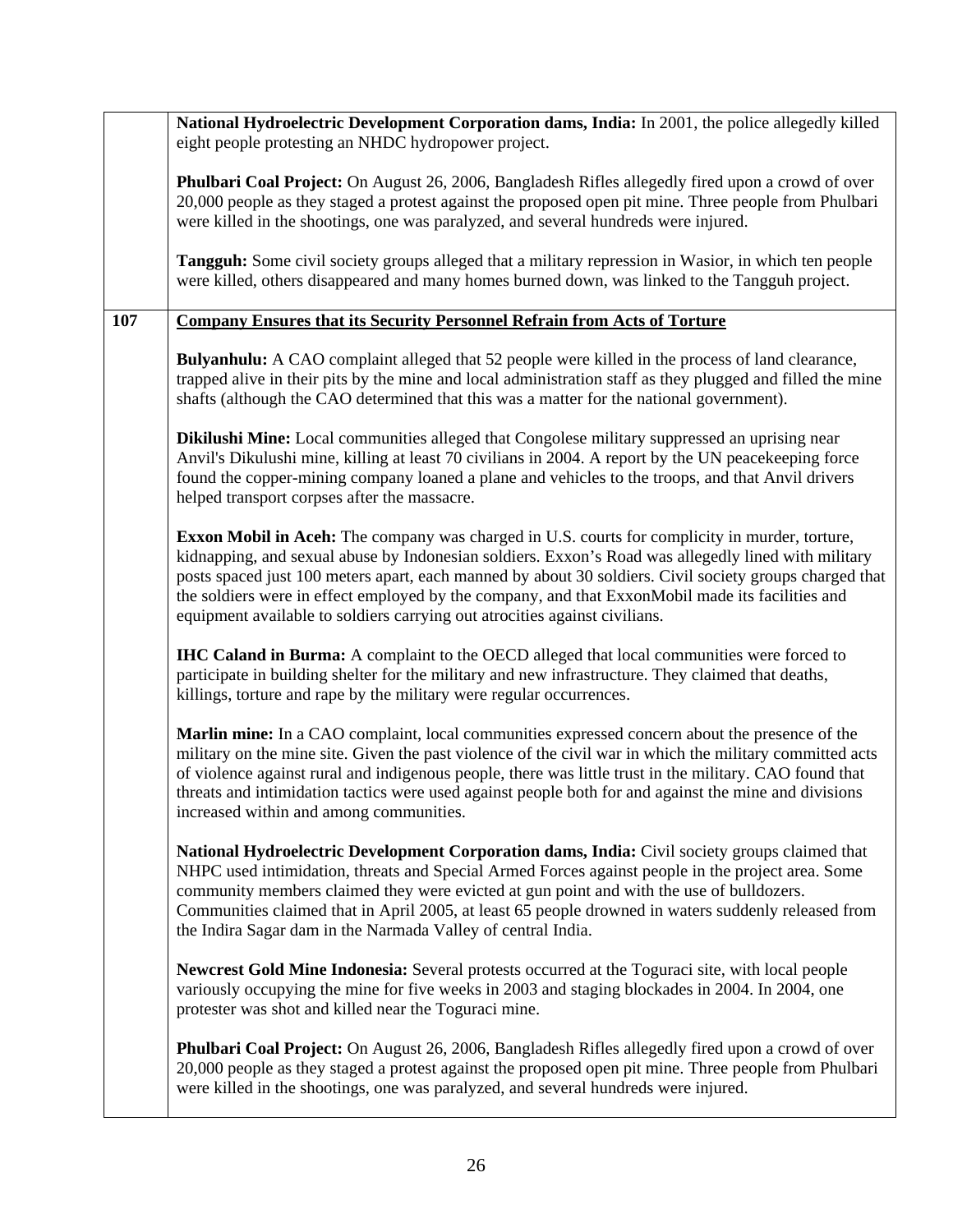| 108 | <b>Company Restricts Access to Security Weapons</b>                                                                                                                                                                                                                                                                                                                                                                                                                                                              |
|-----|------------------------------------------------------------------------------------------------------------------------------------------------------------------------------------------------------------------------------------------------------------------------------------------------------------------------------------------------------------------------------------------------------------------------------------------------------------------------------------------------------------------|
|     | N/A                                                                                                                                                                                                                                                                                                                                                                                                                                                                                                              |
| 109 | <b>Company Trains Security Personnel to Refrain from Using Excessive Force</b>                                                                                                                                                                                                                                                                                                                                                                                                                                   |
|     | <b>Bulyanhulu:</b> A CAO complaint alleged that 52 people were killed in the process of land clearance,<br>trapped alive in their pits by the mine and local administration staff as they plugged and filled the mine<br>shafts (although the CAO found no evidence of this during its investigation).                                                                                                                                                                                                           |
|     | Dikilushi Mine: Local communities alleged that Congolese military suppressed an uprising near<br>Anvil's Dikulushi mine, killing at least 70 civilians in 2004. A report by the UN peacekeeping force<br>found the copper-mining company loaned a plane and vehicles to the troops, and that Anvil drivers<br>helped transport corpses after the massacre.                                                                                                                                                       |
|     | <b>Exxon Mobil in Aceh:</b> The company was sued in U.S. courts for complicity in murder, torture,<br>kidnapping, and sexual abuse committed by Indonesian soldiers. Exxon's Road was allegedly lined<br>with military posts spaced just 100 meters apart, each manned by about 30 soldiers. Civil society<br>groups alleged that the soldiers were in effect employed by the company, and that ExxonMobil made<br>its facilities and equipment available to soldiers carrying out atrocities against civilians. |
|     | Marlin mine: In a CAO complaint, local communities expressed concern about the presence of the<br>military on the mine site. Given the past violence of the civil war in which the military committed acts<br>of violence against rural and indigenous people, there was little trust in the military. CAO found that<br>threats and intimidation tactics were used against people both for and against the mine and divisions<br>increased within and among communities.                                        |
|     | National Hydroelectric Development Corporation dams, India: Civil society groups claimed that<br>NHPC used intimidation, threats and Special Armed Forces against people in the project area. Many<br>people claimed they were evicted at gun point and with bulldozers. Communities claimed that in April<br>2005, at least 65 people drowned in waters suddenly released from the Indira Sagar dam in the<br>Narmada Valley of central India.                                                                  |
|     | Newcrest Gold Mine Indonesia: Several protests occurred at the Toguraci site, with local people<br>variously occupying the mine for five weeks in 2003 and staging blockades in 2004. In 2004, one<br>protester was shot and killed near the Toguraci mine.                                                                                                                                                                                                                                                      |
|     | <b>IHC Caland in Burma:</b> A complaint to the OECD alleged that local communities were forced to<br>participate in building shelter for the military and new infrastructure. Workers allegedly received little<br>or no pay, and were subjected to killings, torture and rape by the military. Many deaths were said to<br>result from carrying out this work.                                                                                                                                                  |
|     | <b>Phulbari Coal Project:</b> On August 26, 2006, Bangladesh Rifles allegedly fired upon a crowd of over<br>20,000 people as they staged a protest against the proposed open pit mine. Three people from Phulbari<br>were killed in the shootings, one was paralyzed, and several hundred were injured.                                                                                                                                                                                                          |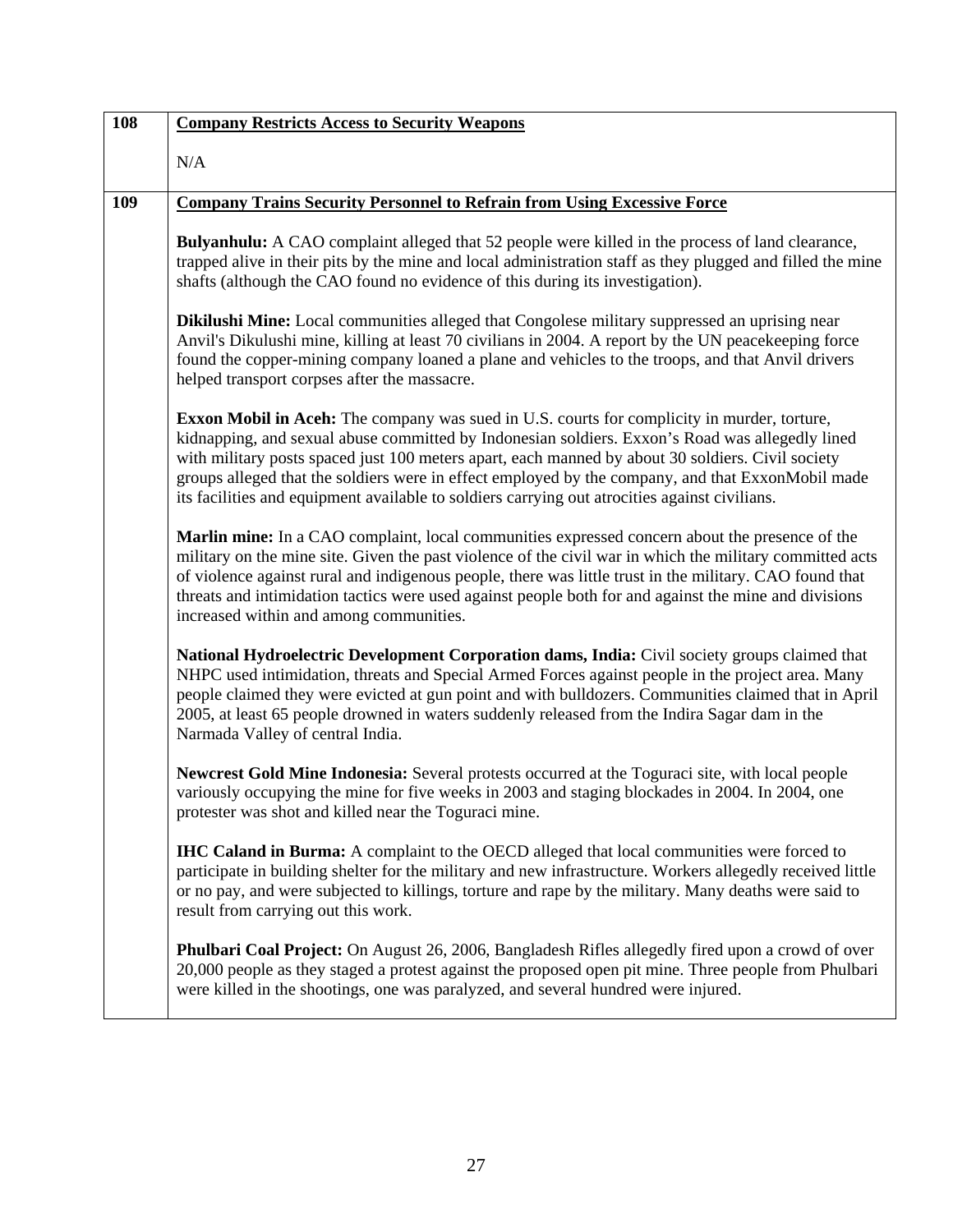### **Freedom of Movement**

| 117 | <b>Company Allows Nomadic People to Pass Over Company Land Over Which They Have Rights</b>                                                                                                                                                                                                                                                                                                                                                                                                                                                                                         |
|-----|------------------------------------------------------------------------------------------------------------------------------------------------------------------------------------------------------------------------------------------------------------------------------------------------------------------------------------------------------------------------------------------------------------------------------------------------------------------------------------------------------------------------------------------------------------------------------------|
|     | Kalahari Diamond Mine: In November 2004, Indigenous San people—a semi-nomadic, aboriginal<br>hunter-gatherer group within southern Africa—filed a CAO complaint alleging they were illegally<br>evicted from their traditional hunting grounds because of the project.<br>Lom Pangar dam in Cameroon: Civil society groups claimed that the project threatens to displace<br>hundreds of farmers and herders in one of Cameroon's poorest regions.                                                                                                                                 |
| 118 | Company Uses Land in a Way that Does Not Disrupt the Natural or Social Environment, Forcing                                                                                                                                                                                                                                                                                                                                                                                                                                                                                        |
|     | <b>People to Relocate</b>                                                                                                                                                                                                                                                                                                                                                                                                                                                                                                                                                          |
|     | Aracruz pulp mills and plantations, Brazil: Civil society groups claimed that Aracruz built its first<br>mill on the site of a Tupinkim village and forced approximately 7000 families to move, while not<br>providing the compensation to everyone.                                                                                                                                                                                                                                                                                                                               |
|     | <b>CNPC in Sudan:</b> Civil society groups claimed that over a hundred villages were emptied, and the<br>natural environment was severely damaged and polluted.                                                                                                                                                                                                                                                                                                                                                                                                                    |
|     | <b>Ilisu Dam Project, Turkey:</b> Civil society groups claimed that the dam will force the involuntary<br>resettlement of 25,000 people, the majority of them ethnic minority Kurds—and will affect a further<br>11,000.                                                                                                                                                                                                                                                                                                                                                           |
|     | National Hydroelectric Development Corporation dams, India: According to civil society groups,<br>the dam will displace over 200,000 people and will impound more land than any other hydro project in<br>India.                                                                                                                                                                                                                                                                                                                                                                   |
|     | Tolukuma Gold Mine: A complaint to Oxfam Australia's Mining Ombudsman alleged that the<br>Tolukuma Gold Mine annually dumped more than 230,000 tons of waste into Papua New Guinea's<br>Auga-Angabanga river system. Community members alleged that fish and food supplies were<br>destroyed from the mine's dumping of waste into the Auga-Angabanga river system. They also<br>contended that the mine's activities changed river flow, leading to flash flooding and making it difficult<br>to access food crops. Women must now walk four hours per day to access clean water. |
|     | Yacyretá Hydroelectric Project: Because of flooding associated with the impoundment of the<br>reservoir, the Inter-American Development Bank's Independent Investigation Mechanism reported that<br>the project would displace over 50,000 people, and constrain the livelihoods of countless others<br>concentrated in two major urban areas.                                                                                                                                                                                                                                     |
|     | Yusufeli Dam, Turkey: Local communities in rural areas claimed they were not informed about the<br>project, and did not know about the planned resettlement areas. They claimed the designated<br>resettlement areas are uninhabitable due to lack of water, space for sufficient agricultural land and lack<br>of fertile soils.                                                                                                                                                                                                                                                  |
| 119 | <b>Company Ensures Consultation with Indigenous and Local Peoples So That They are Not</b>                                                                                                                                                                                                                                                                                                                                                                                                                                                                                         |
|     | <b>Relocated Against Their Will</b>                                                                                                                                                                                                                                                                                                                                                                                                                                                                                                                                                |
|     | <b>Ahafo Gold Mine:</b> Civil society groups claimed that the communities and persons resettled were not<br>part of the planning and design of the resettlement and were upset with the reduction of the number of                                                                                                                                                                                                                                                                                                                                                                 |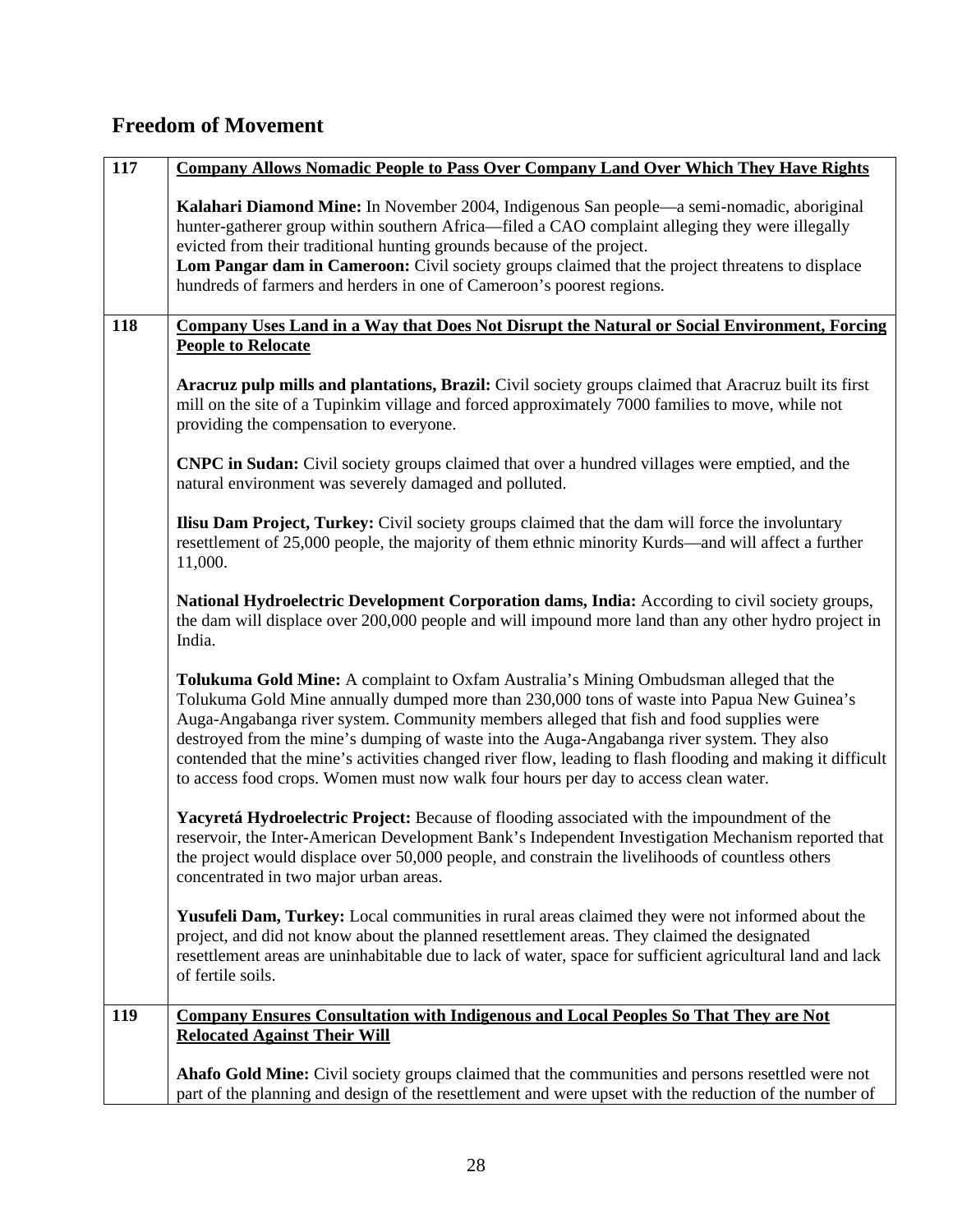rooms owned by resettled persons.

**Aracruz pulp mills and plantations, Brazil:** Civil society groups reported that in January 2006, Aracruz was involved in a violent eviction of local villages with support of the government.

**CNPC in Sudan:** Civil society groups alleged that over a hundred villages were emptied, and the natural environment was severely damaged and polluted.

**COMSUR:** A complaint to CAO alleged that indigenous organizations and populations living in the area affected by the project were not consulted and provided with information in a timely and adequate manner, there were no Indigenous People's Development Plans, and there were no compensation measures for the social and environmental impacts of the project.

**Didipio Mine:** A complaint to Oxfam Australia's Mining Ombudsman alleged that the company sought to circumvent regulations requiring consent from the local Barangay council. The Barangay publicly opposed the project. Communities also indicated that the company misrepresented the level of support that it had received from the council. One alleged tactic was to ask community members to sign a document, to which was later added additional text expressing consent for the project.

**Ilisu Dam Project, Turkey:** Civil society groups claimed that the sponsor did not consult with local communities, and up to 78,000 people will be resettled. They further claimed that affected people were not offered a suitable resettlement land package and received only minimal cash compensation.

**National Hydroelectric Development Corporation dams, India:** Local communities claimed they were not informed that the swelling waters of the reservoir would flood their houses – and they survived only by climbing nearby trees.

**Vatukoula Mine:** The Nasomo people claimed that they were dispossessed of 1,062 acres of their land in 1983. The Nasomo alleged that the mining company was given a lease on their land without their prior consultation, and despite written objections.

**West Africa Gas Pipeline:** With regard to involuntary resettlement, local communities asserted that the project sponsor provided inadequate compensation for people who have or will lose land, trees and other assets, and expressed their concern regarding the compensation rates and valuation methods.

**Wilmar Group, Indonesia:** Local communities claimed they were forced to give up their land for very little compensation.

**Yacyretá Hydroelectric Project:** Civil society groups argued that public consultation was minimal to non-existent and that compensation and relocation packages for affected peoples were inadequate.

Yusufeli Dam, Turkey: Local communities to be resettled claimed they were not informed about resettlement sites, nor about compensation or income generations schemes. Communities expressed concern that they will not be able to survive on the designated land where agriculture will not be possible.

| 120 | Company Does Not Benefit, Endorse, Support Government Violation of this Right                        |
|-----|------------------------------------------------------------------------------------------------------|
|     | National Hydroelectric Development Corporation dams, India: Civil society groups claimed that        |
|     | the project sponsor used intimidation, threats and Special Armed Forces against local communities in |
|     | the project area, forcing communities to accept small amounts of cash instead of the land-based      |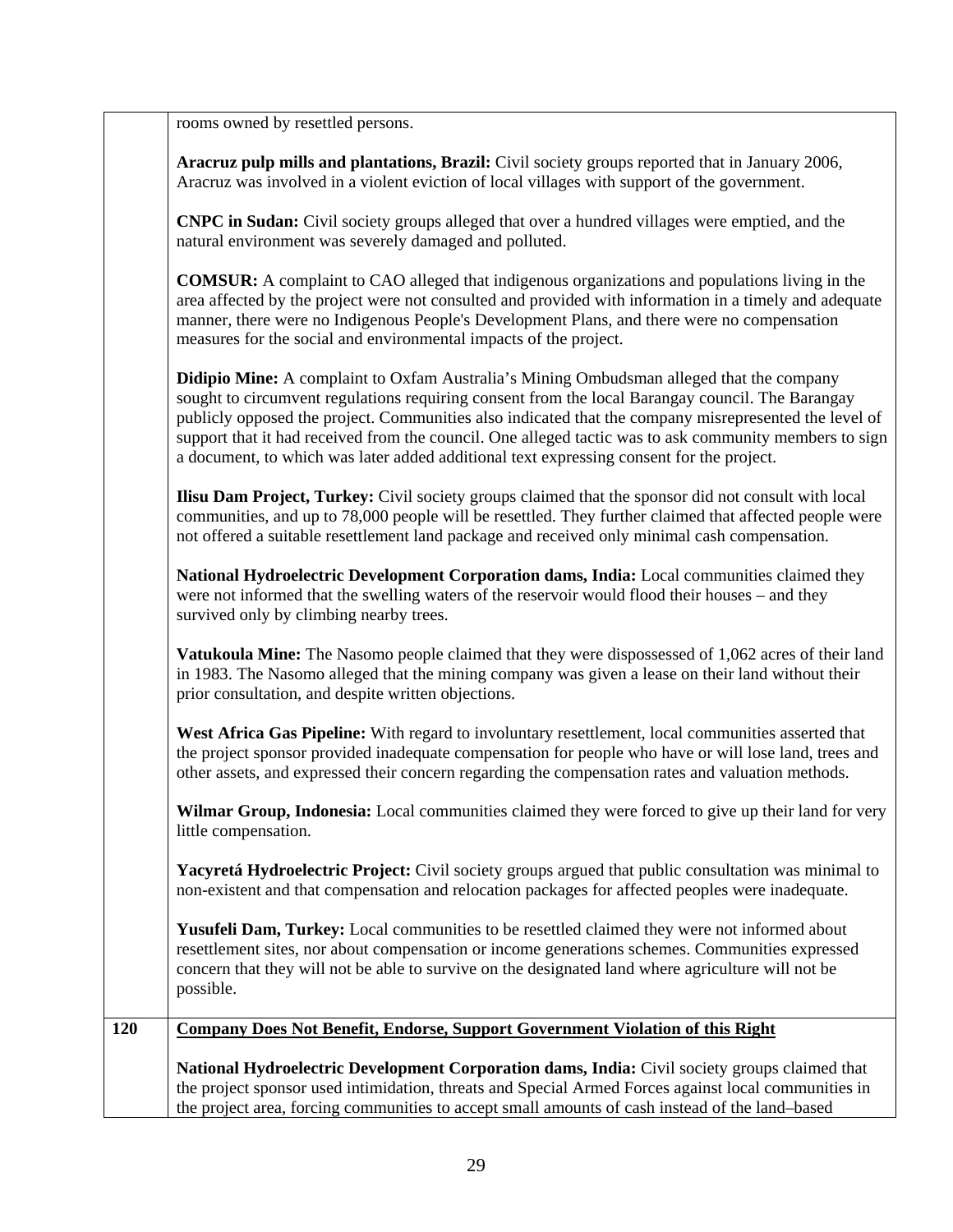| compensation they are legally entitled to. Local communities claimed they were told they would lose |
|-----------------------------------------------------------------------------------------------------|
| any right to compensation if they complained to government authorities.                             |

# **Freedom of Opinion, Expression, Conscience, Thought and Religion**

| 131 | <b>Company Refrains from Purchasing or Disturbing Land Considered Sacred by Local or</b><br><b>Indigenous Communities</b>                                                                                                                                                                                                                                       |
|-----|-----------------------------------------------------------------------------------------------------------------------------------------------------------------------------------------------------------------------------------------------------------------------------------------------------------------------------------------------------------------|
|     | <b>Bujagali:</b> By drowning Bujagali Falls–which Ugandans consider a national treasure–the Busoga<br>people claimed the dam will submerge a place with great cultural and spiritual importance.                                                                                                                                                                |
|     | <b>Camisea:</b> Civil society groups claimed the project will affect ancestral lands of local indigenous<br>communities in the Lower Urubamba river basin of southern Peru.                                                                                                                                                                                     |
|     | <b>COMSUR:</b> The Bosque Seco Chiquitano and the Pantanal ecosystems are treasured by local<br>communities for their cultural, economic and social value. While the mine has a small footprint, its<br>proximity to areas that are managed for their ecological specificity and value, and local communities<br>perceived the project to pose great risks.     |
|     | <b>Ilisu Dam Project, Turkey:</b> Civil society groups claimed the project would destroy land with<br>important cultural heritage, including unexplored archaeological sites as well as the antique town of<br>Hasankeyf.                                                                                                                                       |
|     | Jordan Gateway Project: Local communities expressed concern with the project's impact on the<br>Jordan River, which has special spiritual and cultural significance to the people of Israel, and at the<br>time of the complaint was tentatively listed the river as a World Heritage Site.                                                                     |
|     | Kalahari Diamond Mine: A CAO complaint alleged that the sponsor's activities undermined the<br>rights of the San Bushmen to remain in the reserve which they claim as their ancestral homeland.                                                                                                                                                                 |
|     | Marlin mine: Indigenous communities, such as the Maya, voiced concerns that project would harm<br>their natural resources and violate their religious and cultural rights. Indigenous people comprise more<br>than 75 percent of the 12 million people in Guatemala.                                                                                            |
|     | Rosia Montana gold mine, Romania: Local communities claimed that Rosia Montana is an historic<br>monument of national interest due to the archaeological vestiges left behind by Romans roughly 2,000<br>years ago and the majority of these would be destroyed by the project. They also claimed the project<br>would destroy several churches and cemeteries. |
| 132 | <b>Company Refrains from Disrupting Expressive or Religious Conduct of People Living Near or</b><br><b>On Company Premises</b>                                                                                                                                                                                                                                  |
|     | Bujagali: Civil society groups claimed that by drowning Bujagali Falls - which Ugandans consider a<br>national treasure – the dam would submerge a place with great cultural and spiritual importance for the<br>Busoga people. An island that will be submerged is the site of sacred burial grounds.                                                          |
|     | Camisea: Civil society groups alleged that the project showed inadequate respect for communities'<br>right to free, prior and informed consent to this project, and would have significant impact on local                                                                                                                                                      |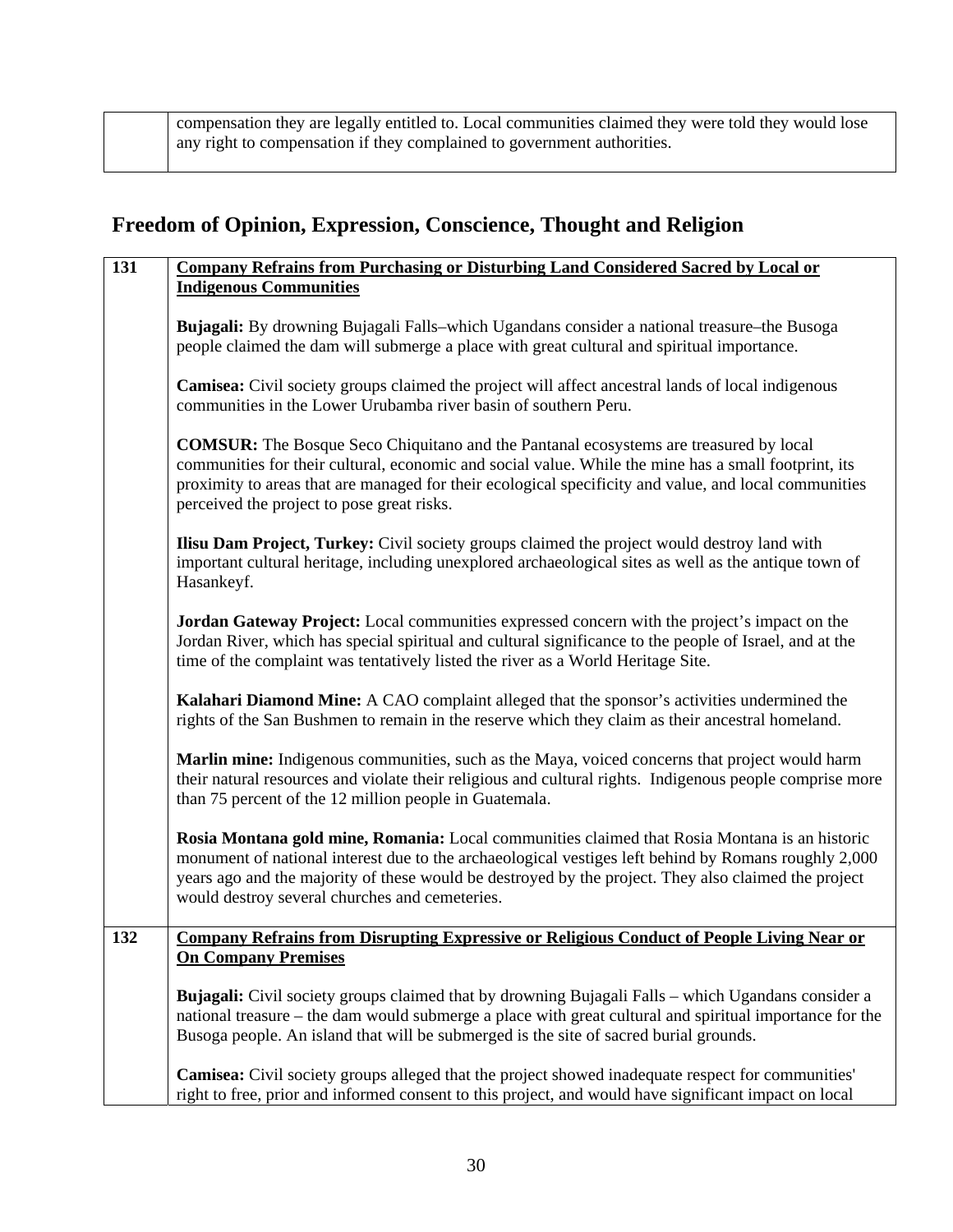|     | culture, human health, fisheries ad biodiversity. In particular, they claimed the project threatened the<br>rights of indigenous people in voluntary isolation that inhabit the Nahua, Kugapakori and Nanti                                                                                                                                                                                  |
|-----|----------------------------------------------------------------------------------------------------------------------------------------------------------------------------------------------------------------------------------------------------------------------------------------------------------------------------------------------------------------------------------------------|
|     | <b>Territorial Reserves.</b>                                                                                                                                                                                                                                                                                                                                                                 |
|     | Kalahari Diamond Mine: Indigenous San peoples alleged that project activities undermined their<br>rights to remain in the reserve which they claim as their ancestral homeland.                                                                                                                                                                                                              |
|     | Marlin mine: CAO found that the government and project sponsor did not comprehensively consider<br>local Mayan customary norms for community decision-making.                                                                                                                                                                                                                                |
|     | <b>Pangue Bio Bio River:</b> A CAO complaint alleged that the project would disturb land that is important<br>to Pehuenche tradition, where the use of winter and summer lands is an integral part of their culture,<br>and the families for many years have made use of both the invernada sectors where their houses are<br>located and the veranada sectors that are in the hills nearby. |
|     | <b>Tolukuma Gold Mine:</b> Local communities expressed concern that mining activities led to a loss of<br>community identity and tradition. They claim that sacred sites along the river were covered by<br>sediment, and aquatic life was destroyed.                                                                                                                                        |
| 133 | <b>Company Refrains from Benefiting, Endorsing, or Supporting Government Violation of this</b><br><b>Right</b>                                                                                                                                                                                                                                                                               |
|     | N/A                                                                                                                                                                                                                                                                                                                                                                                          |

# **Right to Health**

| 138 | <b>Company Eliminates Sources of Mental or Physical Exhaustion that Could Result in Poor Health</b>                                                                                                                                                                                                                                      |
|-----|------------------------------------------------------------------------------------------------------------------------------------------------------------------------------------------------------------------------------------------------------------------------------------------------------------------------------------------|
|     | or Safety Hazard                                                                                                                                                                                                                                                                                                                         |
|     | <b>Pagrisa ethanol, Brazil:</b> Civil society groups claimed that workers were kept in slave like conditions,<br>working for more then 13 hours a day and being paid little, undernourished, and often without drinking<br>water, and were forced to pay exorbitant prices for food and essential medications.                           |
|     | <b>Vatukoula Mine:</b> Workers alleged that they were pressured to work when injured and sick, and that<br>they did not receive sick benefits or adequate compensation for their injuries. Alleged workplace<br>injuries included respiratory, sinus, and skin problems.                                                                 |
|     |                                                                                                                                                                                                                                                                                                                                          |
| 149 | Company Makes Clear that Physical or Psychological Intimidation Will Not be Tolerated                                                                                                                                                                                                                                                    |
|     | IHC Caland in Burma: Local communities claimed they were forced to participate in building shelter<br>for the military and new infrastructure. They claimed to receive little or no pay and in carrying out this<br>difficult work, and that deaths were a regular occurrence, along with killings, torture and rape by the<br>military. |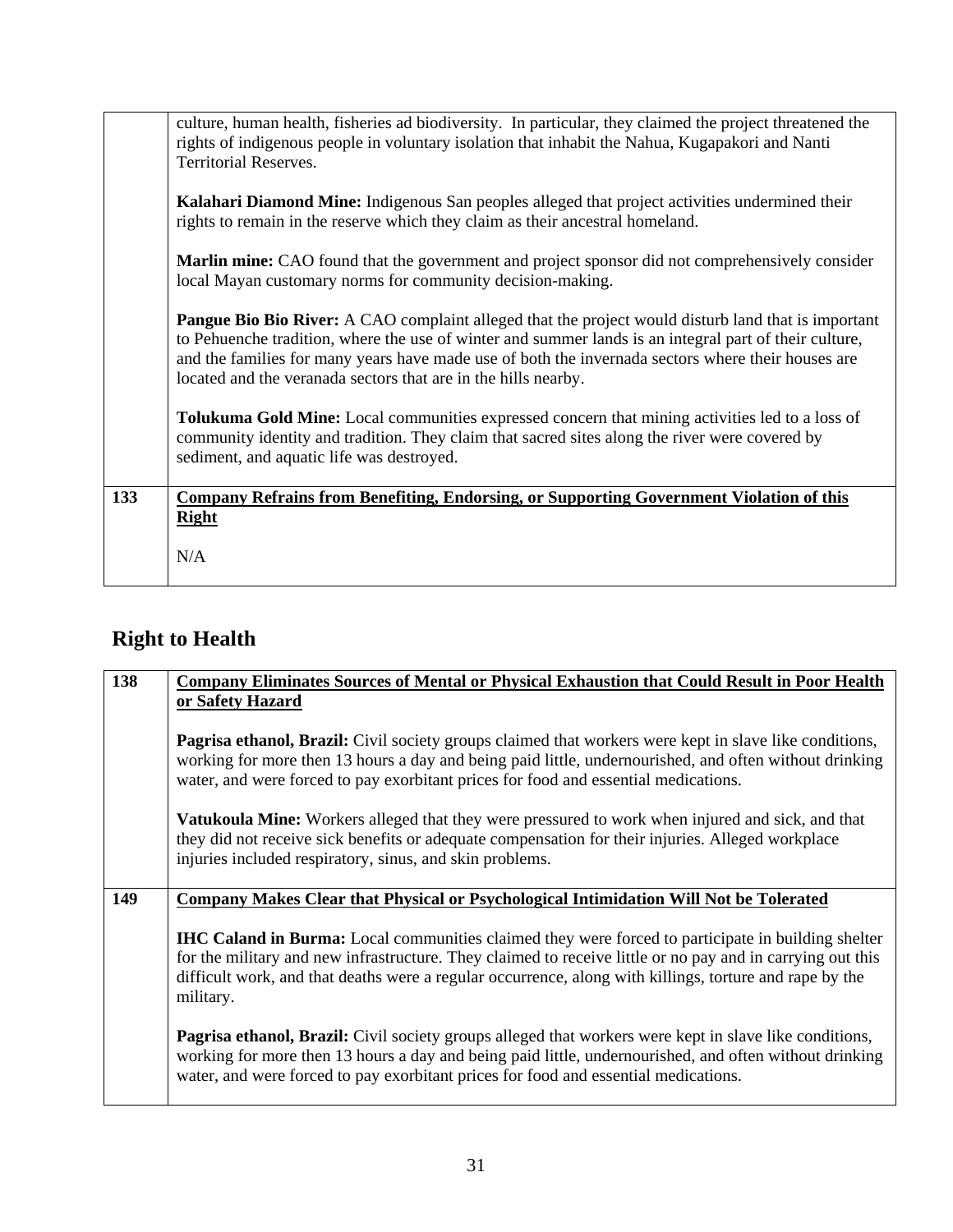| 150 | <b>Company Provides Night Employees with Free Health Assessments to Avoid Problems</b>                                                                                             |
|-----|------------------------------------------------------------------------------------------------------------------------------------------------------------------------------------|
|     | <b>Associated with Night Work</b>                                                                                                                                                  |
|     | N/A                                                                                                                                                                                |
|     |                                                                                                                                                                                    |
| 151 | <b>Company Ensures Employees Have Access to First Aid, Medical Supplies, and Treatment</b>                                                                                         |
|     |                                                                                                                                                                                    |
|     | Aracruz pulp mills and plantations, Brazil: Workers alleged that the company did not provide<br>medical services for injured workers, and that injured workers lost their jobs.    |
|     |                                                                                                                                                                                    |
|     | Pagrisa ethanol, Brazil: Civil society groups claimed that workers were kept in slave like conditions,                                                                             |
|     | working for more then 13 hours a day and paid little, undernourished, and often without drinking water,<br>and forced to pay exorbitant prices for food and essential medications. |
|     |                                                                                                                                                                                    |
|     | Vatukoula Mine: Workers alleged that they were pressured to work when injured and sick, and that                                                                                   |
|     | they did not received sick benefits or adequate compensation for their injuries. Alleged workplace                                                                                 |
|     | injuries included respiratory, sinus, and skin problems.                                                                                                                           |
| 152 | <b>Company has Complaint and Resolution Mechanism to Report Unhealthy Working Conditions</b>                                                                                       |
|     |                                                                                                                                                                                    |
|     | N/A                                                                                                                                                                                |
| 153 | <b>Employees are Informed and Allowed to Participate in all OHS Issues</b>                                                                                                         |
|     |                                                                                                                                                                                    |
|     | N/A                                                                                                                                                                                |
| 154 | <b>Company Regularly Inspects Equipment for Health and Safety</b>                                                                                                                  |
|     |                                                                                                                                                                                    |
|     | N/A                                                                                                                                                                                |
| 155 | <b>Company Provides Free Health Services to All Employees Exposed to Hazardous conditions</b>                                                                                      |
|     |                                                                                                                                                                                    |
|     | N/A                                                                                                                                                                                |
| 156 | <b>Company has Measures in Place to Respond to Emergencies or Accidents</b>                                                                                                        |
|     |                                                                                                                                                                                    |
|     | [See # $165$ ]                                                                                                                                                                     |
| 157 | Company Provides Employees with Protective Equipment and Clothing Necessary for their                                                                                              |
|     | <b>Tasks</b>                                                                                                                                                                       |
|     | N/A                                                                                                                                                                                |
|     |                                                                                                                                                                                    |
| 158 | <b>Company Provides Accurate Information to Employees on the Risks of Mishandling Equipment,</b>                                                                                   |
|     | <b>Substances, Machinery</b>                                                                                                                                                       |
|     | N/A                                                                                                                                                                                |
|     |                                                                                                                                                                                    |
| 159 | <b>Company Provides Adequate Training to Ensure Employees Can Carry Out Tasks Safely</b>                                                                                           |
|     |                                                                                                                                                                                    |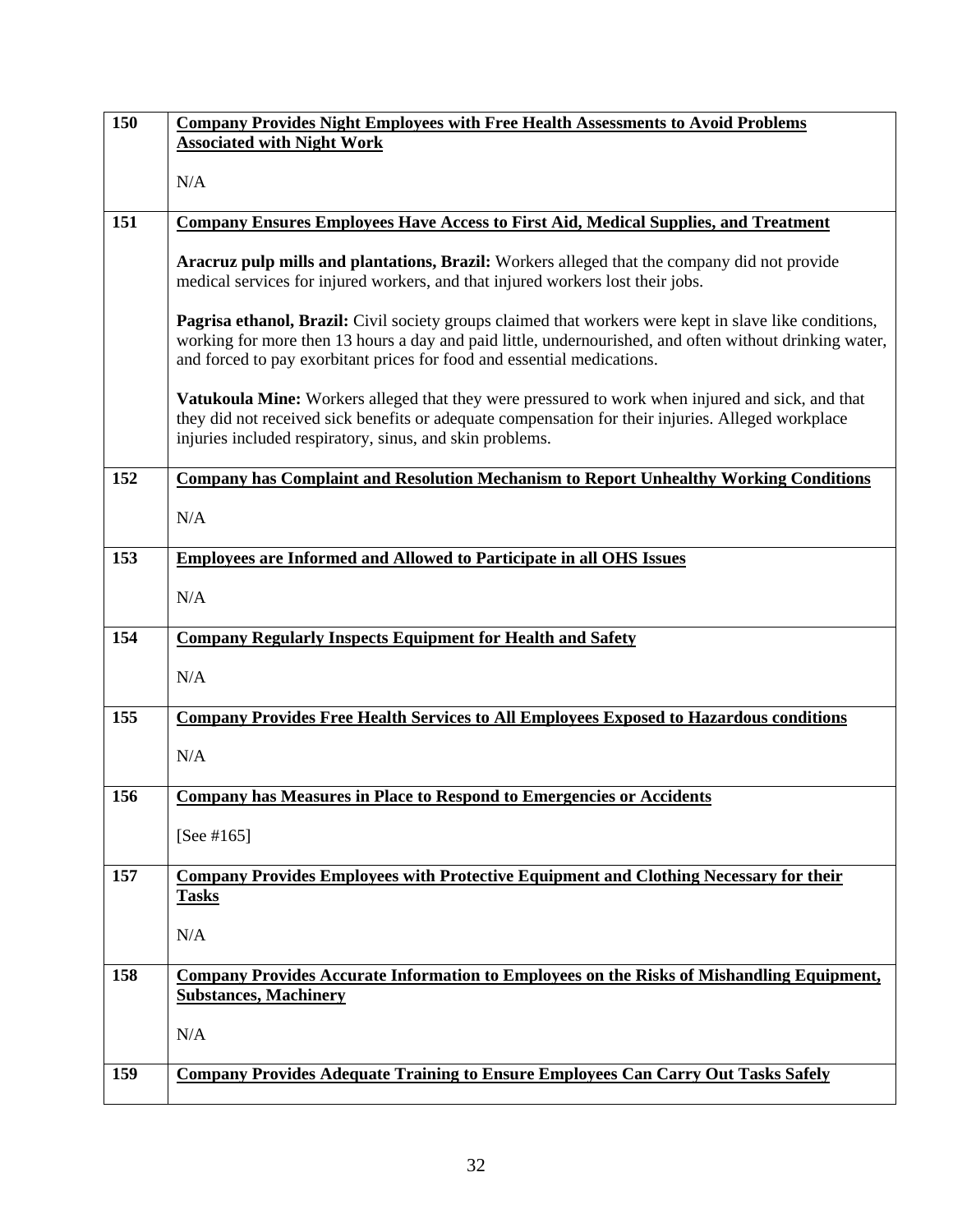|     | N/A                                                                                                                                                                                                                                                                                                                                                                                                                                    |
|-----|----------------------------------------------------------------------------------------------------------------------------------------------------------------------------------------------------------------------------------------------------------------------------------------------------------------------------------------------------------------------------------------------------------------------------------------|
| 160 | <b>Company Implements Updated Health and Safety Standards Appropriate for the Industry to</b><br><b>Maintain Appropriate Standards of Health, Safety and Hygiene</b>                                                                                                                                                                                                                                                                   |
|     | <b>BTC:</b> Local communities raised concerns about the quality of their drinking water during project<br>construction.                                                                                                                                                                                                                                                                                                                |
|     | <b>Camisea:</b> Isolated indigenous populations claimed they were exposed to illnesses for which they have<br>no immunological defenses.                                                                                                                                                                                                                                                                                               |
|     | <b>China Datang:</b> Civil society groups reported that China's State Environmental Protection Agency<br>SEPA received 600,000 complaints about pollution problems in 2006, and sanctioned the company for<br>161 serious environmental accidents.                                                                                                                                                                                     |
|     | <b>Ilisu Dam Project, Turkey:</b> The solid waste and wastewater of major regional cities such as<br>Diyarbakir (population over one million), Batman and Siirt currently flow into the Tigris without<br>primary treatment. Local communities expressed concern that the Ilisu dam's reservoir will vastly<br>reduce the ability of the Tigris to purify itself of these wastes, jeopardizing water quality and public<br>health.     |
|     | Kashagan Oil Project, Kazakhstan: Civil society groups raised concerns about the health impacts of<br>pollution caused by the removal of sulphide impurities from oil produced by the project.                                                                                                                                                                                                                                         |
|     | Rio Madeira, Brazil: In a region where malaria and other tropical diseases are endemic, civil society<br>groups raised concerns about the project's public health impacts from stagnant pools of water providing<br>breeding grounds for mosquitoes and other disease-carrying insects.                                                                                                                                                |
|     | Yacyretá Hydroelectric Project: A complaint to the Inter-American Development Bank's<br>Independent Investigation Mechanism claimed that there were no programs to monitor and control<br>disease-causing micro-organisms that are causing adverse health impacts.                                                                                                                                                                     |
| 161 | The Company Possess Adequate Means to Transport, Store, and Dispose of Chemicals so that<br>They Do Not Pollute Land or Water                                                                                                                                                                                                                                                                                                          |
|     | Antamina: A CAO complaint alleged that the port facilities negatively impacted the marine<br>environment at Huarmey Bay, and expressed concern that the facility discharged waste water and metal<br>concentrates into the bay.                                                                                                                                                                                                        |
|     | BTC: Local communities expressed concerns about the risk of pipeline ruptures and oil spills due to<br>seismic activity.                                                                                                                                                                                                                                                                                                               |
|     | Buyat Bay: Civil society groups alleged that Newmont deposited the tailings waste in waters shallower<br>and warmer than it had pledged in its initial environmental impact assessment. Local communities filed<br>a \$543 million lawsuit against Newmont, contending that tailings from a nearby gold mine caused<br>serious illnesses, including in the mother of an infant who died, and the ruin of their income from<br>fishing. |
|     | <b>COMSUR:</b> Communities feared contamination of surface and ground water by the cyanide heap leach<br>process used to extract gold, and the potential failure in the tailings dam.                                                                                                                                                                                                                                                  |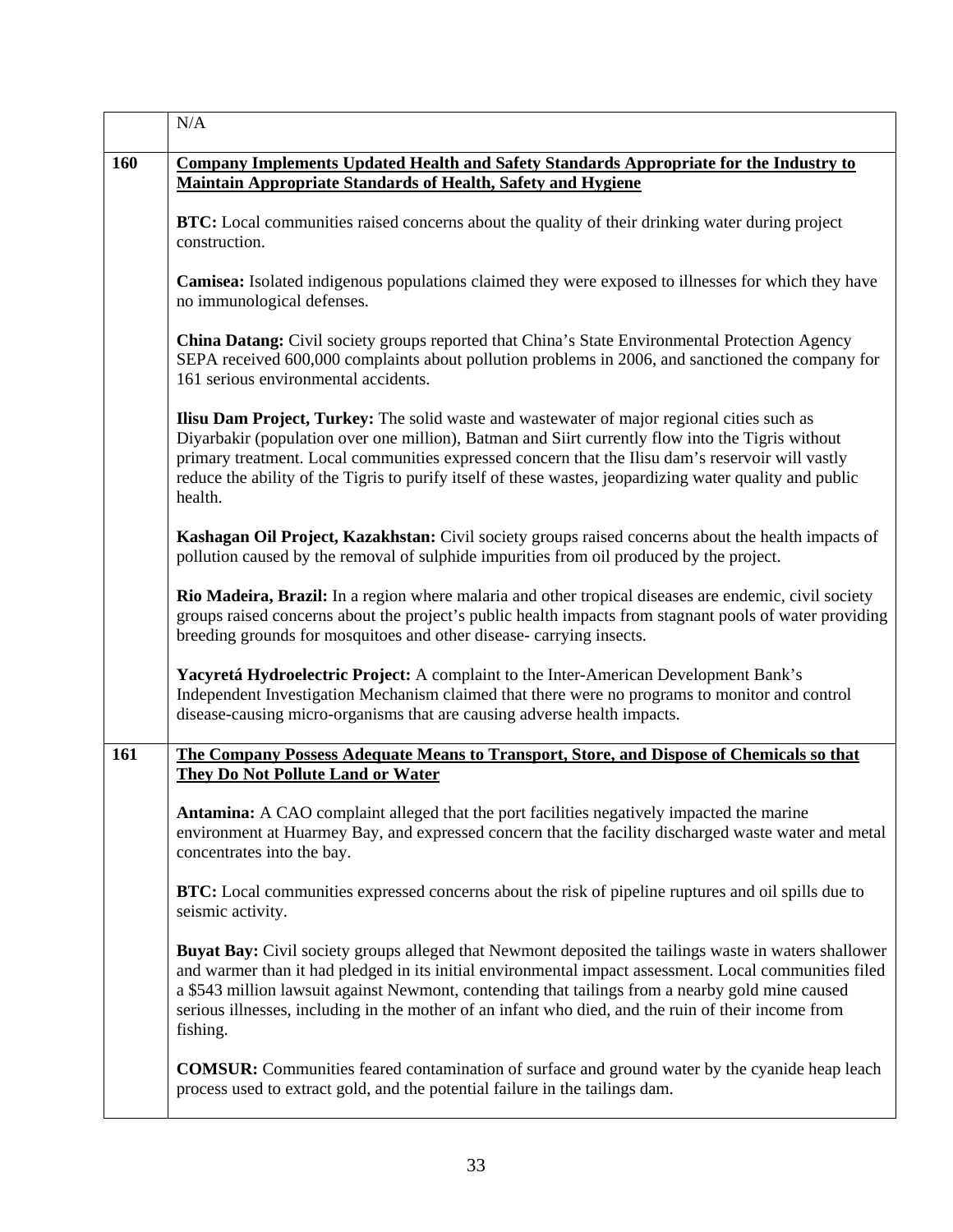**Didipio Mine:** According to the project's environmental impact statement, the mine included a tailings dam and tailings delivery pipeline that may cause uncontrolled release of tailings. Local communities claimed that the company did not explain how it addressed this concern.

**Exxon Mobil in Aceh:** Civil society groups alleged that natural gas flaring, chemical spills and industrial wastes polluted rice paddies and fish ponds and caused a range of health problems in nearby villages.

**Freeport McMoran Copper and Gold Mine**: According to a government investigation, Freeport disposed of thousands of tons of mining waste a day into local rivers. The heavy metals in the waste including copper, arsenic, cadmium and mercury—killed off life in the river. The investigation reported that it became almost impossible for the local population to use the river for fishing or drinking water.

**Gunns Pulp Mill Tasmania proposal:** Civil society groups raised concern that the mill will employ a chlorine bleaching process that will exacerbate severe air quality problems in the region.

**Kashagan Oil Project, Kazakhstan:** Civil society groups claimed that winter ice threatened to overrun the artificial island created for extraction activities and undersea pipelines, potentially leading to huge spills and environmental damage.

**Keyelekera Uranium Mine, Malawi:** Civil society groups reported that the project sponsor proposed to allow the direct release of contaminated mine site waters during heavy rains, which would adversely affect water quality in the streams and rivers local communities use for water and fishing.

**Marcopper Mine:** Local communities alleged that from 1975 to 1991, over 200 million tons of mine tailings were pumped into the Calancan Bay in the Philippines. Over 20,000 people rely on these waters for their food and livelihoods. Heavy metal poisoning is blamed for illnesses such as stomach pain, dementia, and cancer, and the deaths of at least three children. Local fishermen alleged that they lost limbs due to arsenic contamination, and that they must now travel further out to sea to catch fish. Communities complained that they received no compensation for these harms.

**Marlin mine:** The CAO found that the company failed to adequately assess the potential impacts on communities living downstream of the tailings dam.

**National Hydroelectric Development Corporation dams, India:** Civil society groups claimed that during the construction of NHPC's Lower Subansiri dam, NHPC violated environmental regulations by dumping debris in the river.

**Sakhalin II:** Civil society groups alleged that the project sponsor installed the new oil platform adjacent to critical feeding grounds of the approximately 120 critically endangered Western Gray Whales. They claimed that the pipeline crosses hundreds of rivers, damaging salmon spawning, and causing erosion.

**Tolukuma Gold Mine:** Local communities alleged that the Tolukuma Gold Mine annually dumped more than 230,000 tons of waste into Papua New Guinea's Auga-Angabanga river system. Communities rely on this river system for drinking water, and attributed several deaths and illnesses to the dumping. They reported many deaths and illnesses due to swollen stomachs, open sores and yellow feet after drinking or walking through the water. They also reported that the mine had several serious accidents, alleging that there was a cyanide spill in 2000, and that helicopters dropped 4,000 liters of diesel in 2000 and 2003. Communities claimed that helicopters routinely dropped empty drums, electrical cable, and other materials near villages.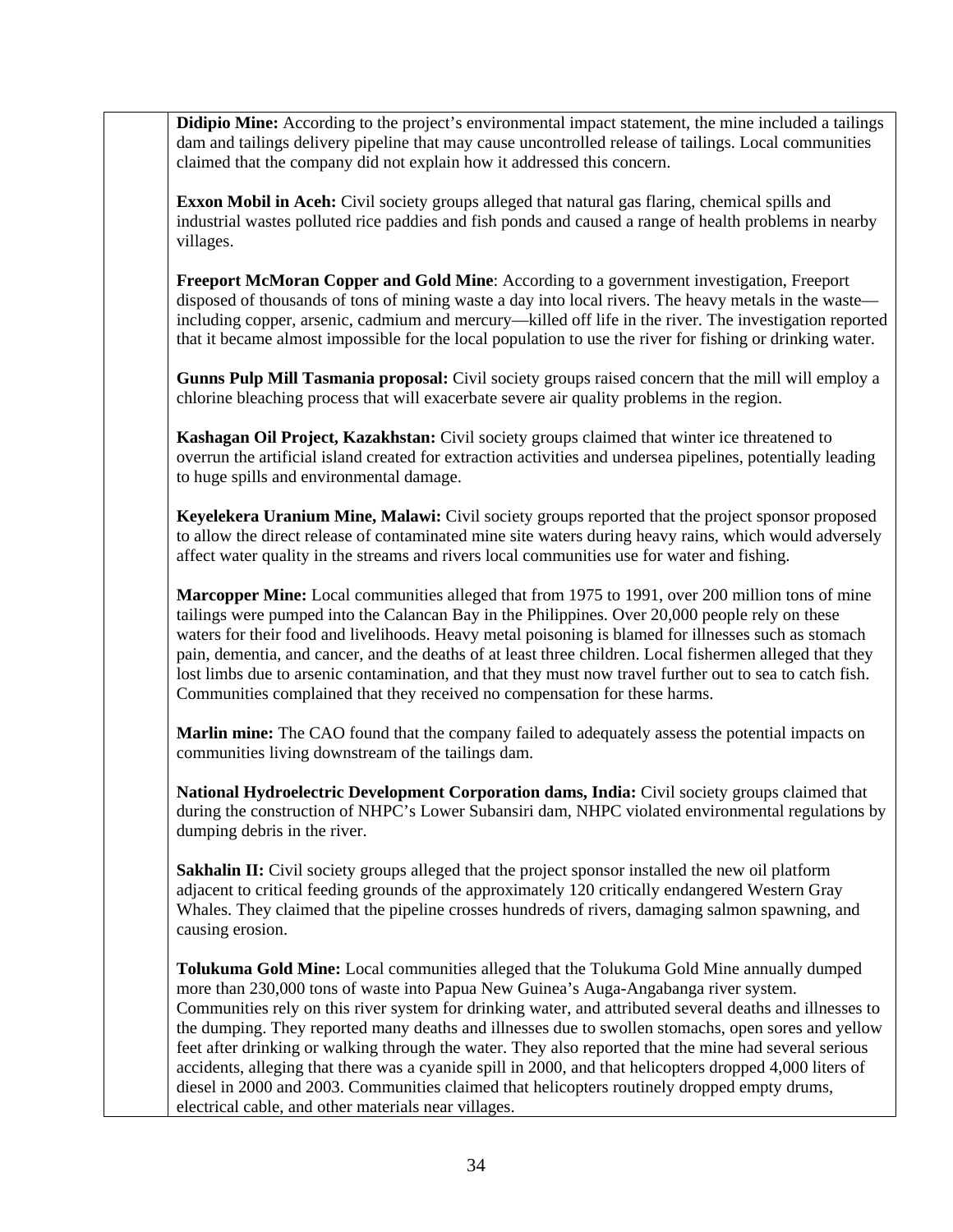|     | Vedanta resources, India: Civil society groups claimed that Vedanta faced censure in 2004 for<br>dumping toxic waste from the Tuticorin copper smelter in Tamil Nadu.                                                                                                                                                                                                                                                                                                                                                                                                                                               |
|-----|---------------------------------------------------------------------------------------------------------------------------------------------------------------------------------------------------------------------------------------------------------------------------------------------------------------------------------------------------------------------------------------------------------------------------------------------------------------------------------------------------------------------------------------------------------------------------------------------------------------------|
|     | West Africa Gas Pipeline: Local fishermen claimed that the construction of the gas pipeline polluted<br>the water and damaged their nets so that they were no longer able to catch fish.                                                                                                                                                                                                                                                                                                                                                                                                                            |
|     | Yanacocha: CAO reported that in 2000, a truck spilled an estimated 151 kg of mercury along a 40 km<br>section of highway that passed through three villages. In the following days and weeks between two<br>and three hundred villagers were affected by exposure to the mercury.                                                                                                                                                                                                                                                                                                                                   |
| 163 | If Company Exports Chemicals, Country of Import is Aware of Environmental Health Hazards                                                                                                                                                                                                                                                                                                                                                                                                                                                                                                                            |
|     | N/A                                                                                                                                                                                                                                                                                                                                                                                                                                                                                                                                                                                                                 |
| 164 | <b>Company Ensures that Transportation of Cargo is by the Safest Means Possible</b>                                                                                                                                                                                                                                                                                                                                                                                                                                                                                                                                 |
|     | <b>Tolukuma Gold Mine:</b> Local communities claimed that in 2000 and 2003, helicopters dropped 4,000<br>liters of diesel. They claimed that helicopters routinely dropped empty drums, electrical cable, and<br>other materials near villages.                                                                                                                                                                                                                                                                                                                                                                     |
| 165 | <b>Company Has Procedures in Place to Prevent and Address all Health Emergencies and</b>                                                                                                                                                                                                                                                                                                                                                                                                                                                                                                                            |
|     | <b>Industrial Accidents</b>                                                                                                                                                                                                                                                                                                                                                                                                                                                                                                                                                                                         |
|     | * Note: the following examples illustrate cases that implicate the need for emergency procedures.<br>Local communities did not necessarily allege that such procedures were not in place.                                                                                                                                                                                                                                                                                                                                                                                                                           |
|     | Belene nuclear power plant, Bulgaria: Civil society groups claimed that this proposed nuclear power<br>plant is would be located in an active seismic area, 14 km from where a 1977 earthquake killed 200<br>people. However, they alleged that the 2003 environmental impact assessment did not address seismic<br>issues. In addition, they claimed the proposed reactor is a new model for which there is no industrial<br>experience so far.                                                                                                                                                                    |
|     | <b>BTC:</b> Local communities expressed concern to the CAO that the sewage system for the workers camp<br>was installed above the (degraded) water supply pipe - resulting in a risk of contamination if the<br>system was to rupture. Complainants also contended that the actions of the construction company<br>during camp construction in Tsalka have caused flooding of the complainants' houses. CAO's field<br>assessment confirmed the flood damage, but lack of a baseline survey data prevented a fair assessment<br>of whether the cause of the flooding can be attributed directly to SPJV activities. |
|     | <b>Buyat Bay:</b> A report by more than a dozen technical experts found that fish from the bay were laced<br>with dangerous levels of arsenic for consumption. The report also found that Newmont had deposited<br>the tailings waste in waters shallower and warmer than it had pledged in its initial environmental<br>impact assessment.                                                                                                                                                                                                                                                                         |
|     | Kashagan Oil Project, Kazakhstan: Civil society groups claimed that extreme weather conditions<br>made extraction and transportation difficult and with very high risk for spilling, devastating for the<br>environment, but also for the local communities. Winter ice floes threatened to overrun the artificial<br>island castrated for extraction activities and undersea pipelines.                                                                                                                                                                                                                            |
|     | Konkola Copper Mine, Zambia: Local communities claimed that in November 2006 the entire                                                                                                                                                                                                                                                                                                                                                                                                                                                                                                                             |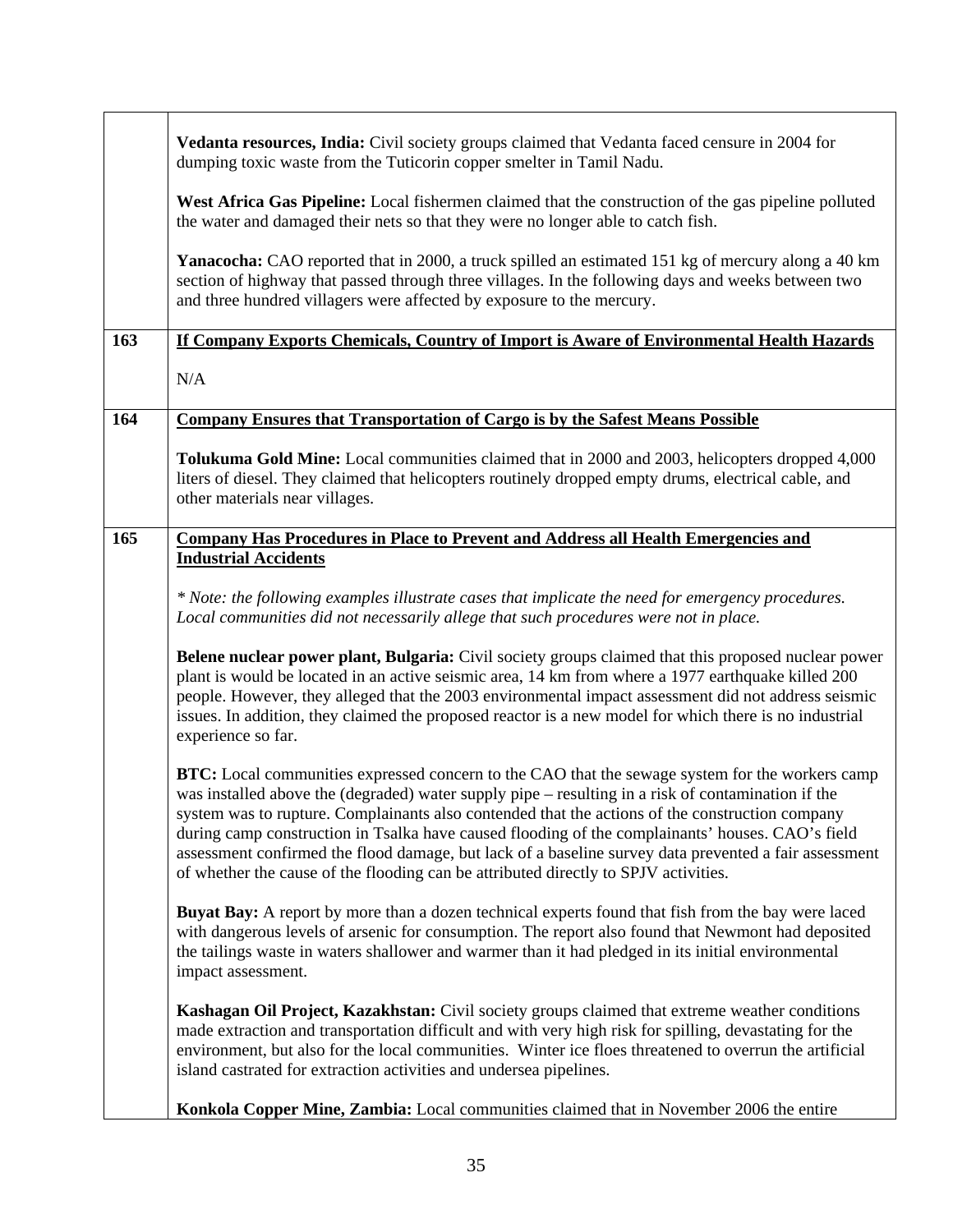district of Chingola faced a water crisis because Vedanta polluted the Kafue river. Seventy five thousand people are dependent on this river, which they claimed was polluted with copper sulphate.

Lapindo Brantas Oil & Gas: Civil society groups claimed that in 2006, a mud volcano erupted less than 200m from the Banjar Panji I gas exploration well. Numerous experts found that the eruption was caused by the failure of the company follow basic safety standards as required under Indonesian mining regulations.

**Lom Pangar dam in Cameroon:** Civil society groups claimed that the dam's reservoir will submerge sections of the Chad-Cameroon oil pipeline creating safety and environmental risks.

**Marcopper Mine:** Local communities alleged that in 1993, the Maguila-Guila dam, part of the Marcopper mine, collapsed and released metal enriched silt into the surrounding ecosystem. The resulting floods killed two people, destroyed homes and livestock, and contaminated farmland. They claimed that in 1996, a drainage tunnel burst, filling the Boac River with four million tons of mine tailings. Local communities alleged that rehabilitation was inadequate, and that the company employed local persons to pull the contaminated tailings from the river and put them into bags with unprotected hands.

**Nam Theun 2:** Civil society groups expressed concern that if biomass is not cleared from the Nakai reservoir, decomposing vegetation will cause serious water quality problems and result in massive fish kills in both the reservoir area and the Xe Bang Fai.

**National Hydroelectric Development Corporation dams, India:** Local communities claimed that in April 2005, at least 65 people drowned in waters suddenly released from the Indira Sagar dam in the Narmada Valley of central India. They claimed that many communities were not given notice that their villages would be flooded.

**Pangue Bio Bio River:** CAO found that in 2001, during heavy rains, the serious technical flaws in construction of the retaining wall resulted in flooding that damaged property of downstream inhabitants. CAO reported that the sponsor did not put in place an emergency response plan for such an event. The Pangue dam is also located near four volcanoes, two of them active. ENDESA publicly acknowledged this risk, and made assurances that they would monitor seismic activity. However, concerns were raised that there was not an adequate emergency system in place.

**Rapu Rapu Mine, Philippines:** Local communities expressed concern with the project's safety record. The project has been fully operational since early 2007 after an initial aborted operation in 2005 due to two cyanide spills.

**Sakhalin II:** Civil society groups claimed that the project faces an ongoing risk of oil spill, and there was no proven effective way to respond to oil spills in the local ice conditions.

**Tolukuma Gold Mine:** Local communities and civil society groups claimed that the mine had several devastating accidents. In 2000, there was a cyanide spill. In both 2000 and 2003, helicopters dropped 4000 liters of diesel. They also claimed that helicopters routinely dropped empty drums, electrical cable, and other materials near villages.

**Vatukoula Mine:** Local communities claimed that the mine caused several air pollution and health problems for local communities, in large part due to unsafe emissions of sulphur from the roaster stack.

**Yanacocha:** CAO reported that on the morning of Friday, June 2, 2000, a truck leaked an estimated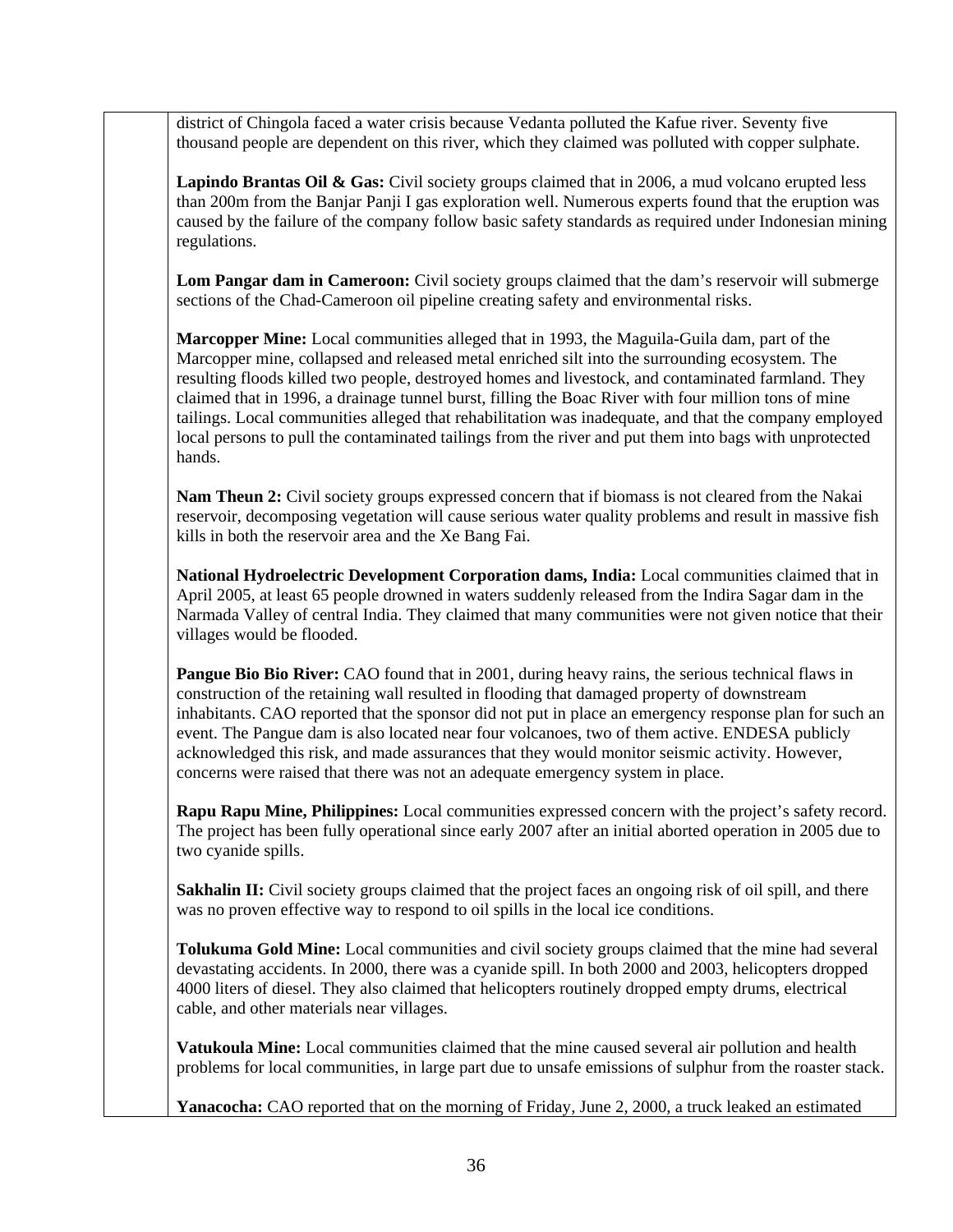|     | 151 kg of mercury, which spread along a 40 km section of highway that passed through three villages,<br>San Juan, Choropampa and Magdalena. The report found that in the following weeks between two to<br>three hundred villagers were positively identified as having some level of exposure to mercury with<br>varying degrees of illness.                                                                                                                                                                                                                                                                                                                                                                                                                                                                                    |
|-----|----------------------------------------------------------------------------------------------------------------------------------------------------------------------------------------------------------------------------------------------------------------------------------------------------------------------------------------------------------------------------------------------------------------------------------------------------------------------------------------------------------------------------------------------------------------------------------------------------------------------------------------------------------------------------------------------------------------------------------------------------------------------------------------------------------------------------------|
| 166 | <b>Company Has a Method for Monitoring and Controlling its Emissions to Avoid Subjecting Local</b><br><b>Population to Pollution</b>                                                                                                                                                                                                                                                                                                                                                                                                                                                                                                                                                                                                                                                                                             |
|     | <b>Karachaganak:</b> A CAO complaint contended that the proximity of Berezovka to the project and the<br>emissions from its facilities, caused residents to suffer adverse health effects including disorders of the<br>upper respiratory tract, cardiovascular system, allergies and cognitive difficulties, including memory<br>loss.                                                                                                                                                                                                                                                                                                                                                                                                                                                                                          |
|     | Orion and Celulosas Pulp Mills: A CAO complaint alleged that air and water emissions from these<br>two mills would be highly toxic, noxious, and incompatible with scenic tourism or agricultural<br>productivity. In particular, they claimed the mills would produce two persistent organic pollutants,<br>chlorine dioxide and dioxins.                                                                                                                                                                                                                                                                                                                                                                                                                                                                                       |
|     | <b>Exxon Mobil in Aceh:</b> Civil society groups claimed that natural gas flaring and chemical spills caused<br>a range of health problems in nearby villages and industrial waste polluted rice paddies and fish ponds.                                                                                                                                                                                                                                                                                                                                                                                                                                                                                                                                                                                                         |
|     | Vatukoula Mine: Local communities claimed that the Vatukoula mine caused several air pollution and<br>health problems, largely due to emissions of sulphur from the roaster stack. They alleged that<br>consultants advised the Vatukoula mine to ensure regular monitoring of sulfide emissions from its<br>roasting stack, but the company did not implement this recommendation.                                                                                                                                                                                                                                                                                                                                                                                                                                              |
| 167 | <b>Company Will Disclose Information About Its Safety Record and Hazardous Activities</b>                                                                                                                                                                                                                                                                                                                                                                                                                                                                                                                                                                                                                                                                                                                                        |
|     |                                                                                                                                                                                                                                                                                                                                                                                                                                                                                                                                                                                                                                                                                                                                                                                                                                  |
|     | Marlin mine: CAO found that the IFC and Glamis did not adequately disclose project impacts and<br>other crucial information required to indigenous communities.                                                                                                                                                                                                                                                                                                                                                                                                                                                                                                                                                                                                                                                                  |
|     | Orion and Celulosas Pulp Mills: CAO found that the environmental impact assessments (EIAs) for<br>the pulp mills did not adequately address the concerns of potentially affected local people. In particular:<br>(1) the EIAs did not provide sufficient evidence that concerns related to potential impacts on tourism<br>and agriculture were addressed; (2) there was little evidence presented in the EIAs that potentially<br>impacted enterprises or individuals (such as tourism operators and fishermen) particularly from<br>Argentina, were consulted; (3) the EIAs did not consider broader cumulative impacts beyond<br>environmental emissions such as the social and environmental consequences to land-holding and social<br>equity as a result of both mills developing large eucalyptus plantations in Uruguay. |
|     | Pangue Bio Bio River: CAO reported that the lack of disclosure of information (to communities,<br>governments, and IFC) hampered the ability of communities and internal constituencies of IFC alike to<br>understand the project.                                                                                                                                                                                                                                                                                                                                                                                                                                                                                                                                                                                               |
| 168 | <b>Company Dialogues with Local Communities Regarding All Health Concerns</b>                                                                                                                                                                                                                                                                                                                                                                                                                                                                                                                                                                                                                                                                                                                                                    |
|     | <b>Pangue Bio Bio River:</b> CAO reported that the lack of disclosure of information (to communities,<br>governments, and IFC) hampered the ability of communities and internal constituencies of IFC alike to<br>understand the project.                                                                                                                                                                                                                                                                                                                                                                                                                                                                                                                                                                                        |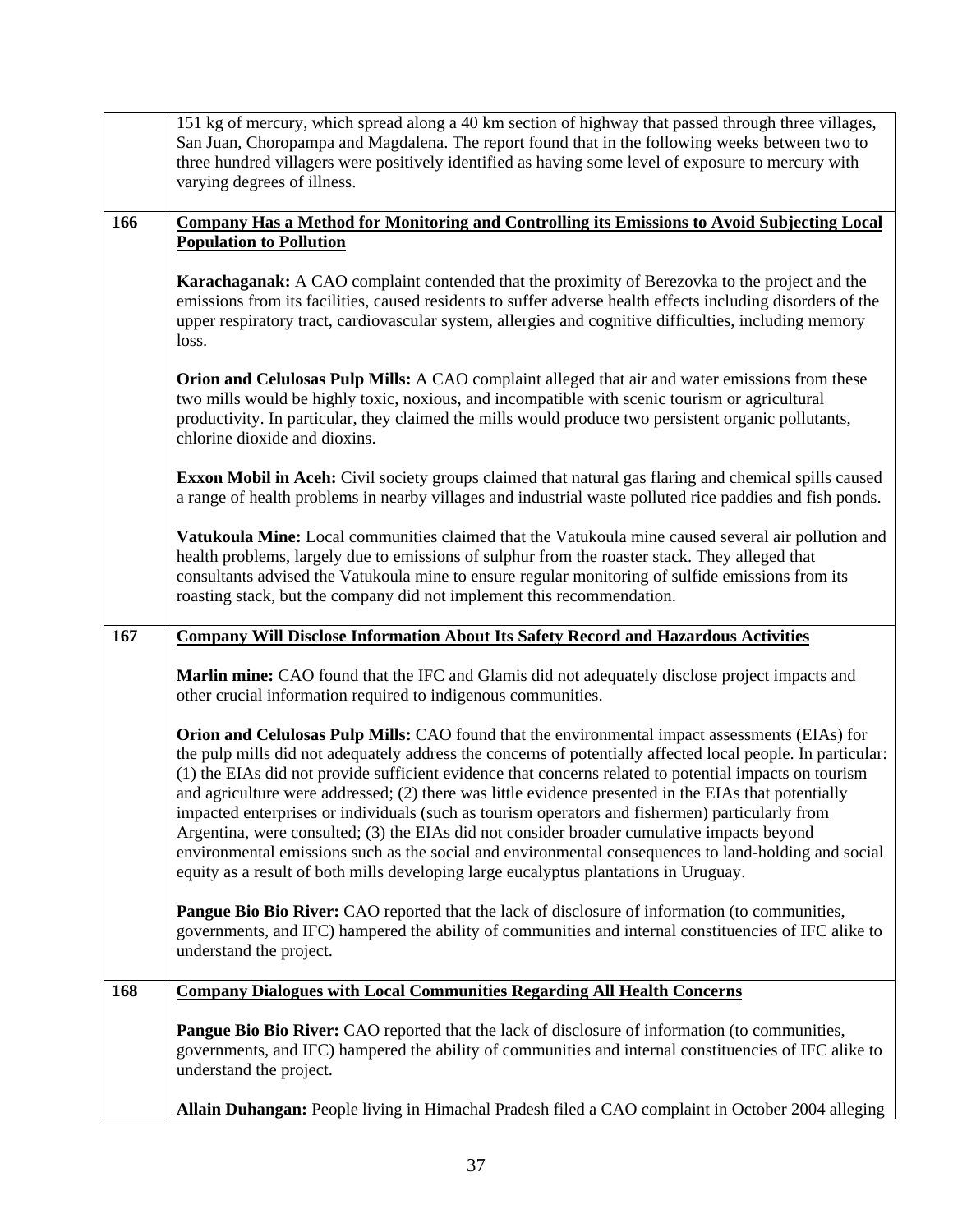|     | that the environmental and social impact assessment did not adequately consider the legitimate<br>concerns of the villagers nor provide a sufficient basis for informed consultation on key impacts of the<br>project. |
|-----|------------------------------------------------------------------------------------------------------------------------------------------------------------------------------------------------------------------------|
| 169 | Company Does not Endorse, Benefit From, or Support Government Violation of this Right                                                                                                                                  |
|     | N/A                                                                                                                                                                                                                    |

# **Right to Life, Liberty and Security of Person**

| 196 | <b>Company Clearly Defines the Responsibility of Security Guards</b>                                                                                                                                                                                                                                                                                                                                                                                                                                                                                                          |
|-----|-------------------------------------------------------------------------------------------------------------------------------------------------------------------------------------------------------------------------------------------------------------------------------------------------------------------------------------------------------------------------------------------------------------------------------------------------------------------------------------------------------------------------------------------------------------------------------|
|     | Marlin mine: Local communities raised concerns that the project's security included the presence of<br>non-local mine personnel/contracted security forces, who were understood by local people to be<br>former soldiers, and the presence of the military on the mine site. Communities alleged that the<br>company did not provide assurances about the responsibility of security guards, and given the past<br>violence of the civil war in which the military committed acts of violence against rural and indigenous<br>people, there was little trust in the military. |
| 197 | <b>Company Ensures Safety and Bodily Security of its Employees from Kidnapping, Physical</b>                                                                                                                                                                                                                                                                                                                                                                                                                                                                                  |
|     | Assault, etc.<br>N/A                                                                                                                                                                                                                                                                                                                                                                                                                                                                                                                                                          |
|     |                                                                                                                                                                                                                                                                                                                                                                                                                                                                                                                                                                               |
| 198 | <b>Company Implements Health and Safety Measures to Protect Life of Employees, Including from</b><br><b>Natural Disasters</b>                                                                                                                                                                                                                                                                                                                                                                                                                                                 |
|     | Aracruz pulp mills and plantations, Brazil: Civil society groups claimed that the the company did<br>not provide medical services for workers, despite the hazardous nature of their jobs. Injured workers<br>claimed to have lost their jobs.                                                                                                                                                                                                                                                                                                                                |
|     | Marcopper Mine: In 1996, a drainage tunnel burst, filling the Boac River with four million tons of<br>mine tailings. Local communities alleged that rehabilitation was inadequate, and included employing<br>local persons to pull the contaminated tailings from the river and put them into bags with unprotected<br>hands.                                                                                                                                                                                                                                                 |
| 199 | <b>Company Eliminates or Reduces its Contribution to Environmental Damage</b>                                                                                                                                                                                                                                                                                                                                                                                                                                                                                                 |
|     | Ahafo Gold Mine: Local communities raised concerns that mine operations were likely to adversely<br>affect the flows and water quality in local rivers.                                                                                                                                                                                                                                                                                                                                                                                                                       |
|     | Antamina: CAO complaint alleged that the port facilities negatively impacted the marine environment<br>at Huarmey Bay, and expressed concern that the facility discharged waste water and spilled metal<br>concentrate into the bay.                                                                                                                                                                                                                                                                                                                                          |
|     | Aracruz pulp mills and plantations, Brazil: Civil society groups claimed that Aracruz destroyed<br>more then 50,000 hectares of Atlantic forest.                                                                                                                                                                                                                                                                                                                                                                                                                              |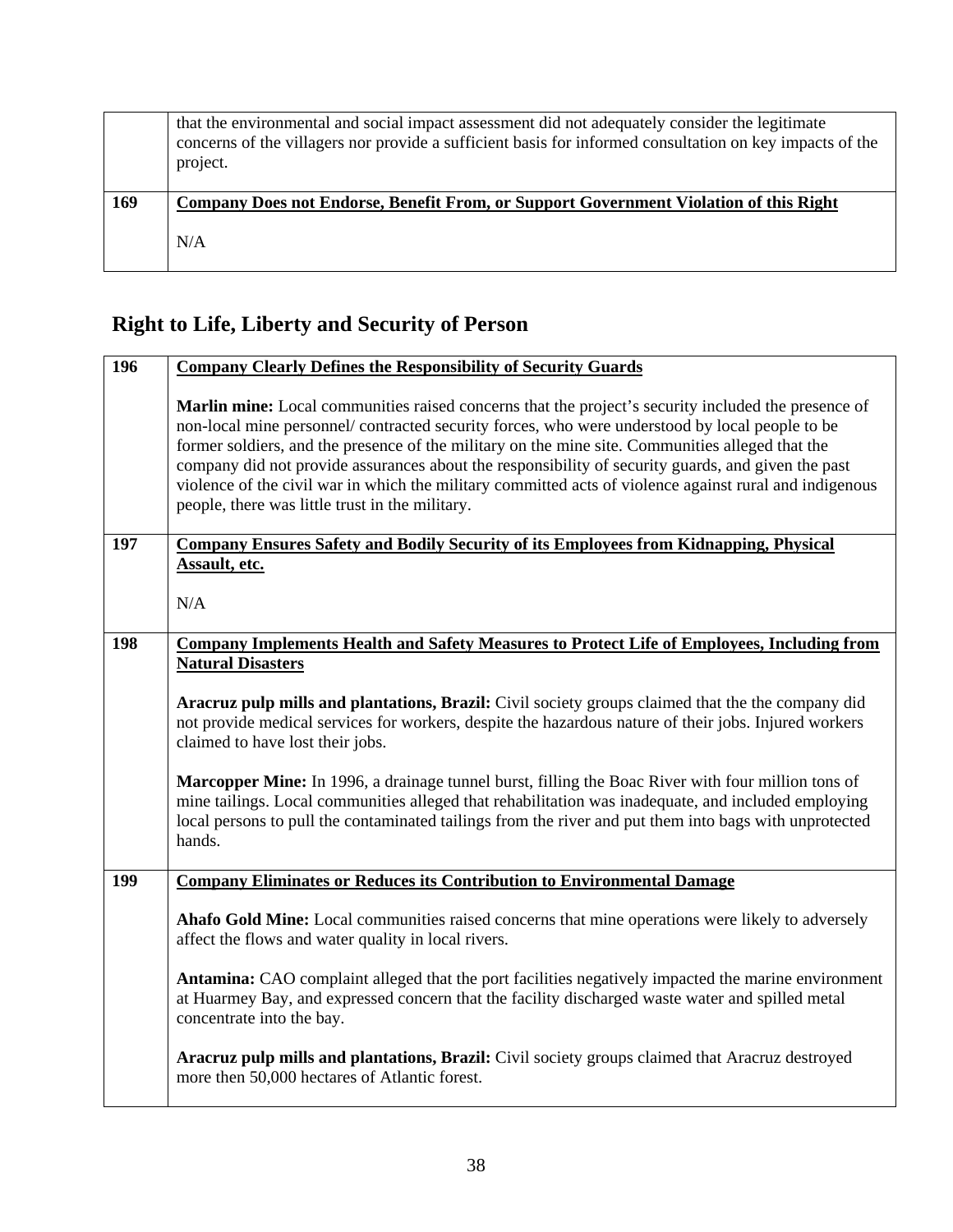**Asia Pulp and Paper project, China:** Local communities reported that the Chinese government ordered the company to cease purchasing state-owned forests because of the harm caused to these forests. They also claimed that the company planted eucalyptus on Hainana Island including in protected conservation areas.

**BTC:** Local communities expressed concern about the potential harm of the pipeline crossing the watershed of the Borjomi National Park, an area of mineral water springs in Georgia.

**Bujagali:** Local people raised concerns about the dam's impact on the health of Lake Victoria, which supports millions of people and hosts extensive biodiversity. They also claimed the project would impact local fisheries, and submerge highly productive agricultural land and islands of high biodiversity.

**Buyat Bay:** A report by over a dozen technical experts found that fish from the bay were laced with enough arsenic to make them dangerous for consumption, particularly for children. It also found that Newmont deposited the tailings waste in waters shallower and warmer than it had pledged in its initial environmental impact assessment. Villagers filed a \$543 million lawsuit against Newmont contending that waste, called tailings, from a nearby gold mine had caused serious illnesses, including in the mother of an infant who died, and the ruin of their income from fishing.

**Camisea:** Local communities and civil society groups claimed that Camisea caused deforestation, erosion and the loss of fish and game populations on which local communities depend. They claimed that three of the four drilling wells of Camisea's first phase are located inside a state reserve.

**COMSUR:** The communities feared contamination of surface and ground water by the cyanide heap leach process used to extract the gold, and the potential failure of the tailings dam.

**Exxon Mobil in Aceh:** Civil society groups alleged that industrial waste from the project polluted rice paddies and fish ponds.

**Freeport McMoran Copper and Gold Mine:** In 1995, OPIC determined that the mine's tailings management and disposal practices severely degraded rainforests. They also determined that the project made rivers unusable for local inhabitants.

**Gunns Pulp Mill Tasmania proposal:** Civil society groups claimed that the mill proposed to use a polluting chlorine bleaching process, and would likely consume massive tracts of native forests.

**IHC Caland in Burma:** Local communities claimed that trees were cleared to provide corridors for the pipelines through the primary forests of Tenasserim, which host elephants, tigers, tapirs and bears. They also claimed that other environmental impacts were common, including erosion, water pollution and the build-up of silt deposits in the streams.

**Ilisu Dam Project, Turkey:** Civil society groups claimed that over 400 sq. km of the Tigris valley and its confluents would be affected, with detrimental effects for endangered species like Euphrates Turtle.

**Karachaganak:** A CAO complaint contended that the proximity of Berezovka to the oil fields and the emissions from its facilities, caused residents to suffer adverse health effects including disorders of the upper respiratory tract, cardiovascular system, allergies and cognitive difficulties such as memory loss.

**Kashagan Oil Project, Kazakhstan:** Civil society groups claimed that the Kashagan oil field is located within a protected territory, the shallow nature reserve zone of the Caspian Sea, where winter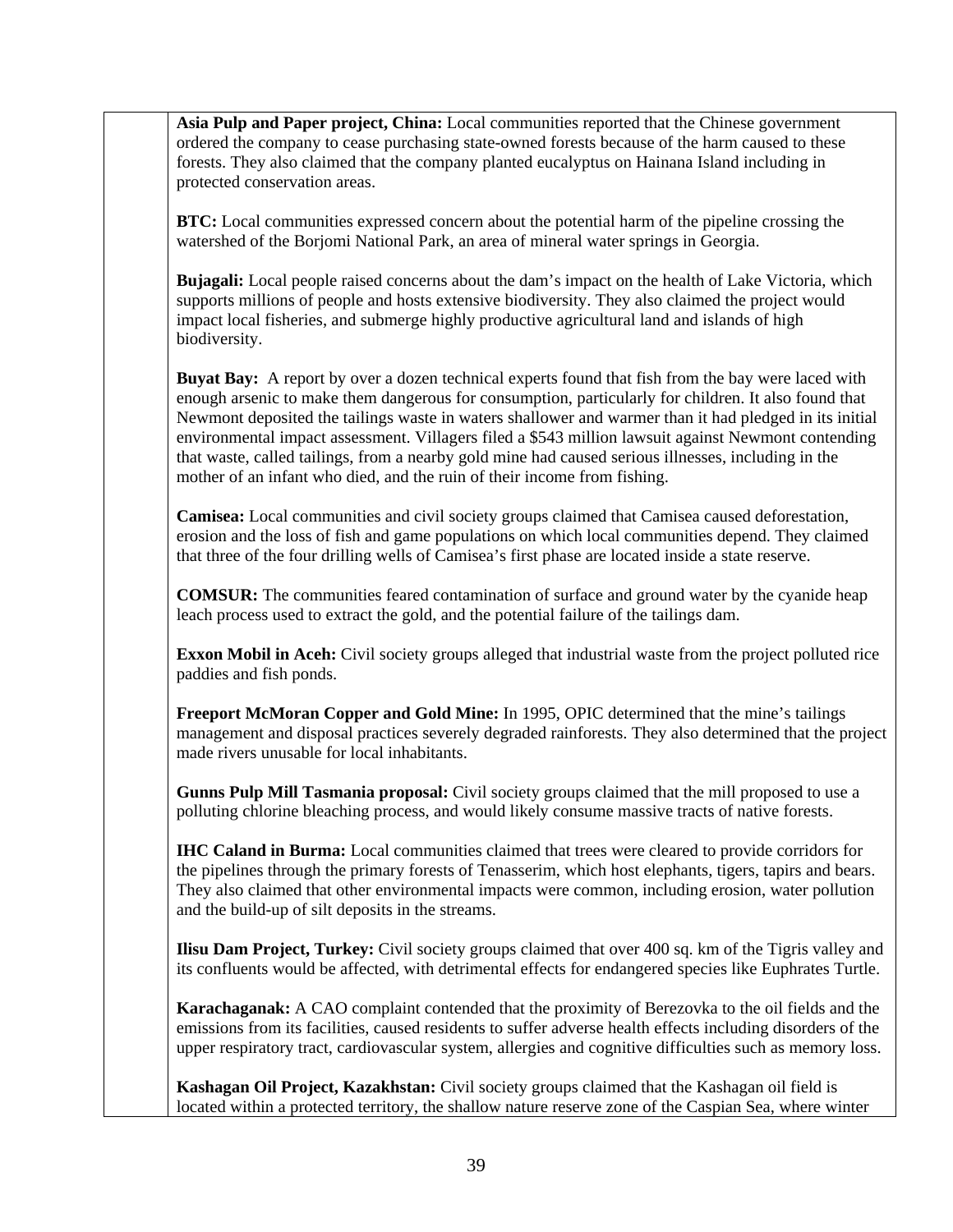ice threatens to overrun the artificial island created for extraction activities and undersea pipelines. This could cause an oil spill and environmental damage.

**Keyelekera Uranium Mine, Malawi:** Civil society groups alleged that the project sponsor proposed to allow the direct release of contaminated mine waters into adjacent streams and rivers during heavy rainfall conditions.

Lom Pangar dam in Cameroon: Civil society groups raised concerns that the Lom Pangar project will flood over 319 square kilometers of some of the last remaining hardwood forests in Central Africa, including portions of the protected Deng Deng reserve which provides refuge for threatened primates.

**Marcopper Mine:** Local communities claimed that from 1975 to 1991, over 200 million tons of mine tailings were pumped at sea surface level into the Calancan Bay in the Philippines. Over 20,000 people rely on these waters for their food and livelihoods. Heavy metal poisoning is blamed for the deaths of at least three children and many other illnesses, including stomach pain, dementia, and cancer. Fishermen alleged that they must now travel further out to sea to catch fish

**Marlin mine:** A CAO complaint raised concerns that the project will contaminate local waterways.

**Mountain Top Removal Coal Mines, United States:** Civil society groups alleged that mountain top removal in Appalachia flattened hundreds of mountains, destroyed more then one million acres of forests, and buried more then 1,200 miles of streams under valley fills.

**Nam Theun 2:** The project is located in and adjacent to one of the largest remaining tropical forests in mainland Southeast Asia. Civil society groups claimed it will dramatically lower downstream flow on the Theun River and increase water levels along the Xe Bang Fai, destroying fish habitat, impeding migration patterns and threatening native fish populations with extinction.

**National Hydroelectric Development Corporation dams, India:** Local communities alleged that NHPC's Loktak project, commissioned in 1983, had severe ecological impacts on the surrounding areas, including the the largest freshwater lake in the Indian subcontinent. They also claimed the construction of NHPC's Lower Subansiri dam on the border of Arunachal Pradesh and Assam in Northeast India repeatedly disrupted the area's wildlife. The Indira Sagar dam, once finalized, will submerge 91,000 hectares of land.

**Orion and Celulosas Pulp Mills:** CAO complainants alleged that air and water emissions from these two mills will be highly toxic, noxious, and incompatible with scenic tourism or agricultural productivity.

**Rapu Rapu Mine, Philippines:** Local communities raised concerns about the project's impacts on the surrounding island, which has a particularly vulnerable population of 10,000 people, mostly agricultural and fishing communities.

**Rio Madeira, Brazil:** The affected region is officially classified as a priority hot spot for biodiversity, supporting the life of an estimated 750 fish species and 800 bird species. Civil society groups contended that the dams will flood at least 700 sq. km of floodplains and forests, and the decline in fisheries will seriously affect commercial and subsistence fishermen.

**Rosia Montana gold mine, Romania:** Civil society groups and local communities claimed the mine will turn the valley of Corna into a tailings pond facility, holding 195 million tons of cyanide-laced heavy metal tailings.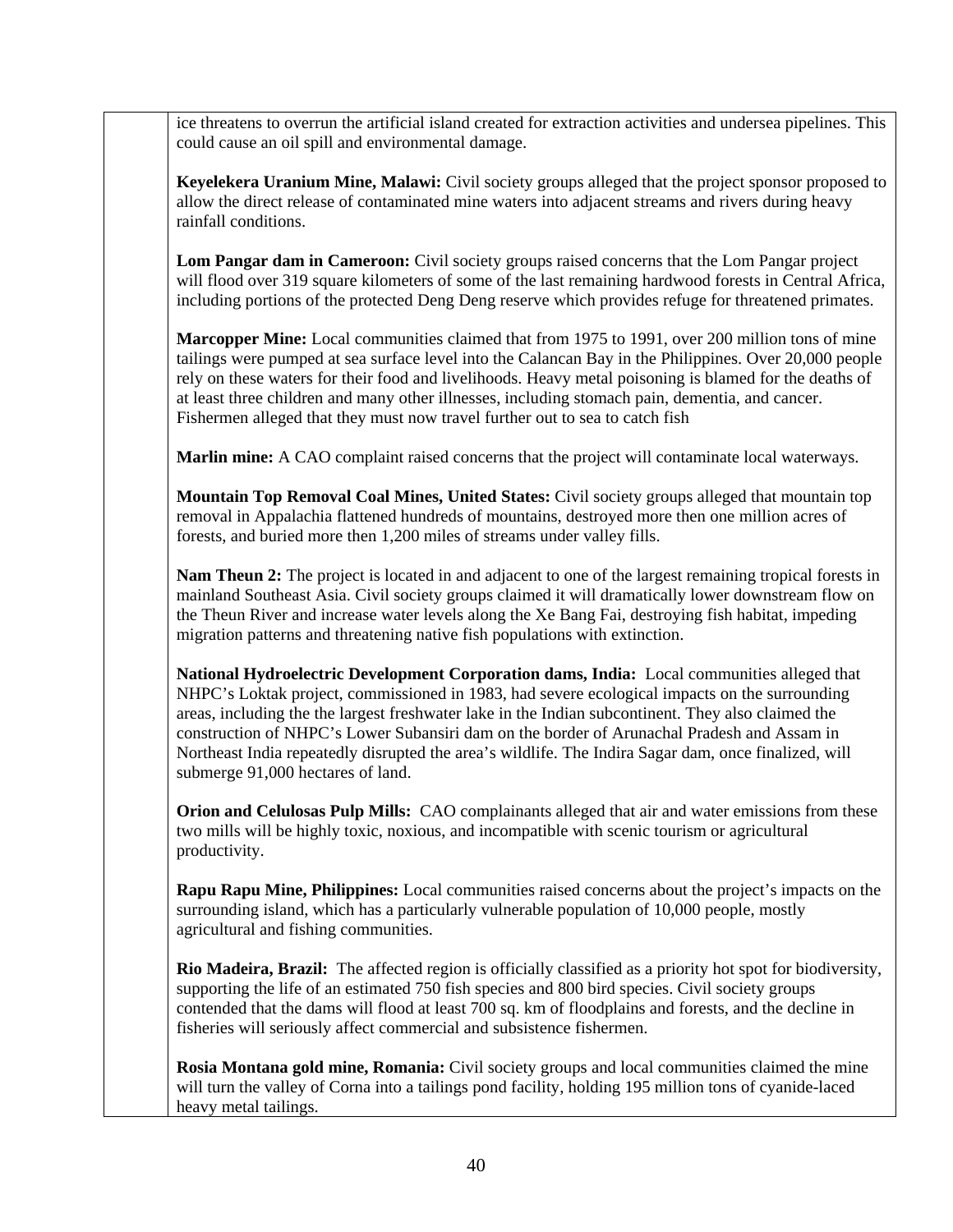|     | <b>Sakhalin II:</b> Civil society groups claimed the project threatened a critical feeding ground of the<br>approximately 120 critically endangered Western Gray Whales. They alleged that the pipeline caused<br>severe erosion and damage to salmon spawning habitats.                                                                                                                                                                                         |
|-----|------------------------------------------------------------------------------------------------------------------------------------------------------------------------------------------------------------------------------------------------------------------------------------------------------------------------------------------------------------------------------------------------------------------------------------------------------------------|
|     | <b>Samling, Malaysia:</b> Civil society groups claimed the company was responsible for destruction and<br>illegal logging of tropical rainforest.                                                                                                                                                                                                                                                                                                                |
|     | Tangguh: The project's independent advisory panel reported that the project traverses through the<br>world's 2 <sup>nd</sup> largest mangrove ecosystem, and that communities relying on fishing for livelihoods saw a<br>decrease in income due to seismic activities.                                                                                                                                                                                          |
|     | Toka Tindung Goldmine, Indonesia: The North Sulawesi's Bunaken marine National Park has been<br>nominated for World Heritage status. The natural reserves of Tangkoko and Dua Saudara are adjacent<br>to the mining area are home for many endangered species of mammal, bird and reptile. The Sulawesi is<br>home to many endangered mammal, bird and reptile species. Civil society groups claimed that the<br>project poses a threat to this ecosystem.       |
|     | Tolukuma Gold Mine: Local communities claimed that the Tolukuma Gold Mine annually dumped<br>more than 230,000 tons of waste into Papua New Guinea's Auga-Angabanga river system.<br>Communities rely on this river system for drinking water, and attributed several deaths and illnesses to<br>the dumping. There are many reports of deaths and illnesses due to swollen stomachs, open sores and<br>yellow feet after drinking or walking through the water. |
|     | Vedanta resources, India: Civil society groups reported that Vedanta faced censure in 2004 for<br>dumping toxic waste from the Tuticorin copper smelter in Tamil Nadu.                                                                                                                                                                                                                                                                                           |
|     | West Africa Gas Pipeline: Fishermen claimed that the construction of the gas pipeline polluted the<br>water and damaged their nets so that they were no longer able to catch fish in the area. They indicated<br>that this was an especially serious concern because many people in the area depended upon fisheries for<br>their livelihoods.                                                                                                                   |
|     | Wilmar Group, Indonesia: The subsidiaries of the Wilmar Group were sued by the Indonesian<br>authorities for intentional and systematic burning with intention to clear the land for plantation<br>development. Local communities claimed that subsidiaries of the group commenced land clearing in<br>customary rights land and other villagers land without prior consultation and due land acquisition<br>process.                                            |
|     | Yanacocha: CAO reported that in June 2000, an estimated 151 kg of mercury leaked from a flask on a<br>truck and was spread along a 40 km section of highway that passed through three villages. In the<br>following days and weeks between two to three hundred villagers were positively identified as having<br>some level of exposure to mercury with varying degrees of illness.                                                                             |
| 200 | <b>Company Security Personnel are Prevented from Overstepping their Authority, Improperly</b>                                                                                                                                                                                                                                                                                                                                                                    |
|     | <b>Engaging in National Law Enforcement Activities</b>                                                                                                                                                                                                                                                                                                                                                                                                           |
|     | <b>Bulyanhulu:</b> A CAO complaint alleged that 52 people were killed in the process of land clearance,<br>trapped alive in their pits by the mine and local administration staff as they plugged and filled the mine<br>shafts (although the CAO determined it was not in a position to validate these claims).                                                                                                                                                 |
|     | <b>Didipio Mine:</b> Community members alleged that the company intimidated, harassed and forced them                                                                                                                                                                                                                                                                                                                                                            |

 $\overline{\phantom{0}}$ 

٦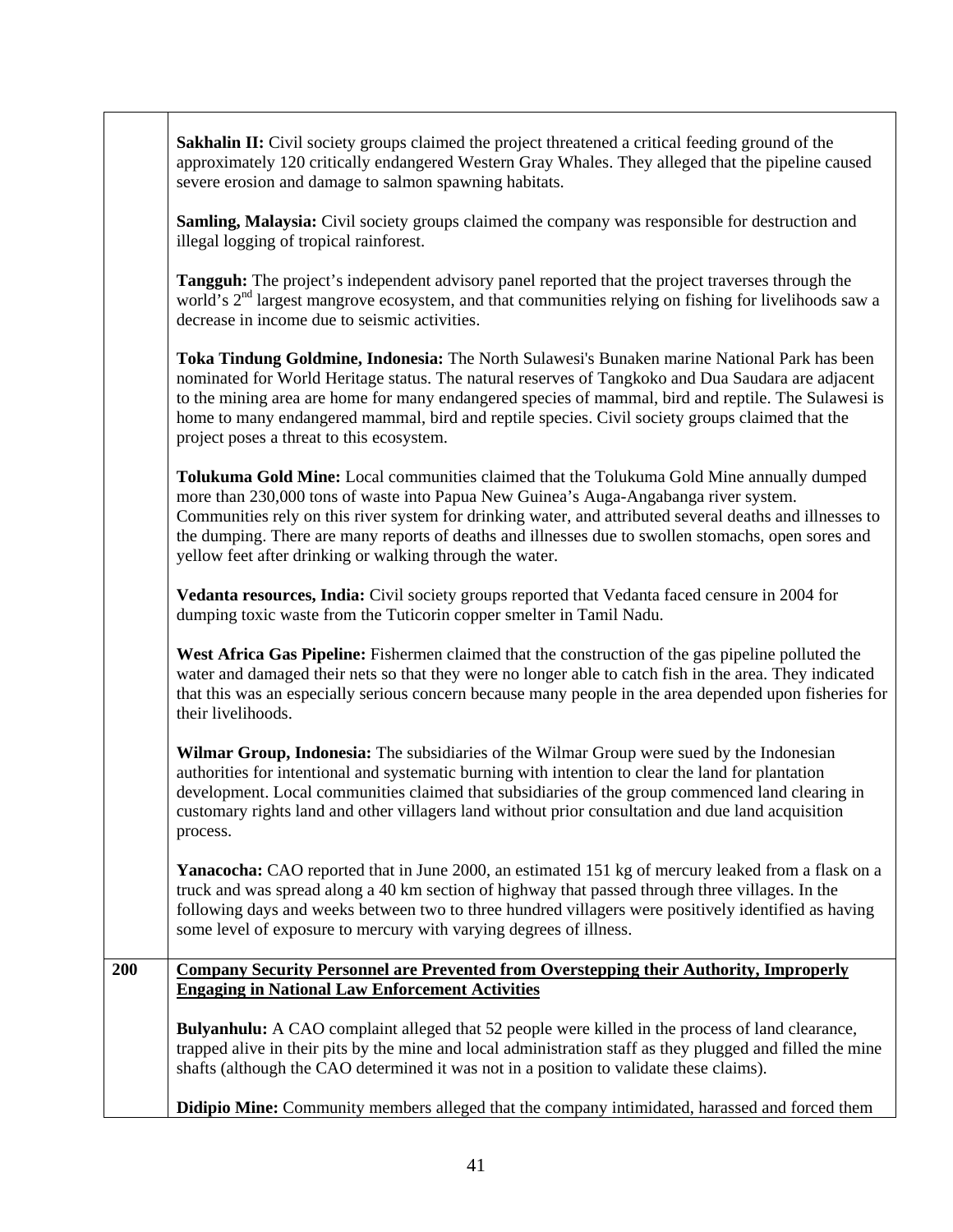|     | to give the company access to land, and to sell land at prices determined by the company. In particular,<br>the company used military personnel to coerce access to land, including visits to family homes. Those<br>serving letters were occasionally accompanied by armed soldiers, and there were allegedly two<br>platoons serving in the area. In March 2008, a security guard allegedly shot a local villager during<br>demolitions of housing.                                                                                                                                                                                                                                                                                                         |
|-----|---------------------------------------------------------------------------------------------------------------------------------------------------------------------------------------------------------------------------------------------------------------------------------------------------------------------------------------------------------------------------------------------------------------------------------------------------------------------------------------------------------------------------------------------------------------------------------------------------------------------------------------------------------------------------------------------------------------------------------------------------------------|
|     | <b>Dikilushi Mine:</b> Local communities alleged that Congolese military suppressed an uprising near the<br>mine, killing at least 70 civilians in 2004. A report by the UN peacekeeping force found the copper-<br>mining company lent a plane and vehicles to the troops, and that Anvil drivers helped transport corpses<br>after the massacre.                                                                                                                                                                                                                                                                                                                                                                                                            |
|     | <b>Exxon Mobil in Aceh:</b> The company was charged in U.S. courts for complicity in murder, torture,<br>kidnapping, and sexual abuse by Indonesian soldiers. Exxon's Road was allegedly lined with military<br>posts spaced just 100 meters apart, each manned by about 30 soldiers. Civil society groups charged that<br>the soldiers were in effect employed by the company, and that ExxonMobil made its facilities and<br>equipment available to soldiers carrying out atrocities against civilians.                                                                                                                                                                                                                                                     |
|     | Marlin mine: In a CAO complaint, local communities expressed concern about the presence of the<br>military on the mine site. Given the past violence of the civil war in which the military committed acts<br>of violence against rural and indigenous people, there was little trust in the military. Communities<br>claimed the company used threats and intimidation tactics against people.                                                                                                                                                                                                                                                                                                                                                               |
|     | National Hydroelectric Development Corporation dams, India: Civil society groups claimed NHPC<br>quickly became notorious for its use of intimidation, threats and Special Armed Forces against people<br>in the project area. They alleged that local communities were forced to accept small amounts of cash<br>instead of the land-based compensation they are legally entitled to. Those who tried to complain were<br>told that this would result in a loss of their right to any compensation. Many were allegedly evicted at<br>gun point and with the use of bulldozers. Local communities claimed that in April 2005, at least 65<br>people drowned in waters suddenly released from the Indira Sagar dam in the Narmada Valley of<br>central India. |
|     | Newcrest Gold Mine: Several protests occurred at the Toguraci site, with local people variously<br>occupying the mine for five weeks in 2003 and staging blockades in 2004. Local communities claimed<br>that in 2004, one protester was shot and killed near the Toguraci mine.                                                                                                                                                                                                                                                                                                                                                                                                                                                                              |
|     | <b>IHC Caland in Burma:</b> Local communities claimed they were forced to participate in building shelter<br>for the military and new infrastructure. They claimed that killings, torture, and rape by the military<br>were common.                                                                                                                                                                                                                                                                                                                                                                                                                                                                                                                           |
|     | <b>Phulbari Coal Project:</b> On August 26, 2006, the paramilitary group Bangladesh Rifles allegedly fired<br>upon a crowd of over 20,000 people as they staged a protest against the proposed open pit mine. Civil<br>society groups claimed that three people from Phulbari were killed in the shootings, one was paralyzed,<br>and several hundreds were injured.                                                                                                                                                                                                                                                                                                                                                                                          |
| 201 | <b>Company Performs Due Diligence on Security Guards or Security Providers</b>                                                                                                                                                                                                                                                                                                                                                                                                                                                                                                                                                                                                                                                                                |
|     | Marlin mine: Local concerns about security included the presence of non-local mine personnel/<br>contracted security forces, who are understood by local people to be former soldiers; and the presence<br>of the military on the mine site. Given the past violence of the civil war in which the military<br>committed acts of violence against rural and indigenous people, there was little trust in the military.<br>CAO found that the lack of a clear policy on human rights and the management of security forces was a                                                                                                                                                                                                                               |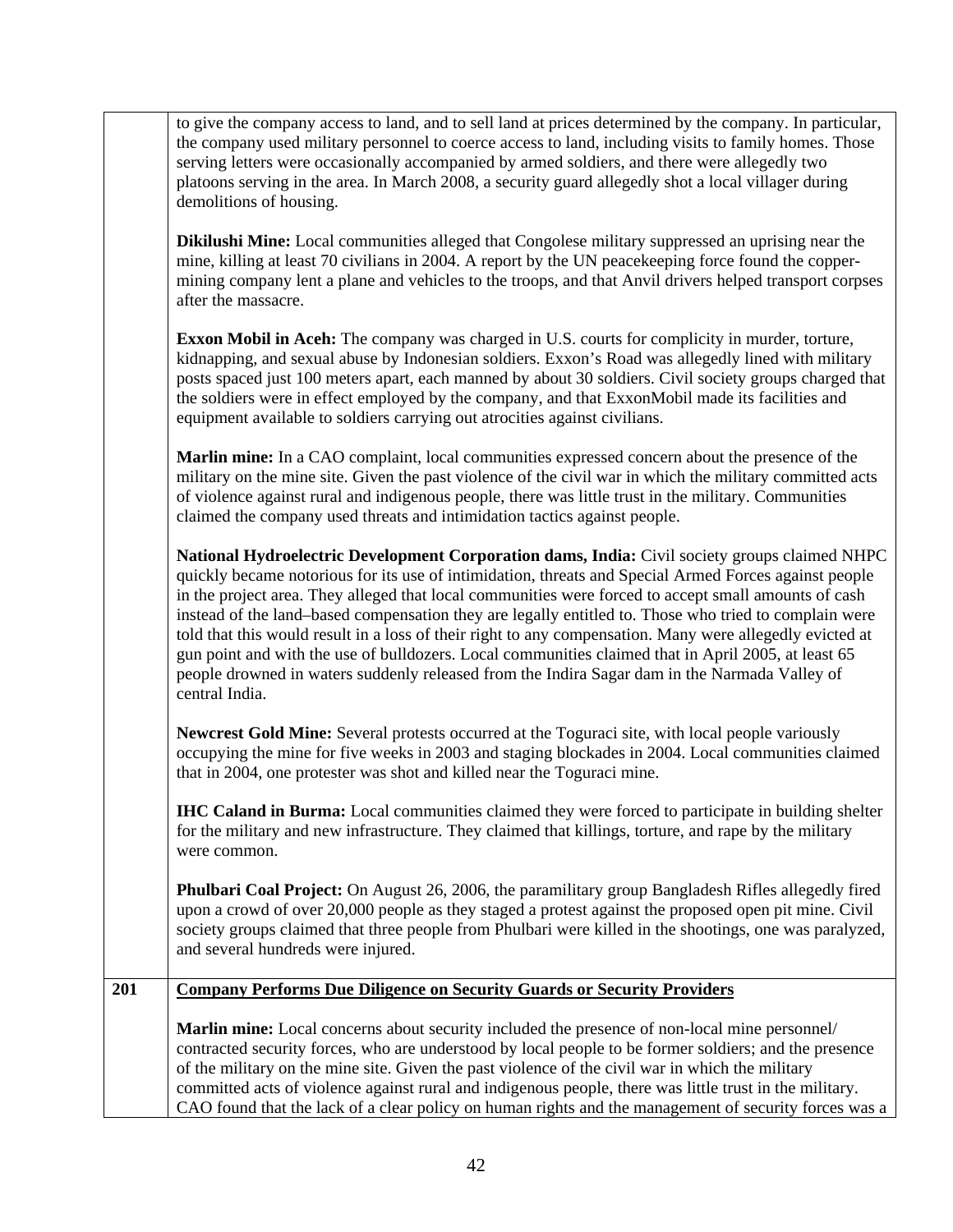|     | significant oversight.                                                                                                                                                                                                                                                                                                                                                                                                                                                    |
|-----|---------------------------------------------------------------------------------------------------------------------------------------------------------------------------------------------------------------------------------------------------------------------------------------------------------------------------------------------------------------------------------------------------------------------------------------------------------------------------|
|     | <b>Didipio mine:</b> The company admitted to employing ex-military as security personnel.                                                                                                                                                                                                                                                                                                                                                                                 |
| 206 | <b>Company Takes All Necessary Steps to Avoid Involvement or Complicity in Human Rights</b>                                                                                                                                                                                                                                                                                                                                                                               |
|     | <b>Violations by the Government</b>                                                                                                                                                                                                                                                                                                                                                                                                                                       |
|     | <b>Dikulushi Mine:</b> Civil society groups claimed that Congolese military suppressed an uprising near<br>Anvil's Dikulushi mine, killing at least 70 civilians in 2004. A report by the UN peacekeeping force<br>found the copper-mining company lent a plane and vehicles to the troops, and that Anvil drivers helped<br>transport corpses after the massacre.                                                                                                        |
|     | <b>Exxon Mobil in Aceh:</b> Civil society groups claimed that Exxon's Road was lined with military posts<br>spaced just 100 meters apart, each manned by about 30 soldiers. They also claimed that the soldiers<br>were in effect employed by the company, and that ExxonMobil made its facilities and equipment<br>available to soldiers carrying out atrocities against civilians.                                                                                      |
|     | Marlin mine: In early 2005, local communities protested the establishment of the mine and blocked<br>roads to prevent transportation of equipment through Solola and other towns on the way to the site.<br>The military broke up the protests; communities claimed that 11 people were injured, one was killed.                                                                                                                                                          |
|     | National Hydroelectric Development Corporation dams, India: Local communities and civil<br>society groups claimed that in 2001, the police killed eight people protesting an NHDC dam.                                                                                                                                                                                                                                                                                    |
|     | Tangguh: Civil society groups expressed concern that the Indonesian military would initiate conflict in<br>nearby areas in order to justify the need for a strong security presence at the site. Civil society groups<br>claimed that a military repression in Wasior where ten people were killed, others disappeared and many<br>homes burned down, is linked to the Tangguh project.                                                                                   |
| 207 | When Operating in Countries that Violate this Right, the Company Refrains from Endorsing,                                                                                                                                                                                                                                                                                                                                                                                 |
|     | <b>Benefiting or Supporting Policies that Violate this Right</b>                                                                                                                                                                                                                                                                                                                                                                                                          |
|     | <b>CNPC in Sudan:</b> Civil society groups claimed the oil was a key source of revenue to the Sudanese<br>Government, which has been found to be complicit for the genocide in Darfur.                                                                                                                                                                                                                                                                                    |
|     | Dikulushi Mine: Local communities claimed that Congolese military suppressed an uprising near<br>Anvil's Dikulushi mine, killing at least 70 civilians in 2004. A UN report also revealed that Anvil<br>Mining provided logistical support for the military operation. According to the report, Anvil helped fly<br>in the military in the planes that it leases to ferry people to and from the mine, and provided vehicles<br>for the military once they reached Kilwa. |
|     | <b>Exxon Mobil in Aceh:</b> As many as 5,000 troops were allegedly deployed to protect ExxonMobil. Civil<br>society groups claimed that the soldiers were in effect employed by the company, and that ExxonMobil<br>made its facilities and equipment available to soldiers carrying out atrocities against civilians.                                                                                                                                                    |
|     | <b>Ilisu Dam Project, Turkey:</b> Civil society groups claimed the dam will force the involuntary<br>resettlement of 25,000 people, the majority of them ethnic minority Kurds – and will affect a further<br>11,000. They claim that local communities perceive the project to be part of a wider strategy of ethnic<br>cleansing the area of Kurds.                                                                                                                     |
|     | <b>Phulbari Coal Project:</b> On August 26, 2006, the paramilitary group Bangladesh Rifles allegedly fired                                                                                                                                                                                                                                                                                                                                                                |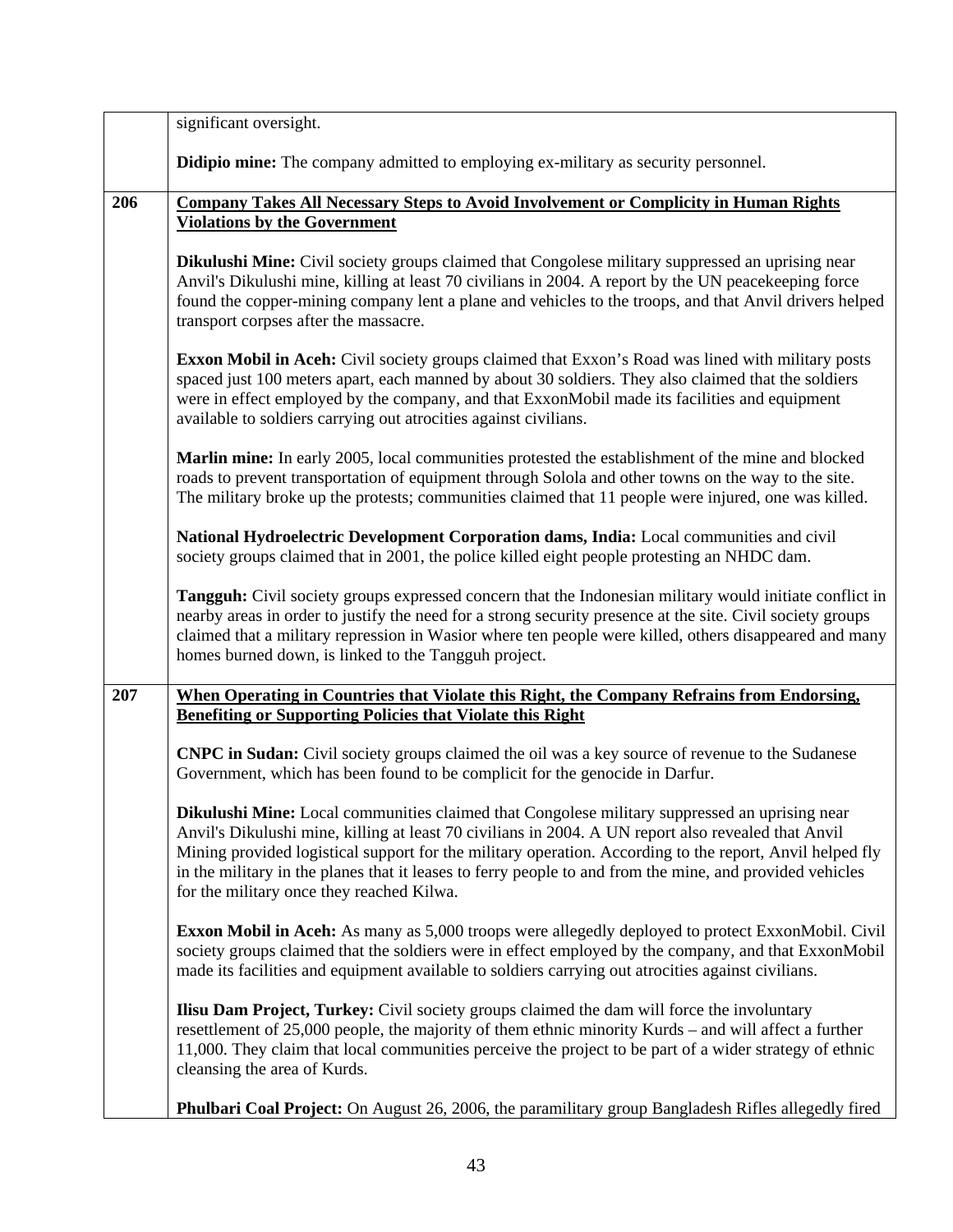|     | upon a crowd of over 20,000 people as they staged a protest against the proposed open pit mine.                                                                                                                                                                                                                                                                                                                                                                                                                                                                                                                                                                                                                                                  |
|-----|--------------------------------------------------------------------------------------------------------------------------------------------------------------------------------------------------------------------------------------------------------------------------------------------------------------------------------------------------------------------------------------------------------------------------------------------------------------------------------------------------------------------------------------------------------------------------------------------------------------------------------------------------------------------------------------------------------------------------------------------------|
|     | <b>Sinopec Oil and Gas, Burma:</b> Civil society groups claimed Sinopec actively explored for oil and gas<br>in Burma, collaborating with the military regime's Myanmar Oil & Gas Enterprise. Sales of natural gas,<br>account for the single largest source of revenue to the military government.                                                                                                                                                                                                                                                                                                                                                                                                                                              |
| 208 | <b>Company Monitors Activities of Security Personnel and Investigates All Allegations of Abusive</b>                                                                                                                                                                                                                                                                                                                                                                                                                                                                                                                                                                                                                                             |
|     | or Unlawful Acts                                                                                                                                                                                                                                                                                                                                                                                                                                                                                                                                                                                                                                                                                                                                 |
|     | Marlin mine: Local communities expressed concerns about security, including the presence of non-<br>local mine personnel/ contracted security forces, who are understood by local people to be former<br>soldiers. CAO found that the lack of a clear policy on human rights and the management of security<br>forces is a significant oversight on the part of both the company and IFC.                                                                                                                                                                                                                                                                                                                                                        |
|     | <b>Bulyanhulu:</b> A CAO complaint alleged that 52 people were killed in the process of land clearance,<br>trapped alive in their pits by the mine and local administration staff as they plugged and filled the mine<br>shafts. CAO determined that it was not in a place to validate these claims.                                                                                                                                                                                                                                                                                                                                                                                                                                             |
| 209 | <b>Company Security Forces are Trained in the Appropriate Level of Force and Respect for the</b>                                                                                                                                                                                                                                                                                                                                                                                                                                                                                                                                                                                                                                                 |
|     | <b>Liberty and Security Rights of Community</b>                                                                                                                                                                                                                                                                                                                                                                                                                                                                                                                                                                                                                                                                                                  |
|     | Bulyanhulu: A CAO complaint alleged that 52 people were killed in the process of land clearance,<br>trapped alive in their pits by the mine and local administration staff as they plugged and filled the mine<br>shafts (although the CAO determined it was unable to validate these claims).                                                                                                                                                                                                                                                                                                                                                                                                                                                   |
|     | Dikulushi Mine: Local communities claimed that Congolese military suppressed an uprising near<br>Anvil's Dikulushi mine, killing at least 70 civilians in 2004. A report by the UN peacekeeping force<br>found the copper-mining company lent a plane and vehicles to the troops, and that Anvil drivers helped<br>transport corpses after the massacre.                                                                                                                                                                                                                                                                                                                                                                                         |
|     | <b>Exxon Mobil in Aceh:</b> The company was charged in U.S. courts for complicity in murder, torture,<br>kidnapping, and sexual abuse by Indonesian soldiers. Civil society groups claimed that Exxon's Road<br>was lined with military posts spaced just 100 meters apart, each manned by about 30 soldiers. They<br>also alleged that the soldiers were in effect employed by the company, and that ExxonMobil made its<br>facilities and equipment available to soldiers carrying out atrocities against civilians.                                                                                                                                                                                                                           |
|     | Marlin mine: In a CAO complaint, local communities expressed concern about the presence of the<br>military on the mine site. Given the past violence of the civil war in which the military committed acts<br>of violence against rural and indigenous people, there was little trust in the military. Threats and<br>intimidation tactics used against people increased the divisions within and among communities.                                                                                                                                                                                                                                                                                                                             |
|     | National Hydroelectric Development Corporation dams, India: Civil society groups and local<br>communities claimed that NHPC used intimidation, threats and Special Armed Forces against people in<br>the project area. Local communities claimed they were forced to accept small amounts of cash instead<br>of the land-based compensation they are legally entitled to. Those who tried to complain were told that<br>this would result in a loss of their right to any compensation. Many were allegedly evicted at gun point<br>and with the use of bulldozers. Civil society groups claimed that in April 2005, at least 65 people<br>drowned in waters suddenly released from the Indira Sagar dam in the Narmada Valley of central India. |
|     | Newcrest Gold Mine Indonesia: Several protests occurred at the Toguraci site, with local people<br>variously occupying the mine for five weeks in 2003 and staging blockades in 2004. In 2004, one                                                                                                                                                                                                                                                                                                                                                                                                                                                                                                                                               |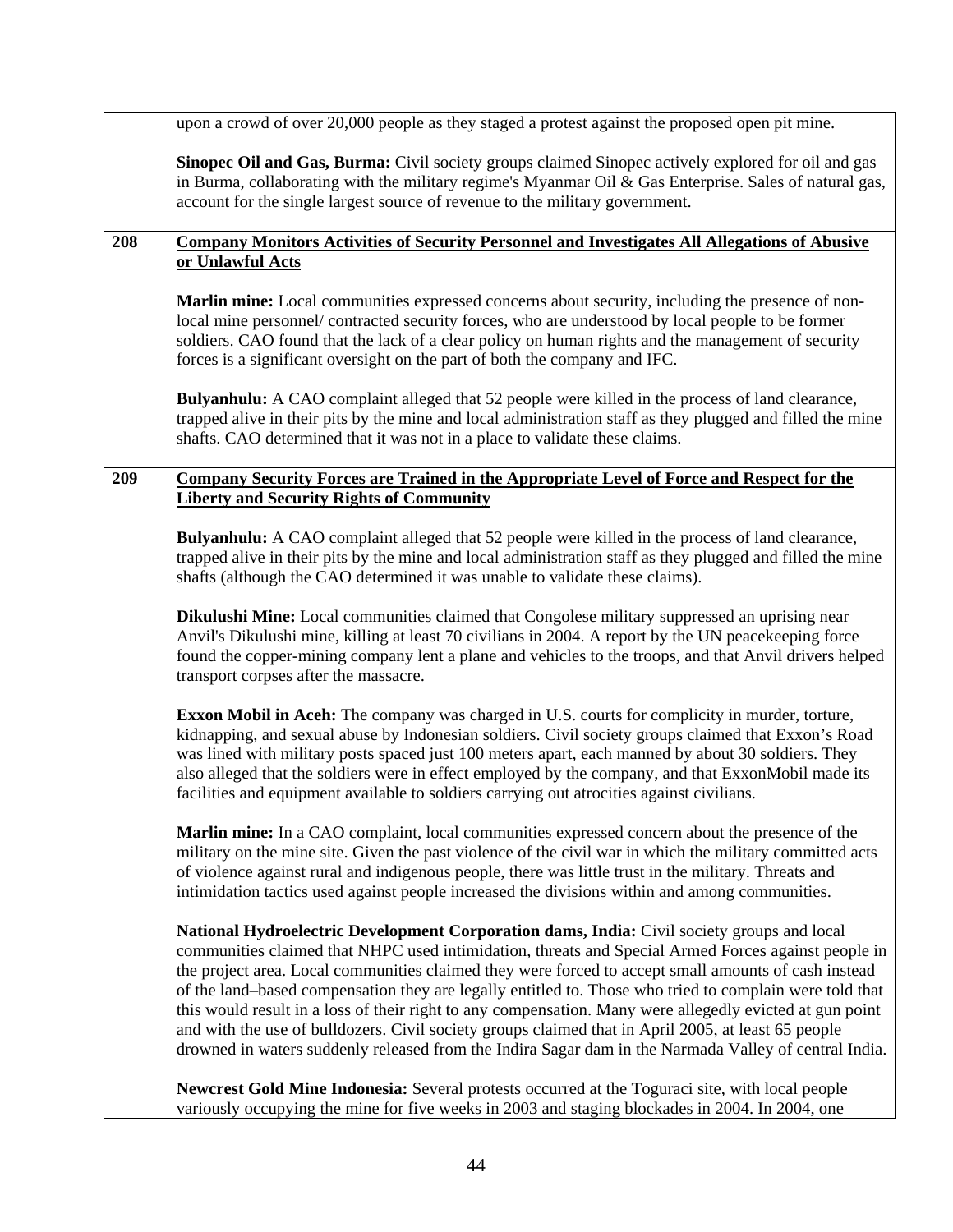protester was allegedly shot and killed near the Toguraci mine.

**IHC Caland in Burma:** Local communities claimed they were forced to participate in building shelter for the military and new infrastructure. They claimed that killings, torture, and rape by the military were common.

**Phulbari Coal Project:** On August 26, 2006, Bangladesh Rifles allegedly fired upon a crowd of over 20,000 people as they staged a protest against the proposed open pit mine. Civil society groups claimed that three people from Phulbari were killed in the shootings, one was paralyzed, and several hundreds were injured.

### **Right to Own Property**

| 213 | Before Purchasing Land, Company Ensures that Seller is True Owner under National and                                                                                                                                                                                                                                                                                                                                                     |
|-----|------------------------------------------------------------------------------------------------------------------------------------------------------------------------------------------------------------------------------------------------------------------------------------------------------------------------------------------------------------------------------------------------------------------------------------------|
|     | <b>International Law Relating to Indigenous Peoples</b>                                                                                                                                                                                                                                                                                                                                                                                  |
|     | <b>Tintaya Copper Mine:</b> Local communities claimed that this issue arose during acquisition of land for<br>the Tintaya mine in 1996.                                                                                                                                                                                                                                                                                                  |
| 214 | <b>Company Refrains from Purchasing or Leasing Land that was Improperly Obtained from</b>                                                                                                                                                                                                                                                                                                                                                |
|     | <b>Former Inhabitants</b>                                                                                                                                                                                                                                                                                                                                                                                                                |
|     | <b>Tintaya Copper Mine:</b> Local communities claimed that this issue arose during acquisition of land for<br>the Tintaya mine in 1996.                                                                                                                                                                                                                                                                                                  |
| 215 | If the Company Extracts Natural Resources from Land Belonging to Indigenous Peoples, They                                                                                                                                                                                                                                                                                                                                                |
|     | Receive Compensation from the Benefit of These Activities and Damages Resulting from the                                                                                                                                                                                                                                                                                                                                                 |
|     | <b>Activities</b>                                                                                                                                                                                                                                                                                                                                                                                                                        |
|     |                                                                                                                                                                                                                                                                                                                                                                                                                                          |
|     | <b>COMSUR:</b> CAO complaint alleged that indigenous organizations and populations living in the area<br>affected by the project were not consulted and provided with information in a timely and adequate<br>manner, there were no Indigenous People's Development Plans, and there were no compensation<br>measures for the profound social and environmental impact of the project.                                                   |
|     |                                                                                                                                                                                                                                                                                                                                                                                                                                          |
|     | Didipio Mine: The sponsor intended to relocate local residents living in the proposed mining area.<br>Local communities expressed concern to the Oxfam Australia Mining Ombudsman about the lack of<br>information about the proposed relocations.                                                                                                                                                                                       |
|     | <b>IHC Caland in Burma:</b> Civil society groups alleged that the environmental impact assessments were<br>not made public, nor were local people involved in the process.                                                                                                                                                                                                                                                               |
|     | Konkola Copper Mines: CAO complaint alleged that IFC never consulted on or publicly disclosed to<br>the affected communities its decision to exit the project and mitigation plan, in contradiction with its<br>policy on public consultations and disclosure. Communities complained that this has led to uncertainty<br>and desperation with respect to the promised project post-relocation economic and social services<br>benefits. |
|     | Marlin mine: Indigenous communities in nearby areas affected by the mine claimed they were not                                                                                                                                                                                                                                                                                                                                           |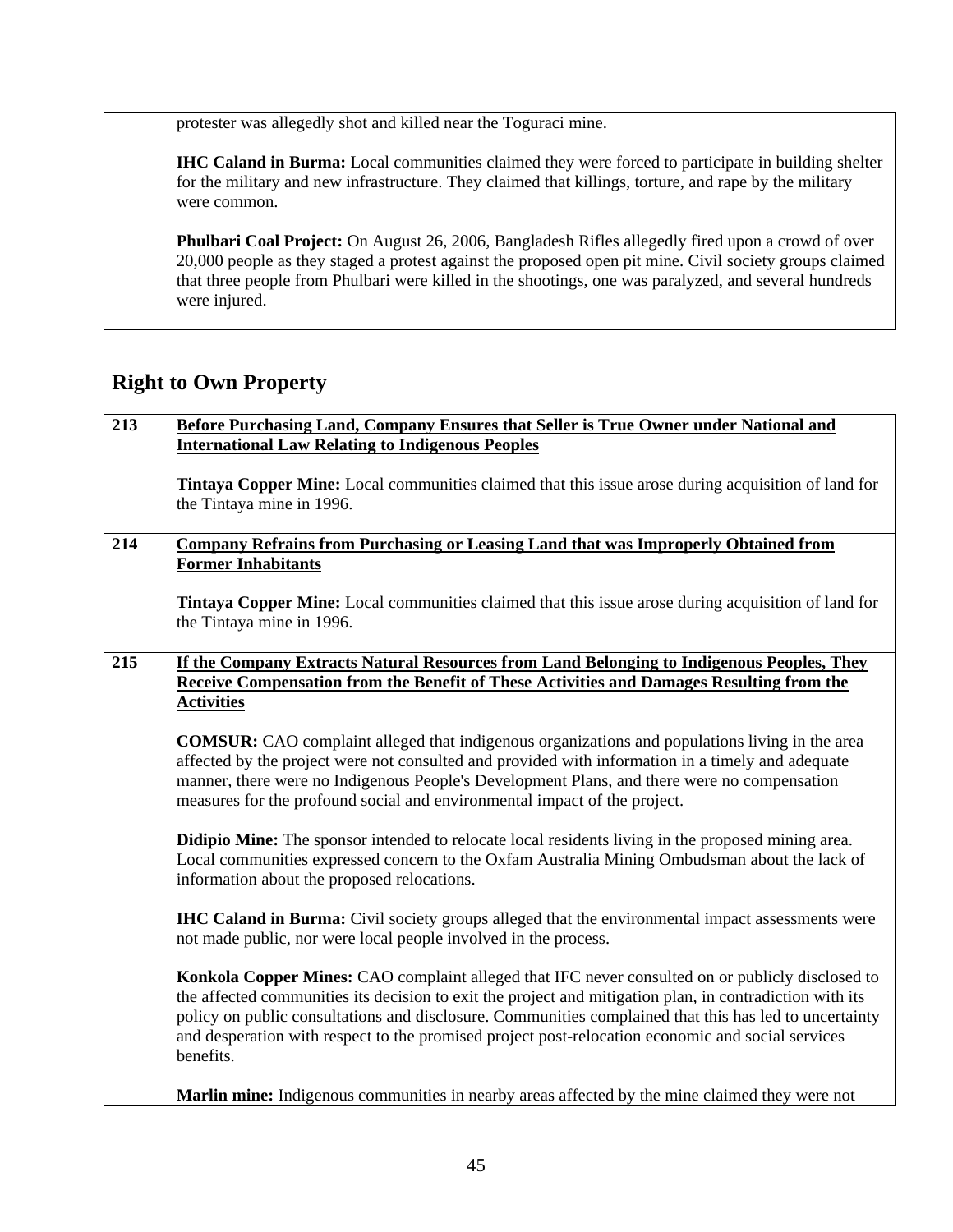|     | adequately consulted in accordance with national law and international agreements. They also voiced<br>concerns that mining operations would harm their natural resources, and violate their religious and<br>cultural rights. CAO found that the government and project sponsor did not comprehensively consider<br>the local norms for community decision-making. The Mayan cultural view of natural resources and<br>their management is distinct and likely influenced perceptions towards mining.               |
|-----|----------------------------------------------------------------------------------------------------------------------------------------------------------------------------------------------------------------------------------------------------------------------------------------------------------------------------------------------------------------------------------------------------------------------------------------------------------------------------------------------------------------------|
|     | National Hydroelectric Development Corporation dams, India: Civil society groups claimed that<br>no land for land compensation was granted and for most of the villages, no resettlement sites existed at<br>the time of submergence of the villages. Some communities claimed they were not informed that the<br>swelling waters of the reservoir would flood their houses.                                                                                                                                         |
|     | Vedanta resources, India: Local communities claimed that the company illegally felled hectares of<br>the Niyamgiri forest. They also claimed that the company built an aluminum smelter without the<br>necessary permission.                                                                                                                                                                                                                                                                                         |
|     | West Africa Gas Pipeline: Local communities asserted that the project provided inadequate<br>compensation for people who lost land, trees, and other assets, including future income streams, and<br>expressed their concern regarding the compensation rates and valuation methods.                                                                                                                                                                                                                                 |
|     | Wilmar Group, Indonesia: Local communities claimed that subsidiaries of the company commenced<br>land clearing in customary rights land and other villagers land without prior consultation and due land<br>acquisition process.                                                                                                                                                                                                                                                                                     |
|     | Yusufeli Dam, Turkey: Local communities claimed they were not informed about resettlement sites,<br>nor about compensation or income generations schemes. People in Yusufeli were informed that the<br>location of the new Yusufeli town will be 400 meters above Tekkale village on a rocky steep slope<br>without sufficient water and complete lack of earth.                                                                                                                                                     |
| 216 | <b>Company Refrains from Overusing Public or Private Natural Resources Shared by the Local</b><br><b>Community</b>                                                                                                                                                                                                                                                                                                                                                                                                   |
|     | <b>Didipio Mine:</b> Community members expressed concerns about pollution, flooding, loss of water, and<br>loss of access to water, as a result of the mine's drainage tunnel.                                                                                                                                                                                                                                                                                                                                       |
|     | National Hydroelectric Development Corporation dams, India: Civil society groups claimed that<br>NHPC's Loktak project, commissioned in 1983, had severe ecological impacts on the surrounding<br>areas, including the destruction of the largest freshwater lake in the Indian subcontinent. They claimed<br>that the Indira Sagar dam would submerge 91,000 hectares of land, a third of which is Central India's<br>largest remaining natural forest.                                                             |
|     | Rio Madeira, Brazil: Civil society groups claimed that the dams would flood protected areas,<br>including a reserve used by people who extract natural forest products. They claimed the dams will<br>flood at least 700 sq. km of floodplains and forests.                                                                                                                                                                                                                                                          |
|     | Samling, Malaysia: Civil society groups claimed the company is involved in the illegal logging.                                                                                                                                                                                                                                                                                                                                                                                                                      |
|     | Tolukuma Gold Mine: Local communities claimed that the Tolukuma Gold Mine annually dumped<br>more than 230,000 tons of waste into Papua New Guinea's Auga-Angabanga river system. Community<br>members alleged that fish and food supplies were destroyed from the mine's dumping of waste into the<br>Auga-Angabanga river system. The mine's activities also changed river flow, leading to flash flooding<br>and making it difficult to access food crops. Women must now walk four hours per day to access clean |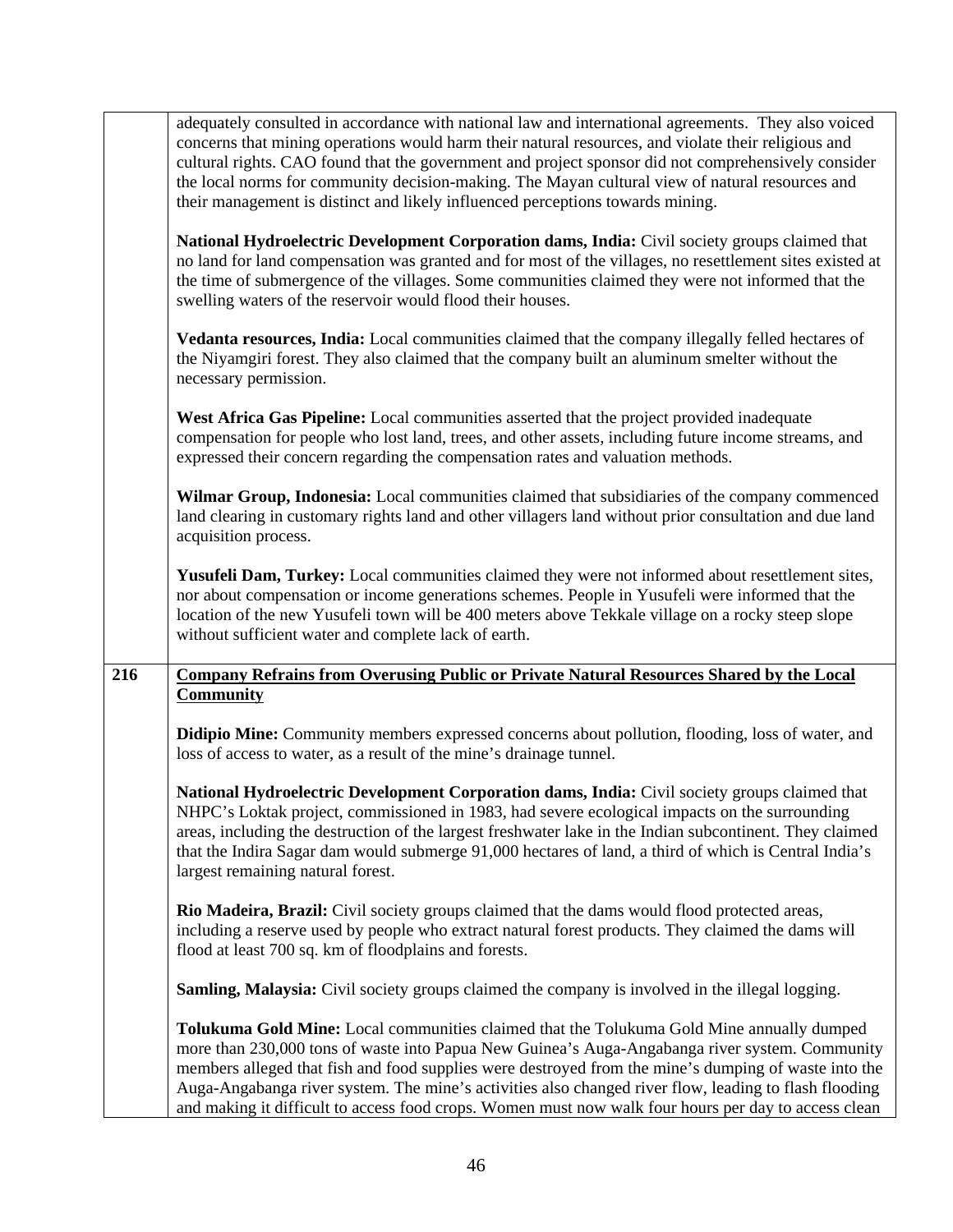|     | water.                                                                                                                                                                                                                                                                                                                                                                                                                                                                                                                      |
|-----|-----------------------------------------------------------------------------------------------------------------------------------------------------------------------------------------------------------------------------------------------------------------------------------------------------------------------------------------------------------------------------------------------------------------------------------------------------------------------------------------------------------------------------|
|     | Vedanta resources, India: Local communities claimed that the company illegally felled hectares of<br>the Niyamgiri forest.                                                                                                                                                                                                                                                                                                                                                                                                  |
|     | Wilmar Group, Indonesia: Local communities claimed that subsidiaries of the company commenced<br>land clearing in customary rights land and other villagers land without prior consultation and due land<br>acquisition process.                                                                                                                                                                                                                                                                                            |
| 217 | <b>Company Ensures that Resettlement of Indigenous Peoples is with their Prior Informed Consent</b>                                                                                                                                                                                                                                                                                                                                                                                                                         |
|     | and that the Land is Preserved for their Return                                                                                                                                                                                                                                                                                                                                                                                                                                                                             |
|     | Ahafo Gold Mine: Local communities that were resettled claimed they were not part of the planning<br>and design of the resettlement and were not happy with the reduction of the number of rooms at the<br>resettlement site.                                                                                                                                                                                                                                                                                               |
|     | Aracruz pulp mills and plantations, Brazil: Civil society groups reported that Aracruz built its first<br>mill on the site of a Tupinkim village and forced approximately 7000 families to move, while not<br>providing the compensation to everyone.                                                                                                                                                                                                                                                                       |
|     | <b>CNPC in Sudan:</b> Civil society groups claimed that over a hundred villages were emptied in the Melut<br>Basin in Upper Nile State, and the natural environment was severely damaged and polluted.                                                                                                                                                                                                                                                                                                                      |
|     | <b>COMSUR:</b> A complaint to CAO alleged that indigenous organizations and populations living in the<br>area affected by the project were not consulted and provided with information in a timely and adequate<br>manner, there were no Indigenous People's Development Plans, and there were no compensation<br>measures.                                                                                                                                                                                                 |
|     | <b>Didipio Mine:</b> Local communities claimed that the company sought to circumvent regulations<br>requiring consent from the local Barangay council. The Barangay publicly opposed the project.<br>Communities also claimed the company misrepresented the level of support that it had received from<br>the council. One alleged tactic was to ask community members to sign a document, to which was later<br>added additional text expressing consent for the project.                                                 |
|     | Ilisu Dam Project, Turkey: Civil society groups claimed that no consultation with the affected<br>population took place, and up to 78,000 people will be resettled. The exploration of the first villages<br>close to the dam started in mid 2007, and affected people were not offered a suitable resettlement land<br>package and received only minimal cash compensation.                                                                                                                                                |
|     | National Hydroelectric Development Corporation dams, India: Civil society groups claimed that<br>no land for land compensation was granted and for most of the villages, no resettlement sites existed at<br>the time of submergence. Monetary compensation was paid only weeks before the submergence, and<br>some people did not receive any cash up to the date when their villages were submerged. Other villages<br>claimed they were not informed that the swelling waters of the reservoir would flood their houses. |
|     | Vatukoula Mine: The Nasomo people claimed that they were dispossessed of 1,062 acres of their land<br>in 1983. The Nasomo alleged that the mining company was given a lease on their land without their<br>prior consultation, and despite written objections.                                                                                                                                                                                                                                                              |
|     | West Africa Gas Pipeline: Local communities asserted that the project provided inadequate<br>compensation for people who lost land, trees, and other assets, and expressed their concern regarding                                                                                                                                                                                                                                                                                                                          |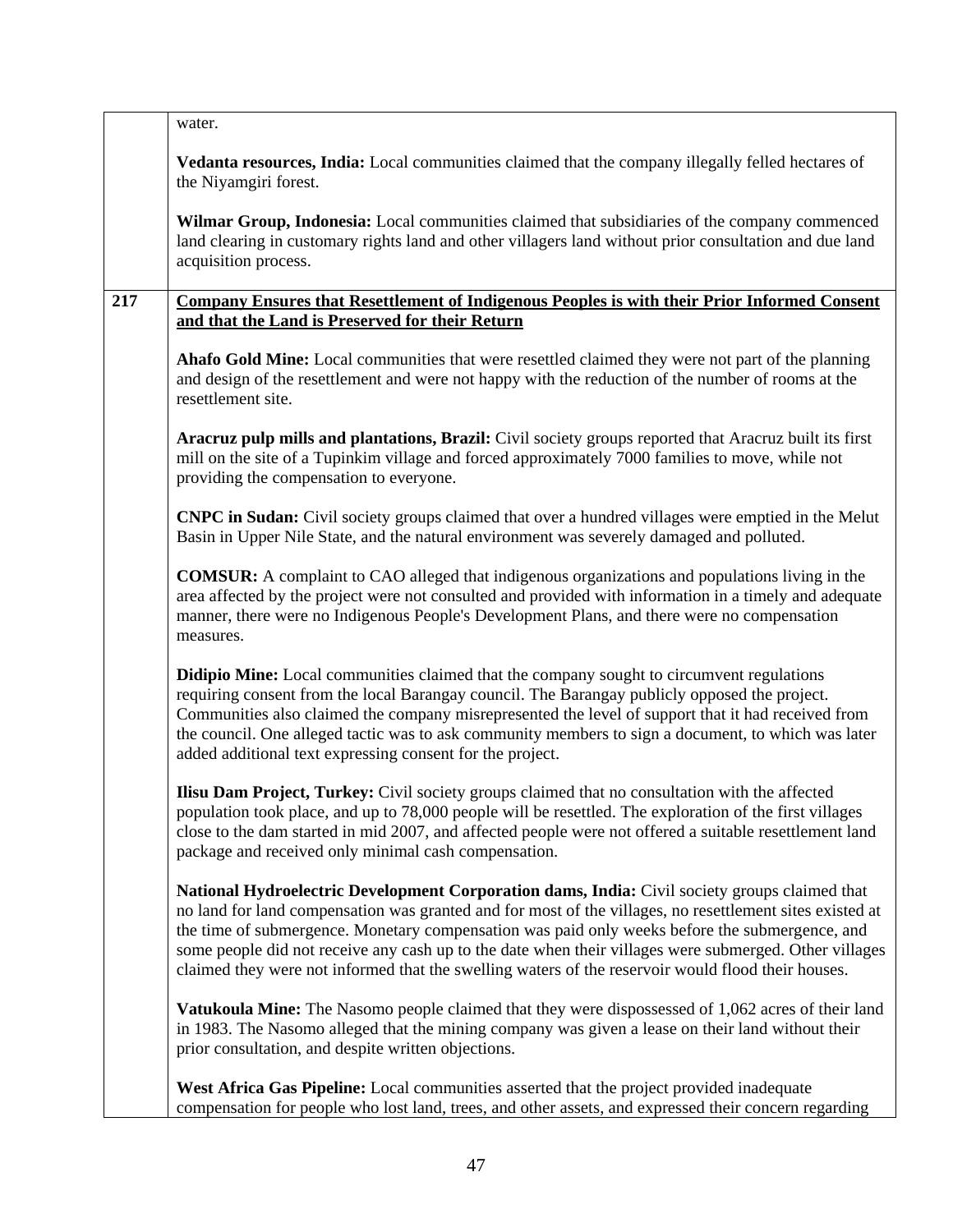|     | the compensation rates and valuation methods.                                                                                                                                                                                                                                                                                                                               |
|-----|-----------------------------------------------------------------------------------------------------------------------------------------------------------------------------------------------------------------------------------------------------------------------------------------------------------------------------------------------------------------------------|
|     | Wilmar Group, Indonesia: Local communities claimed they were forced to give up their land for very<br>little compensation.                                                                                                                                                                                                                                                  |
|     | Yacyretá Hydroelectric Project: The Inter-American Development Bank's Independent Investigation<br>Mechanism reported that the project had the potential to directly displace over 50,000 people. Civil<br>society groups argued that public consultation was minimal to non-existent and that compensation and<br>relocation packages for affected peoples was inadequate. |
|     | Yusufeli Dam, Turkey: Civil society groups claimed that affected people were not adequately<br>consulted. Communities claimed they were not informed about resettlement sites, nor about<br>compensation or income generations schemes.                                                                                                                                     |
| 218 | <b>Company Honors the Land, Passage, and Usage Rights on Company-Controlled Land</b>                                                                                                                                                                                                                                                                                        |
|     | <b>BTC:</b> A CAO complaint alleged that BTC vehicles used an alternative route beginning in June 2002,<br>through Complainant's private land, which he used as a hayfield.                                                                                                                                                                                                 |
|     | Kalahari Diamond Mine: Indigenous, semi-nomadic San people filed a CAO complaint in November<br>2004, alleging they were illegally evicted from their traditional hunting grounds because of the project.                                                                                                                                                                   |
| 219 | <b>Company Takes All Necessary Steps to Minimize and Repair all Environmental Damage to Land</b>                                                                                                                                                                                                                                                                            |
|     | Ahafo Gold Mine: Civil society groups claimed that the river Subri would dry up after the dam; the<br>river Tano, the area's major river, would lose water from Newmont's pumping; and the water quality of<br>the Awonso stream, a key water source for local communities, was likely to be impacted.                                                                      |
|     | Antamina: CAO complaint alleged that the port facilities negatively impacted the marine environment<br>at Huarmey Bay, and alleged that the facility discharged waste water and spilled metal concentrate into<br>the bay.                                                                                                                                                  |
|     | Aracruz pulp mills and plantations, Brazil: Civil society groups claimed that Aracruz destroyed<br>more then 50,000 hectares of Atlantic forest.                                                                                                                                                                                                                            |
|     | Asia Pulp and Paper project, China: Civil society groups reported that the Chinese government<br>ordered the APP to cease its deal of purchasing of the state-owned forests because of damage caused to<br>the forests. They also reported that APP planted eucalyptus on Hainana Island including in protected<br>conservation areas.                                      |
|     | <b>BTC:</b> Local communities expressed concern about the risks of the pipeline crossing the watershed of<br>the Borjomi National Park, an area of mineral water springs in Georgia.                                                                                                                                                                                        |
|     | Bujagali: Local communities expressed concern about the dam's impact on the health of Lake<br>Victoria, which supports millions of people and extensive biodiversity. They claimed the project would<br>directly affect the livelihoods of about 6,800 people, impact fisheries, and submerge highly productive<br>agricultural land and islands of high biodiversity.      |
|     | <b>Buyat Bay:</b> A report, written by more than a dozen technical specialists, found that fish from the bay<br>were laced with enough arsenic to make them dangerous for consumption, particularly for children. It<br>also found that Newmont deposited the tailings waste in waters shallower and warmer than it had                                                     |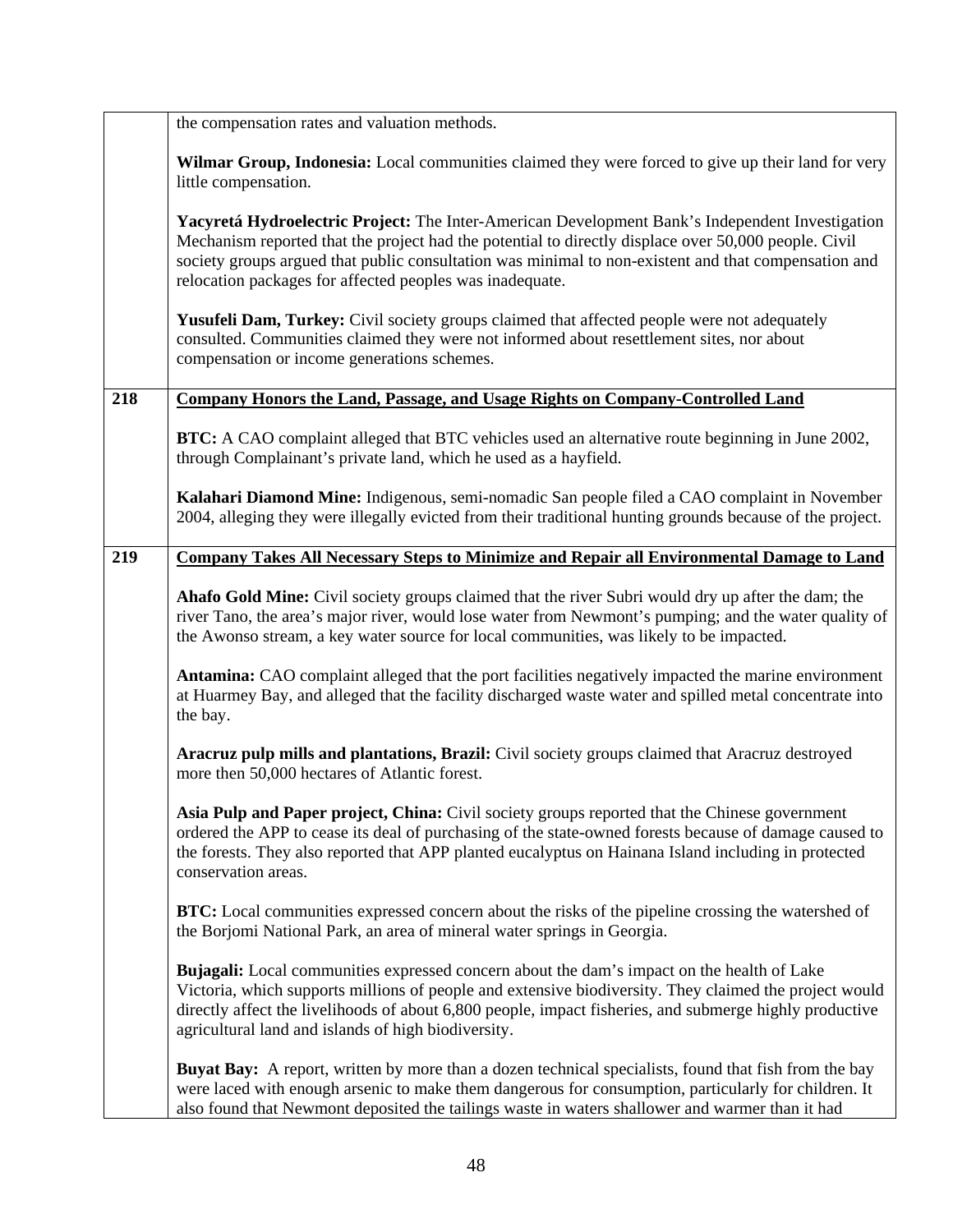pledged in its initial environmental impact assessment. Local communities filed a \$543 million lawsuit against Newmont contending that waste, called tailings, from a nearby gold mine caused serious illnesses, including in the mother of an infant who died, and the ruin of their income from fishing.

**Camisea:** Local communities and civil society groups claimed that Camisea caused deforestation, erosion and the loss of fish and game populations on which local communities depend. They reported that three of the four drilling wells of Camisea's first phase are located inside a state reserve intended to protect some of the last indigenous communities still living in isolation in the Amazon basin.

**COMSUR:** The communities feared contamination of surface and ground water through the cyanide heap leach process used to extract the gold and potential failure in the tailings dam as well as impacts on wildlife if they come into contact with the pregnant solution. They alleged that the area poses a risk through its proximity to the Pantanal protected area.

**Didipio Mine:** The environmental impact statement (EIS) indicated that the mine will include a tailings dam in the Upper Dinaoyan Valley. The EIS identified the possibility of uncontrolled release of tailings due to leakage from the tailings delivery pipeline, and the company gave no indication that it addressed this concern.

**Exxon Mobil in Aceh:** Civil society groups claimed that natural gas flaring and chemical spills caused a range of health problems in nearby villages and industrial waste polluted rice paddies and fish ponds.

**Freeport McMoran Copper and Gold Mine:** In 1995, OPIC determined that the mine's tailings management and disposal practices severely degraded rainforests. They also reported that the mines made rivers unusable for local inhabitants.

**Gunns Pulp Mill Tasmania proposal:** Civil society groups claimed that the mill proposed to use chlorine bleaching, and was likely to consume massive tracts of native forests.

**IHC Caland in Burma:** Civil society groups claimed that the company cleared trees to provide corridors through the primary forests of Tenasserim, in which live elephants, tigers, tapirs and bears. They also alleged other problems such as erosion, water pollution and the build-up of silt deposits in the streams.

**Ilisu Dam Project, Turkey:** Civil society groups alleged that over 400 sq. km of the Tigris valley and its confluents would be affected, with detrimental effects for endangered species like Euphrates Turtle.

**Karachaganak:** A CAO complaint contended that the proximity of Berezovka to the oil fields and the emissions from its facilities, caused residents to suffer adverse health effects including disorders of the upper respiratory tract, cardiovascular system, allergies and cognitive difficulties, including memory loss.

**Kashagan Oil Project, Kazakhstan:** The Kashagan oil field is located within a protected territory the shallow nature reserve zone of the Caspian Sea. Civil society groups claimed that winter ice threatened to overrun the artificial island created for extraction activities and undersea pipelines, which could potentially cause a spill and environmental damage.

**Keyelekera Uranium Mine, Malawi:** Civil society groups claimed that the project sponsor proposed to allow the direct release of contaminated mine site waters under heavy rainfall conditions, while local communities continued to use the adjacent streams and rivers for water and food gathering.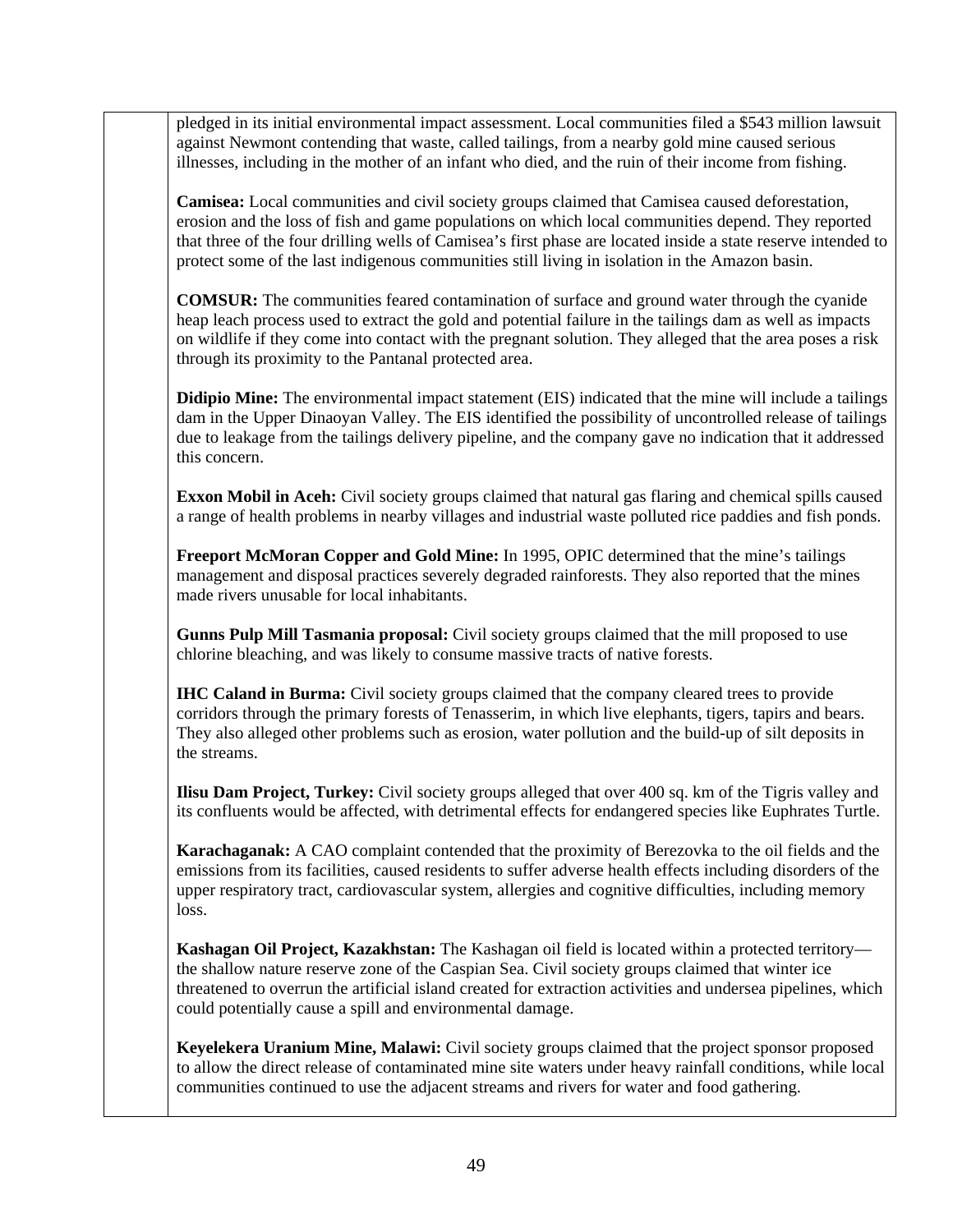Lom Pangar dam in Cameroon: Civil society groups claimed that the project will flood over 319 sq. km of some of the last remaining hardwood forests in Central Africa, including portions of the protected Deng Deng reserve which provides refuge to threatened primates.

**Marcopper Mine:** Local communities alleged that from 1975 to 1991, over 200 million tons of mine tailings were pumped at sea surface level into the Calancan Bay in the Philippines. Over 20,000 people rely on these waters for their food and livelihoods. Heavy metal poisoning is blamed for the deaths of at least three children and many other illnesses, including stomach pain, dementia, and cancer. Fishermen alleged that they have lost limbs due to arsenic contamination, and that they must now travel further out to sea to catch fish.

**Marlin mine:** A CAO complaint raised concerns that the project will reduce access by the community to local water supplies; and result in contamination of local waterways.

**Mountain Top Removal Coal Mines, United States:** Civil society groups claimed that hundreds of mountains were flattened in Appalachia first by clearing the forest and then blowing the top layer of rock, more then one million acres have already been lost to mountain top removal and that more then 1,200 miles of streams were buried by valley fills.

**Nam Theun 2:** The project is located in and adjacent to one of the largest remaining tropical forests in mainland Southeast Asia. Civil society groups claimed that the project would dramatically lower downstream flow on the Theun River and increase water levels along the Xe Bang Fai. They claimed this would destroy fish habitats, impede migration patterns and could lead to the extinction of native fish communities.

**National Hydroelectric Development Corporation dams, India:** Civil society groups contended that NHPC's Loktak project, commissioned in 1983, had severe ecological impacts on the surrounding areas, including the destruction of the largest freshwater lake in the Indian subcontinent. They claimed the construction of NHPC's Lower Subansiri dam on the border of Arunachal Pradesh and Assam in Northeast India repeatedly disrupted the area's wildlife. They reported that the Indira Sagar dam will submerge 91,000 hectares of land.

**Orion and Celulosas Pulp Mills:** CAO complainants alleged that air and water emissions from these two mills would be highly toxic, noxious, and incompatible with scenic tourism or agricultural productivity.

**Rapu Rapu Mine, Philippines:** Local communities expressed concern with the project's risks, because the project is located on an island with a particularly vulnerable population of 10,000 people, mostly agricultural and fishing communities, which almost exclusively depend on the natural resources.

**Rio Madeira, Brazil:** Civil society groups claimed that the affected region is officially classified as a priority hot spot for biodiversity, supporting the life of an estimated 750 fish species and 800 bird species. They claimed the dams will flood at least 700 sq. km of floodplains and forests, and the decline in fisheries will seriously affect commercial and subsistence fishermen.

**Rosia Montana gold mine, Romania:** Civil society groups and local communities claimed the gold/silver deposit is situated in and around the inhabited valley of Rosia Montana. They expressed concern with the company's plans for the adjacent inhabited valley of Corna to become the project's tailings pond facility, holding 195 million tons of cyanide-laced heavy metal tailings.

**Sakhalin II:** Civil society groups claimed that the sponsor installed a new oil platform adjacent to the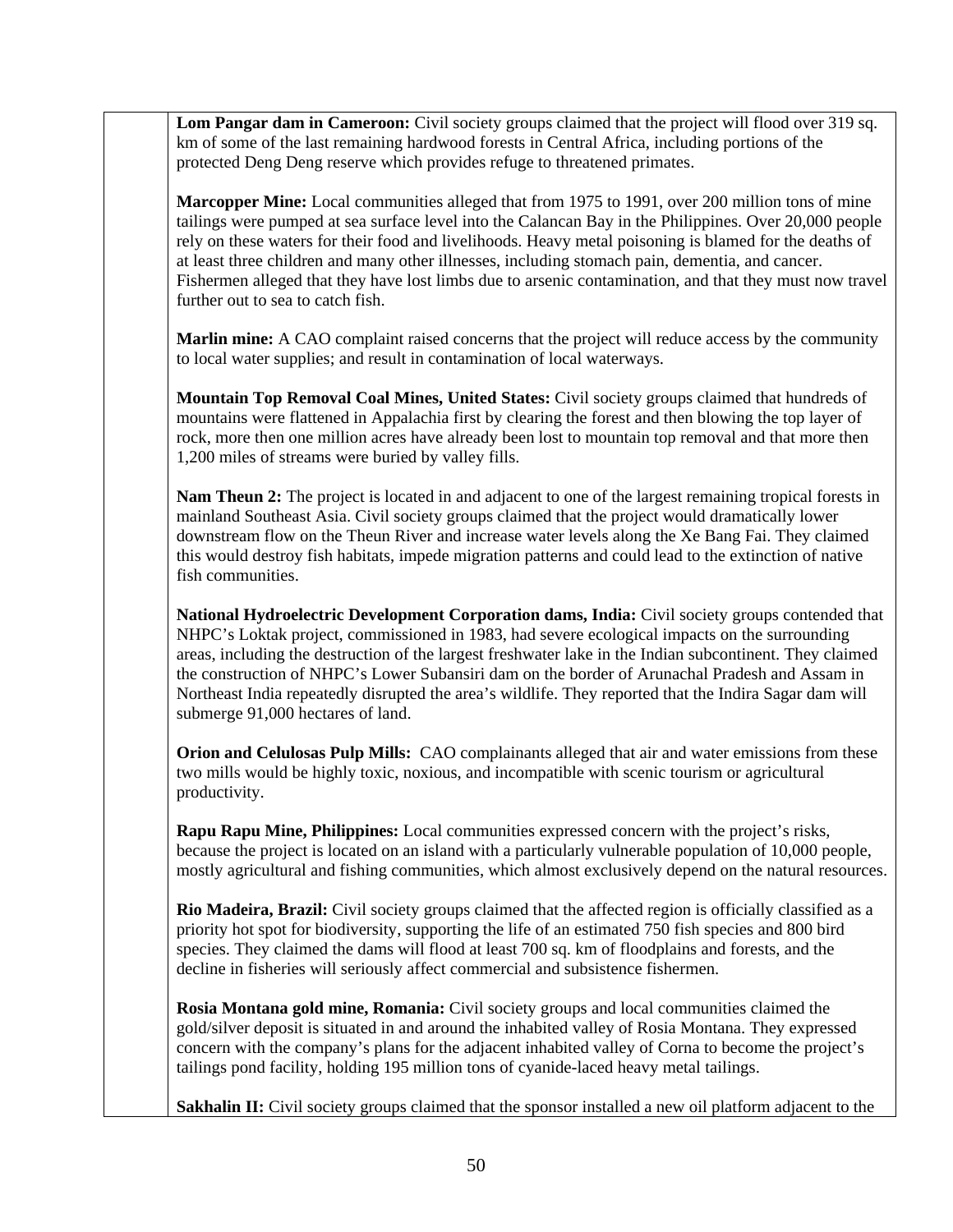|     | only known feeding ground of the approximately 120 critically endangered Western Gray Whales.<br>They also expressed concerns with the pipeline crossing rivers, damaging salmon spawning, and<br>causing erosion.                                                                                                                                                                                                                                                  |
|-----|---------------------------------------------------------------------------------------------------------------------------------------------------------------------------------------------------------------------------------------------------------------------------------------------------------------------------------------------------------------------------------------------------------------------------------------------------------------------|
|     | <b>Samling, Malaysia:</b> Civil society groups claimed that this company is responsible for ongoing<br>destruction of tropical rainforest, and violations of human rights of the local communities. They alleged<br>that the company is involved in illegal logging.                                                                                                                                                                                                |
|     | <b>Tangguh:</b> Civil society groups expressed concern that the project traverses through the world's second<br>largest mangrove ecosystem. Additionally, communities relying on fishing as an income claim to have<br>seen a decrease in income due to seismic activities.                                                                                                                                                                                         |
|     | Toka Tindung Goldmine, Indonesia: Local communities and civil society groups expressed concern<br>that the natural reserves of Tangkoko and Dua Saudara, home to many endangered species, are adjacent<br>to the mining area.                                                                                                                                                                                                                                       |
|     | Tolukuma Gold Mine: Local communities claimed that the Tolukuma Gold Mine annually dumped<br>more than 230,000 tonnes of waste into Papua New Guinea's Auga-Angabanga river system.<br>Communities rely on this river system for drinking water, and attributed several deaths and illnesses to<br>the dumping. There were many reports of deaths and illnesses due to swollen stomachs, open sores and<br>yellow feet after drinking or walking through the water. |
|     | Vatukoula Mine: Local communities claimed that the Vatukoula mine caused several air pollution and<br>health problems for local communities, largely due to emissions of sulphur from the roaster stack.                                                                                                                                                                                                                                                            |
|     | <b>Vedanta resources, India:</b> Civil society groups reported that Vedanta faced censure in 2004 for<br>dumping toxic waste from the Tuticorin copper smelter in Tamil Nadu.                                                                                                                                                                                                                                                                                       |
|     | West Africa Gas Pipeline: Fishermen claimed that the construction of the gas pipeline polluted the<br>water and damaged their nets so that they were no longer able to catch fish in the area. They indicated<br>that this was an especially serious concern because many people in the area depended upon fisheries for<br>a livelihood.                                                                                                                           |
|     | Wilmar Group, Indonesia: Local communities and civil society groups reported that the subsidiaries<br>of the Wilmar Group were sued by the Indonesian authorities for intentional and systematic burning<br>with intention to clear the land for plantation development. They claimed that these subsidiaries<br>commenced land clearing in customary rights land and other villagers land without prior consultation<br>and due land acquisition process.          |
|     | <b>Yanacocha:</b> CAO reported that in June 2000, an estimated 151 kg of mercury leaked from a flask on a<br>truck and was spread along a 40 km section of highway that passed through three villages. CAO found<br>that in the following weeks between two to three hundred villagers were positively identified as having<br>some level of exposure to mercury with varying degrees of illness.                                                                   |
| 220 | <u>When Operating in a State Which Violates the Right to Own Property, the Company Refrains</u><br>from Endorsing, Supporting, or Benefiting from Violation of that Right                                                                                                                                                                                                                                                                                           |
|     | <b>Exxon Mobil in Aceh:</b> Civil society groups alleged that after natural gas was found in the early 1970s,<br>the Suharto dictatorship took hundreds of acres of land in the area from villagers without<br>compensation.                                                                                                                                                                                                                                        |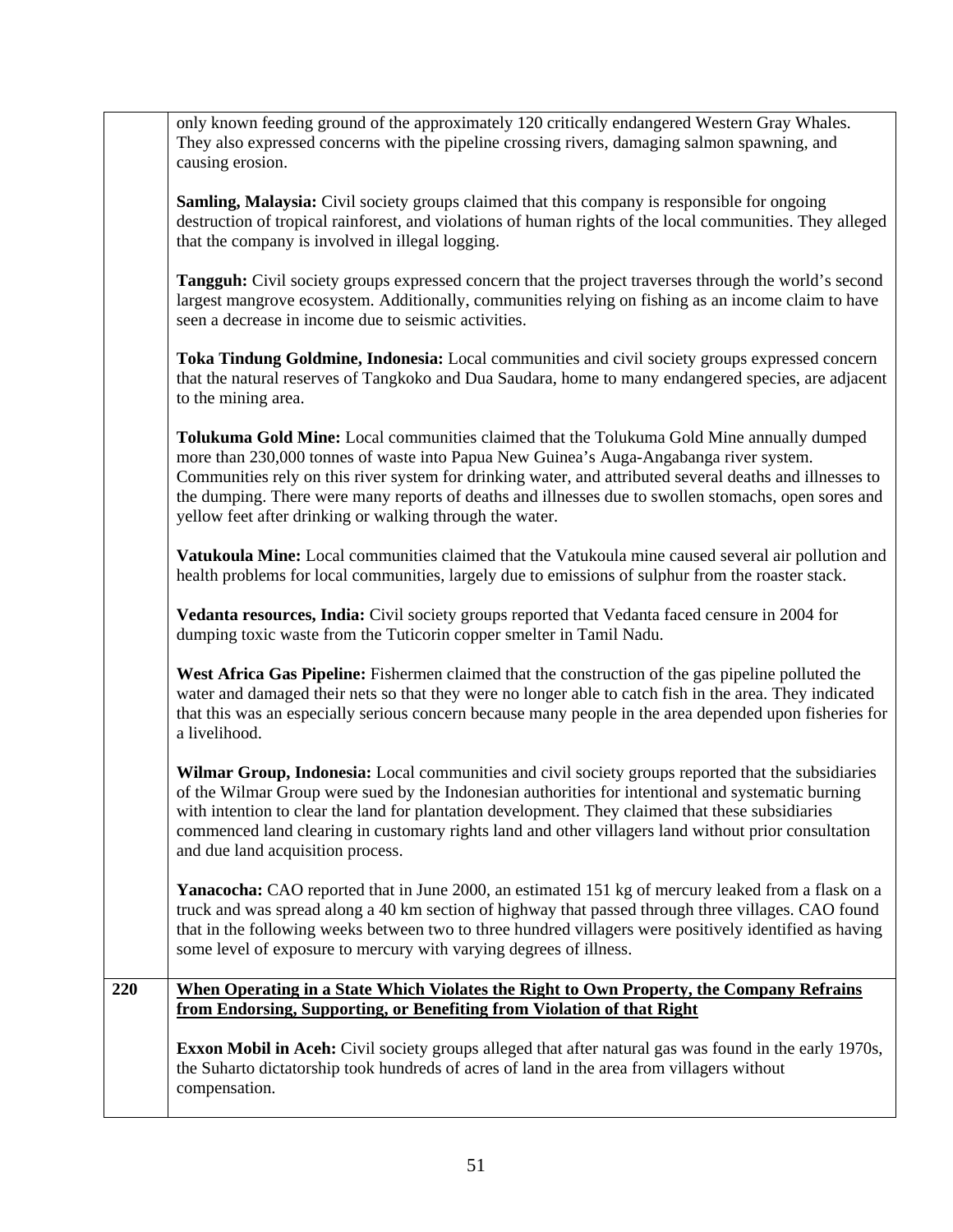# **Right to Participate in Cultural Life**

| 230 | Before Purchasing the Land, Company Ensures that Activities Will Not Damage Cultural                                                                                                                                                                                                                                                                                                                                                                                                                                                                                   |
|-----|------------------------------------------------------------------------------------------------------------------------------------------------------------------------------------------------------------------------------------------------------------------------------------------------------------------------------------------------------------------------------------------------------------------------------------------------------------------------------------------------------------------------------------------------------------------------|
|     | Heritage                                                                                                                                                                                                                                                                                                                                                                                                                                                                                                                                                               |
|     | Bujagali: Local communities claimed that by drowning Bujagali Falls, the dam will submerge a place<br>with great cultural and spiritual importance for the Busoga people.                                                                                                                                                                                                                                                                                                                                                                                              |
|     | Camisea: Civil society groups and local communities alleged that the environmental and social<br>assessment failed to consider vulnerable native communities of the Lower Urubamba river basin of<br>southern Peru, on whose ancestral lands Camisea is located.                                                                                                                                                                                                                                                                                                       |
|     | <b>COMSUR:</b> The ecological value of the area is treasured by local people for its cultural, economic and<br>social value. Local communities expressed concern with the mine's proximity to areas that are<br>managed for their ecological value.                                                                                                                                                                                                                                                                                                                    |
|     | Ilisu Dam Project, Turkey: Civil society groups claimed that the project would destroy local cultural<br>heritage, such as unexplored archaeological sites and the antique town of Hasankeyf.                                                                                                                                                                                                                                                                                                                                                                          |
|     | Jordan Gateway Project: A CAO complaint claimed that the Jordan River is of special spiritual and<br>cultural significance to the people of Israel, and at the time of the complaint Israel had tentatively listed<br>the river as a World Heritage Site.                                                                                                                                                                                                                                                                                                              |
|     | Kalahari Diamond Mine: A CAO complaint alleged that the company's activities undermined the<br>rights of the San Bushmen to remain in the reserve which they claim as their ancestral homeland.                                                                                                                                                                                                                                                                                                                                                                        |
|     | Marlin mine: Indigenous communities voiced concerns that mining operations would harm their<br>natural resources, and violate their religious and cultural rights.                                                                                                                                                                                                                                                                                                                                                                                                     |
|     | Rosia Montana gold mine, Romania: Civil society groups claimed that Rosia Montana is an historic<br>area of national interest due to the archaeological vestiges left behind by Romans roughly 2000 years<br>ago and the majority of these would be destroyed by the project.                                                                                                                                                                                                                                                                                          |
| 231 | <b>Company Ensures that its Operations Will Not Oppress or Affect the Cultural Life of the Local</b><br><b>Community</b>                                                                                                                                                                                                                                                                                                                                                                                                                                               |
|     | <b>BTC:</b> Local communities raised concern because the pipeline crosses the watershed of the Borjomi<br>National Park, an area of mineral water springs in Georgia. Many Borjomi residents opposed the<br>project, as the mineral water is a major export commodity, and because the acclaimed water and natural<br>beauty draw tourists from around the region and world.                                                                                                                                                                                           |
|     | <b>Bujagali:</b> A CAO complaint alleged that the project will submerge an island containing sacred burial<br>grounds.                                                                                                                                                                                                                                                                                                                                                                                                                                                 |
|     | <b>Camisea:</b> Local communities and civil society groups claimed the project will isolate the indigenous<br>people living within the Kugapakori Nahua state reserve, show inadequate respect for communities'<br>right to free, prior and informed consent to this project, and will have significant impact on local<br>culture, human health, fisheries ad biodiversity. They claimed the project would violate the rights of<br>indigenous people in voluntary isolation and initial contact that inhabit the Nahua, Kugapakori and<br>Nanti Territorial Reserve. |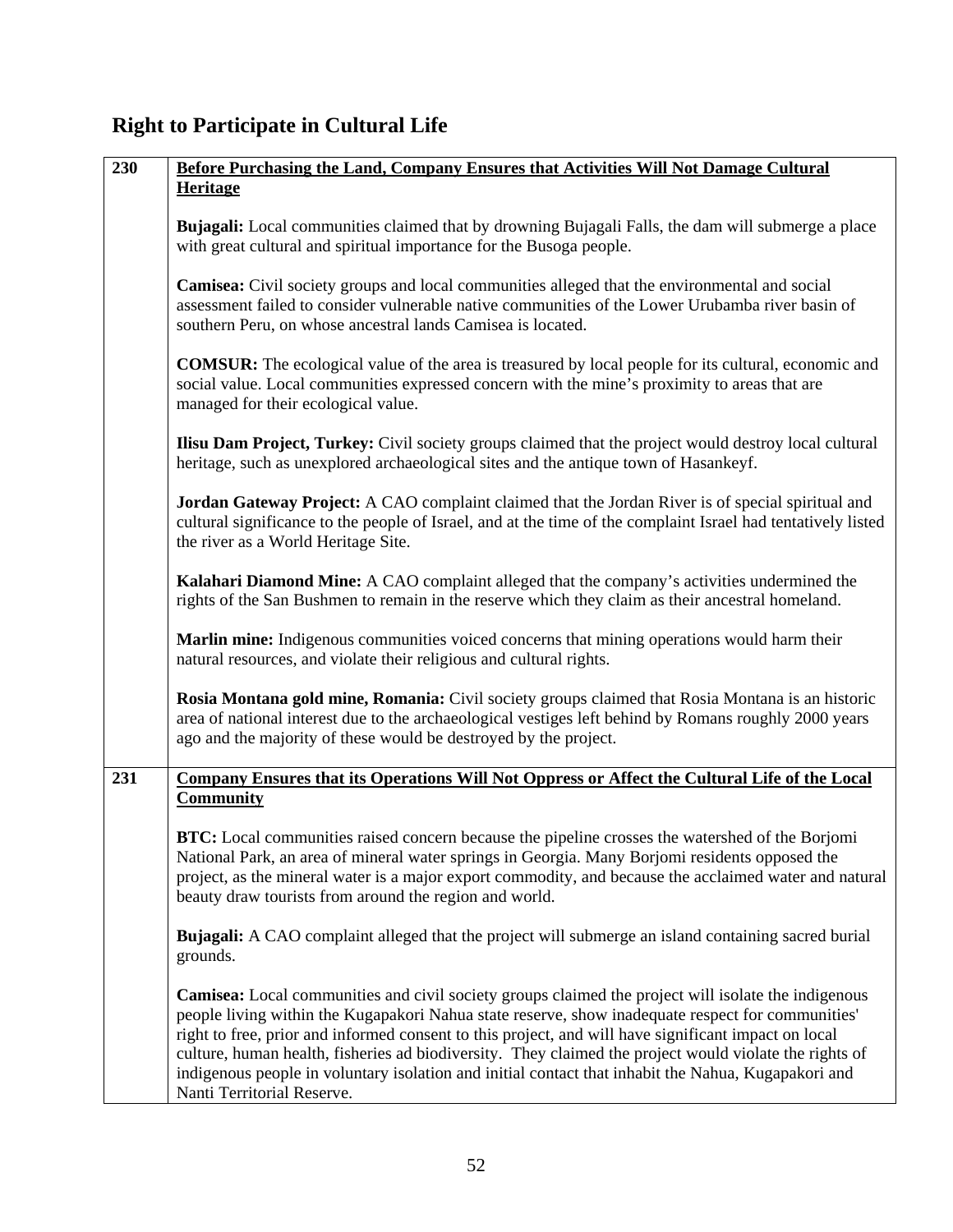|     | Kalahari Diamond Mine: A CAO complaint alleged that Sekaka's activities undermined the rights of<br>the San Bushmen to remain in the reserve which they claim as their ancestral homeland.                                                                                                                                                                                                                                                                                                                    |
|-----|---------------------------------------------------------------------------------------------------------------------------------------------------------------------------------------------------------------------------------------------------------------------------------------------------------------------------------------------------------------------------------------------------------------------------------------------------------------------------------------------------------------|
|     | Marlin mine: CAO found that the government and project sponsor did not comprehensively consider<br>the local norms for community decision-making about community matters that affect the populace.                                                                                                                                                                                                                                                                                                            |
|     | Pangue Bio Bio River: CAO reported that local communities considered their compensation for<br>purchase of their land insufficient, and raised concerns that the sponsor did not consider buying land<br>from all the families that reside there. This is especially important because according to Pehuenche<br>tradition, the use of winter and summer lands is an integral part of their culture.                                                                                                          |
|     | Toka Tindung Goldmine, Indonesia: Civil society groups claimed there was no consultation process<br>and majority of the North Sulawesi'd population was strongly opposed to the gold mine project.                                                                                                                                                                                                                                                                                                            |
|     | Tolukuma Gold Mine: Local communities expressed concern that mining activities led to a loss of<br>community identity and tradition. They claimed that sacred sites along the river were covered by<br>sediment, and aquatic life was destroyed.                                                                                                                                                                                                                                                              |
| 232 | When Operating in Countries Where the Government Violates this Right, the Company Refrains<br>from Endorsing, Supporting, or Benefiting from those Violations                                                                                                                                                                                                                                                                                                                                                 |
|     | Marlin mine: CAO found that the government and project sponsor did not comprehensively consider<br>the local norms for community decision-making about community matters that affect the populace.<br>According to CAO's report, given the predominance of the Mayan identity of the region's inhabitants<br>and their local norms, an analysis of Mayan customary perspectives and local decision-making norms<br>as they may relate to mining would have significantly enhanced the consultation processes. |

٦

# **Right to Peaceful Assembly and Freedom of Association**

| 236 | <b>Company Complies with Collective Bargaining Agreement, Including Dispute Resolution</b>                                                                                                                                                                                                                                                                                                                                                                                                                                                                                                                                                                                                                                                                                                                                                   |
|-----|----------------------------------------------------------------------------------------------------------------------------------------------------------------------------------------------------------------------------------------------------------------------------------------------------------------------------------------------------------------------------------------------------------------------------------------------------------------------------------------------------------------------------------------------------------------------------------------------------------------------------------------------------------------------------------------------------------------------------------------------------------------------------------------------------------------------------------------------|
|     | N/A                                                                                                                                                                                                                                                                                                                                                                                                                                                                                                                                                                                                                                                                                                                                                                                                                                          |
| 237 | <b>Company Recognizes Workers' Representatives and Trade Unions, and Engages Them on</b>                                                                                                                                                                                                                                                                                                                                                                                                                                                                                                                                                                                                                                                                                                                                                     |
|     | <b>All Important Workplace Concerns</b>                                                                                                                                                                                                                                                                                                                                                                                                                                                                                                                                                                                                                                                                                                                                                                                                      |
|     | <b>Vatukoula mine:</b> Workers at Vatukoula began striking in 1991 to protest against unsafe<br>working conditions, poor pay, substandard housing, and social and environmental issues.<br>Occupational health and safety concerns remain at the center of workers' complaints and the<br>condition of company-provided housing also remains poor. While many workers bought houses<br>from the company at low cost, they claimed they cannot afford the repairs needed to their houses<br>and shared toilet and shower facilities because of the low wages they earn. Women claimed to<br>be especially disadvantaged as they experienced difficulty in gaining employment beyond<br>certain low-skill roles. Additionally, they did not receive any maternity leave and had to reapply<br>for their jobs after taking leave to give birth. |
| 238 | <b>Company Refrains from Endorsing or Promoting One Union Over Another</b>                                                                                                                                                                                                                                                                                                                                                                                                                                                                                                                                                                                                                                                                                                                                                                   |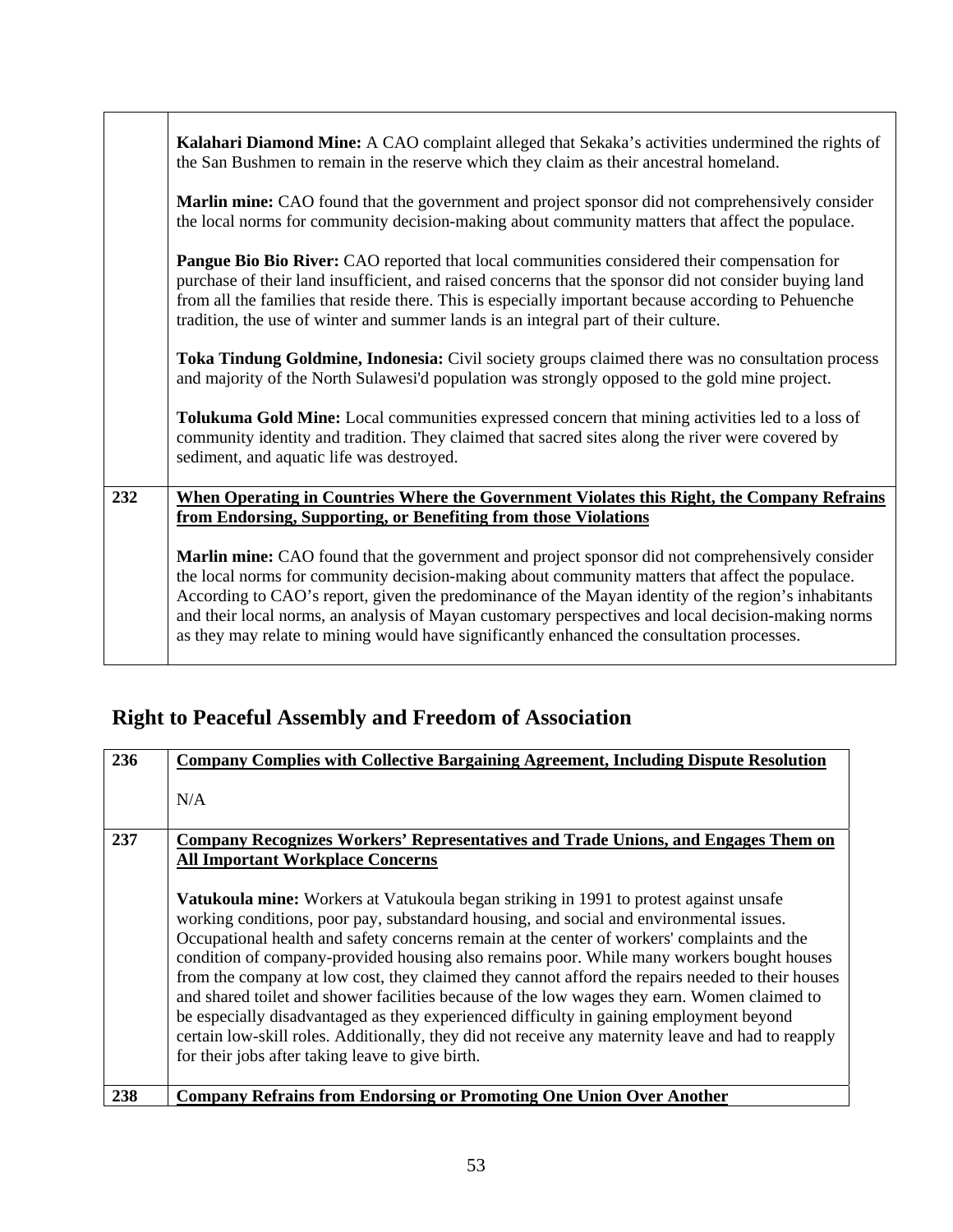|     | N/A                                                                                                                                                                                       |
|-----|-------------------------------------------------------------------------------------------------------------------------------------------------------------------------------------------|
| 239 | <b>Company Refrains from Unduly Influencing Union Leaders to Detriment of Employees</b>                                                                                                   |
|     | N/A                                                                                                                                                                                       |
| 240 | <b>Company Prohibits Intimidation, Harassment, Violence Against Union Workers,</b>                                                                                                        |
|     | <b>Especially When Striking or Bargaining</b>                                                                                                                                             |
|     | Vatukoula mine: See #237 above.                                                                                                                                                           |
| 241 | <b>Company Refrains from Dismissing Union Officers During Their Term Except for Serious</b>                                                                                               |
|     | <b>Misconduct, And Justifies Those Dismissals</b>                                                                                                                                         |
|     | Vatukoula mine: See #237 above.                                                                                                                                                           |
| 242 | <b>Company Allows Union Representatives on Company Property and Provides Them with</b>                                                                                                    |
|     | the Necessary Information                                                                                                                                                                 |
|     | N/A                                                                                                                                                                                       |
| 243 | <b>Company Does not Impede Union from Joining National or International Trade Union</b>                                                                                                   |
|     | N/A                                                                                                                                                                                       |
| 244 | <b>Company Does not Discriminate on the Basis of Organizational Membership</b>                                                                                                            |
|     | N/A                                                                                                                                                                                       |
| 245 | In Areas Where Unions Do not Exist, Company Allows Employees to Gather                                                                                                                    |
|     | <b>Independently to Discuss Work-Related Problems</b>                                                                                                                                     |
|     | N/A                                                                                                                                                                                       |
| 246 | <b>Company Respects the Rights of its Workers to Join and Form Unions and Bargain</b>                                                                                                     |
|     | <b>Collectively</b>                                                                                                                                                                       |
|     | Vatukoula mine: See #237 above.                                                                                                                                                           |
| 247 | When Operating in Countries Which Violate this Right, Company Refrains from                                                                                                               |
|     | <b>Benefiting, Endorsing, or Supporting these Violations</b>                                                                                                                              |
|     | N/A                                                                                                                                                                                       |
| 248 | <b>Company Does Not Petition the Government to Curtail the Rights of Assembly and</b>                                                                                                     |
|     | <b>Association of Local Communities, Especially When Protesting Local Operations</b>                                                                                                      |
|     |                                                                                                                                                                                           |
|     | <b>Dikulushi Mine:</b> Local communities and civil society groups claimed that in 2004, the<br>Congolese military suppressed an uprising near Anvil's Dikulushi mine, killing at least 70 |
|     | civilians. A UN investigation found the copper-mining company loaned a plane and vehicles to                                                                                              |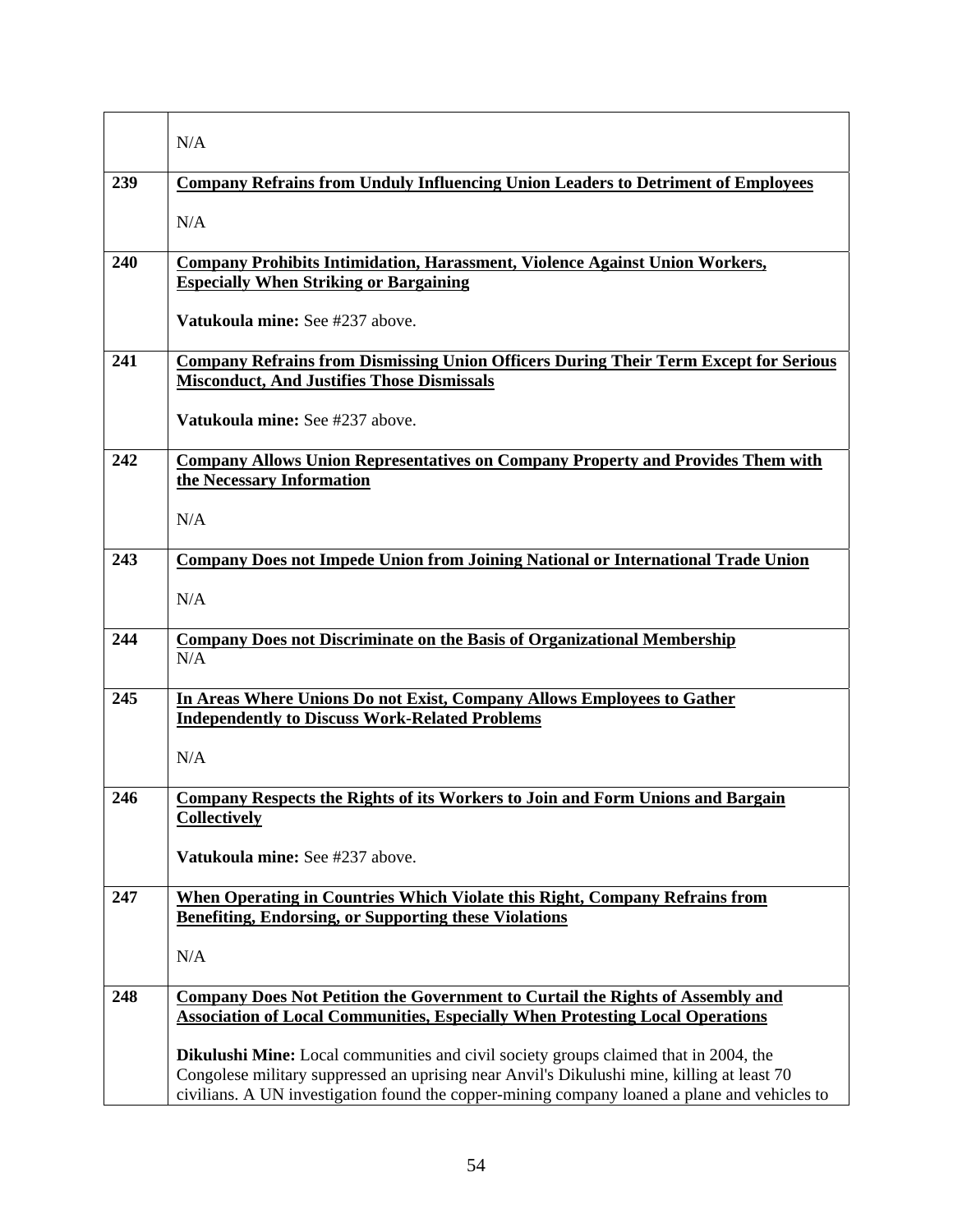the troops, and that Anvil drivers helped transport corpses after the massacre.

**Marlin mine:** In early 2005, local people protested the establishment of the mine and blocked roads to prevent transportation of equipment through Solola and other towns on the way to the site. The military allegedly broke up the protests; 11 people were injured, one was killed.

**National Hydroelectric Development Corporation dams, India:** Civil society groups alleged that in 2001, the police killed eight people protesting an NHDC project.

**Phulbari Coal Project:** On August 26, 2006, the paramilitary group Bangladesh Rifles allegedly fired upon a crowd of over 20,000 people as they staged a protest against the proposed open pit mine. Three people from Phulbari were killed in the shootings, one was paralyzed, and several hundreds were injured.

### **Right to Take Part in Government**

| 286 | <b>Company Refrains from Bribing Government Officials in Matters Pertaining to Public</b>                                                                                                                                                                                                                                                                                                                                                  |
|-----|--------------------------------------------------------------------------------------------------------------------------------------------------------------------------------------------------------------------------------------------------------------------------------------------------------------------------------------------------------------------------------------------------------------------------------------------|
|     | <b>Interest</b>                                                                                                                                                                                                                                                                                                                                                                                                                            |
|     | <b>Didipio Mine:</b> Some community members have alleged that the company attempted to obtain<br>approval for the proposed mine by offering material incentives to political officials, such as<br>money, land, cars, and houses. For instance, it is alleged that the company attempted to bribe<br>members of the local Barangay council, which was required by law to give its consent for the<br>project.                              |
|     | Freeport McMoran Copper and Gold Mine: The New York Times cited company documents<br>outlining the massive extent to which Freeport management have been allocating money to<br>individual Indonesian military and police officials. These records documented that between<br>1998 and 2004, the corporation paid well over U.S.\$20 million to military and police generals,<br>colonels, majors and captains, and entire military units. |
|     | Keyelekera Uranium Mine, Malawi: Civil society groups claimed that Paladin paid the chiefs<br>of the local community and promised communities new schools, roads, and internet, but did not<br>allow the communities to participate in any kind of consultation.                                                                                                                                                                           |
|     | National Hydroelectric Development Corporation dams, India: In 2004, the Loktak project's<br>chief engineer was charged for corruption in a local court in Manipur.                                                                                                                                                                                                                                                                        |

### **Right to Work and Just and Favorable Conditions of Work**

| 291 | Company Protects Young Workers from Work that is Harmful to their Health, Safety,    |
|-----|--------------------------------------------------------------------------------------|
|     | and Moral Development                                                                |
|     |                                                                                      |
|     | N/A                                                                                  |
|     |                                                                                      |
| 292 | Working Conditions for Young Workers are Favorable and Consistent with International |
|     | <b>Standards</b>                                                                     |
|     |                                                                                      |